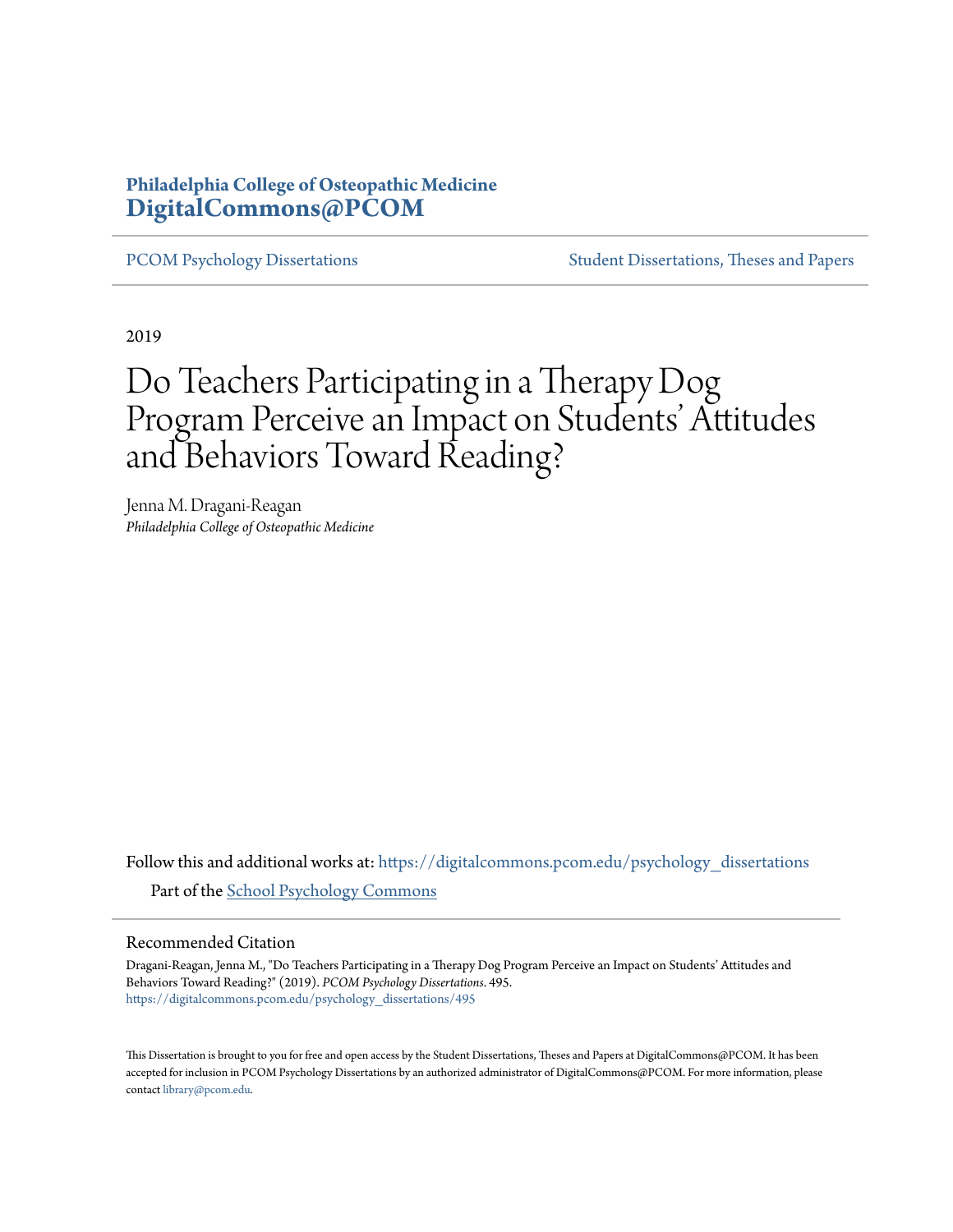Philadelphia College of Osteopathic Medicine

Department of Psychology

## DO TEACHERS PARTICIPATING IN A THERAPY DOG PROGRAM PERCEIVE AN IMPACT ON STUDENTS' ATTITUDES AND BEHAVIORS TOWARD READING?

By Jenna M. Dragani-Reagan

Submitted in Partial Fulfillment of the Requirements for the Degree of

Doctor of Psychology

May 2019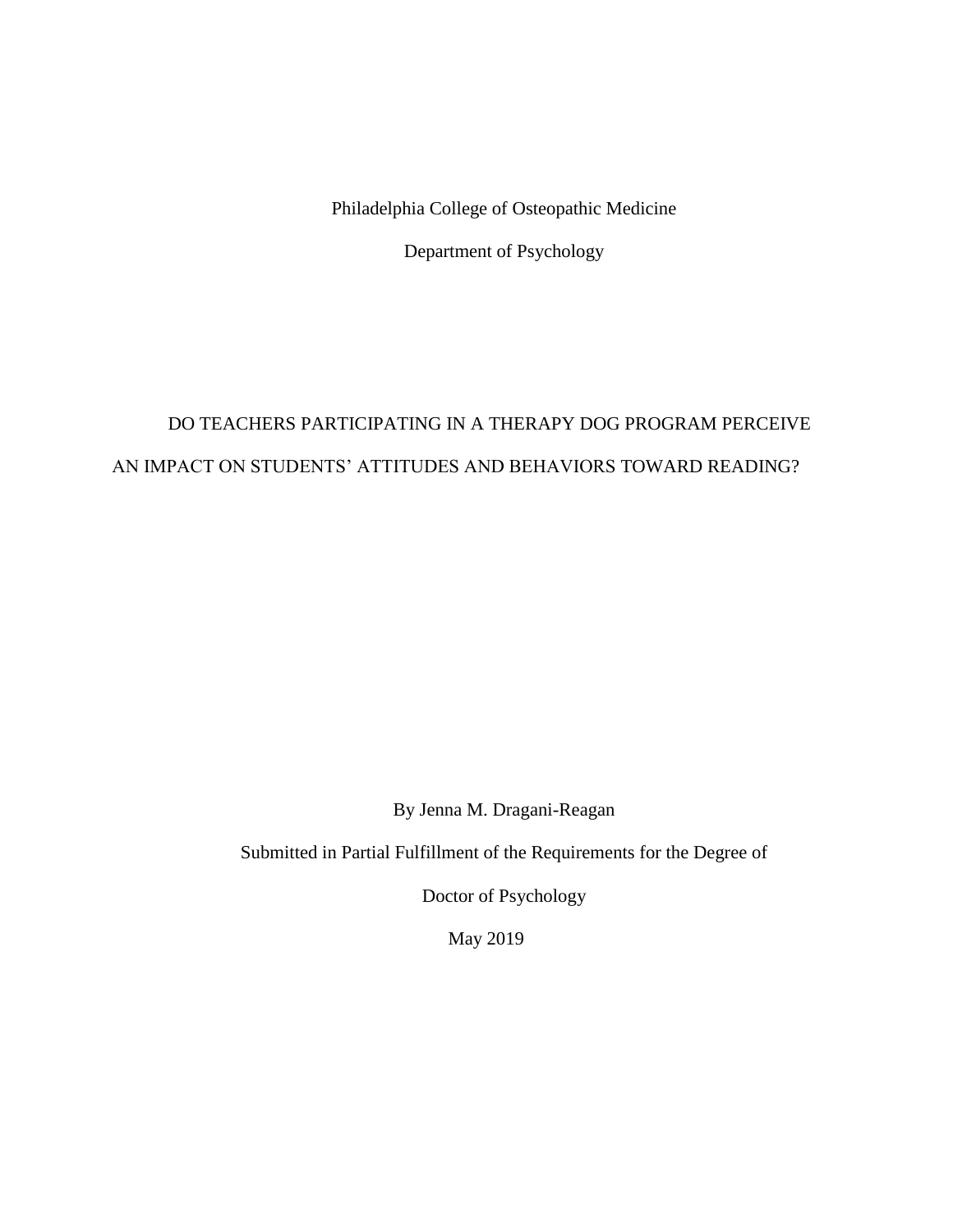## PROFESSIONAL , Â ND PSYCHOLOGY<sub>w</sub>

**DISSERTATION APPROVAL** 

This is to certify that the thesis presented to us by **Jenna M. Dragani-Reagan** on the 15<sup>th</sup> day of March, 2019, in partial fulfillment of the requirements for the degree of Doctor of Psychology, has been examined and is acceptable in both scholarship and . literary quality.

COMMtTIEE MEMBERS' SIGNATURES

#### Chairperson

Chair, Department of School Psychology

Dean, School of Professional & Applied Psychology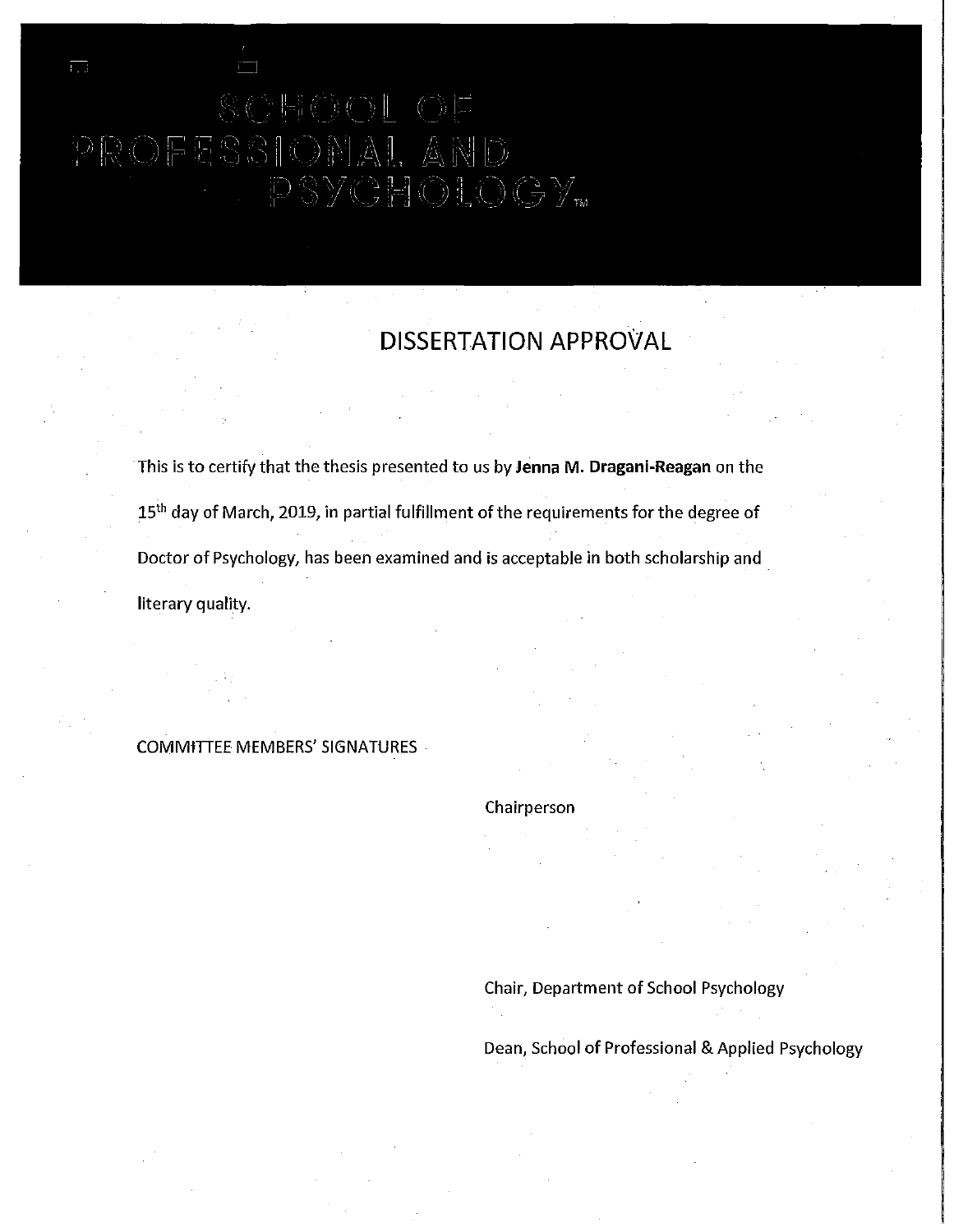#### ACKNOWLEDGEMENTS

I write this acknowledgment page with great joy because it means that with the help of others, we have accomplished a great deal in completing this dissertation. I want to begin with thanking my parents, Maria and Anthony Dragani, for all of their love, support and encouragement throughout my educational journey. The journey was not always easy, however, my parents continued to believe in me and provide strength and encouragement to help me continue.

Another person who needs to be thanked for his love, support, and patience is my husband Derrick. Derrick has remained my rock throughout the entire process, he supported me in ways I could never truly thank him, working countless hours of overtime to give me the freedom to dedicate my time to working on my dissertation.

I could not have completed this journey without my amazing committee members at PCOM, especially Dr. Katy Tresco. Her dedication, support, and guidance was the sole reason I was successful. I want to thank Dr. Tresco for her wisdom, patience, and structure. She was able to utilize my strengths while helping me through my weaknesses in this process. I also want to thank Dr. Jessica Kendorski, and Dr. Bryan Hendricks for their support, perspective, and knowledge. Additionally, I want to thank Dr. Lori Lennon as she provided me with the resources I needed in order to complete my dissertation in a research area of passion.

I would like to thank Lisa Corr and Sharon Fleck for their part in making this research possible. Without their ideas, resources, and effort this dissertation would never have been possible. I want to extend a very special thank you to the two four-legged friends that were the inspiration behind both this dissertation, Liam, and the reading intervention program, Roxy.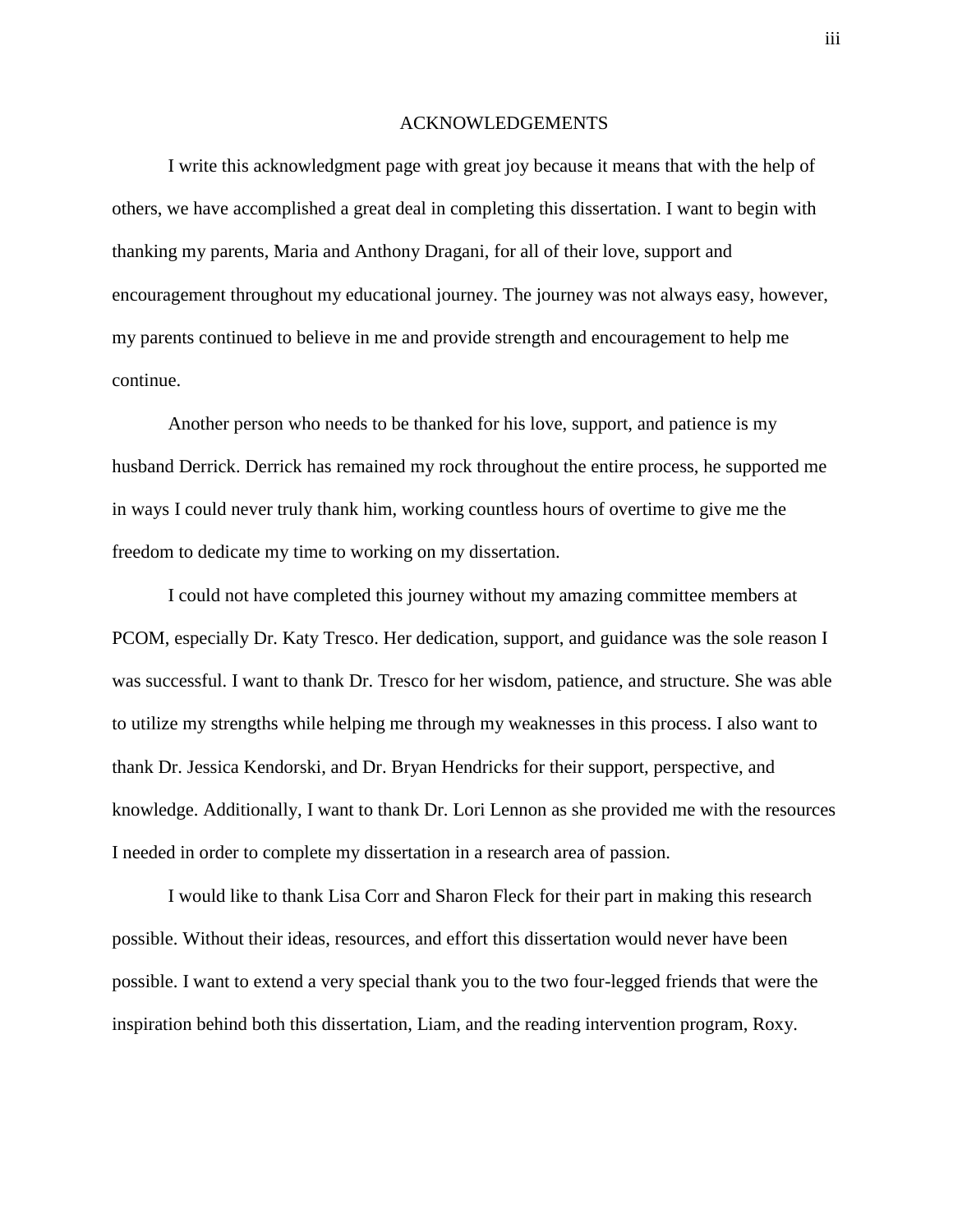Finally, to the rest of my family and friends, who have provided the help and support I needed throughout this process, I truly appreciate it.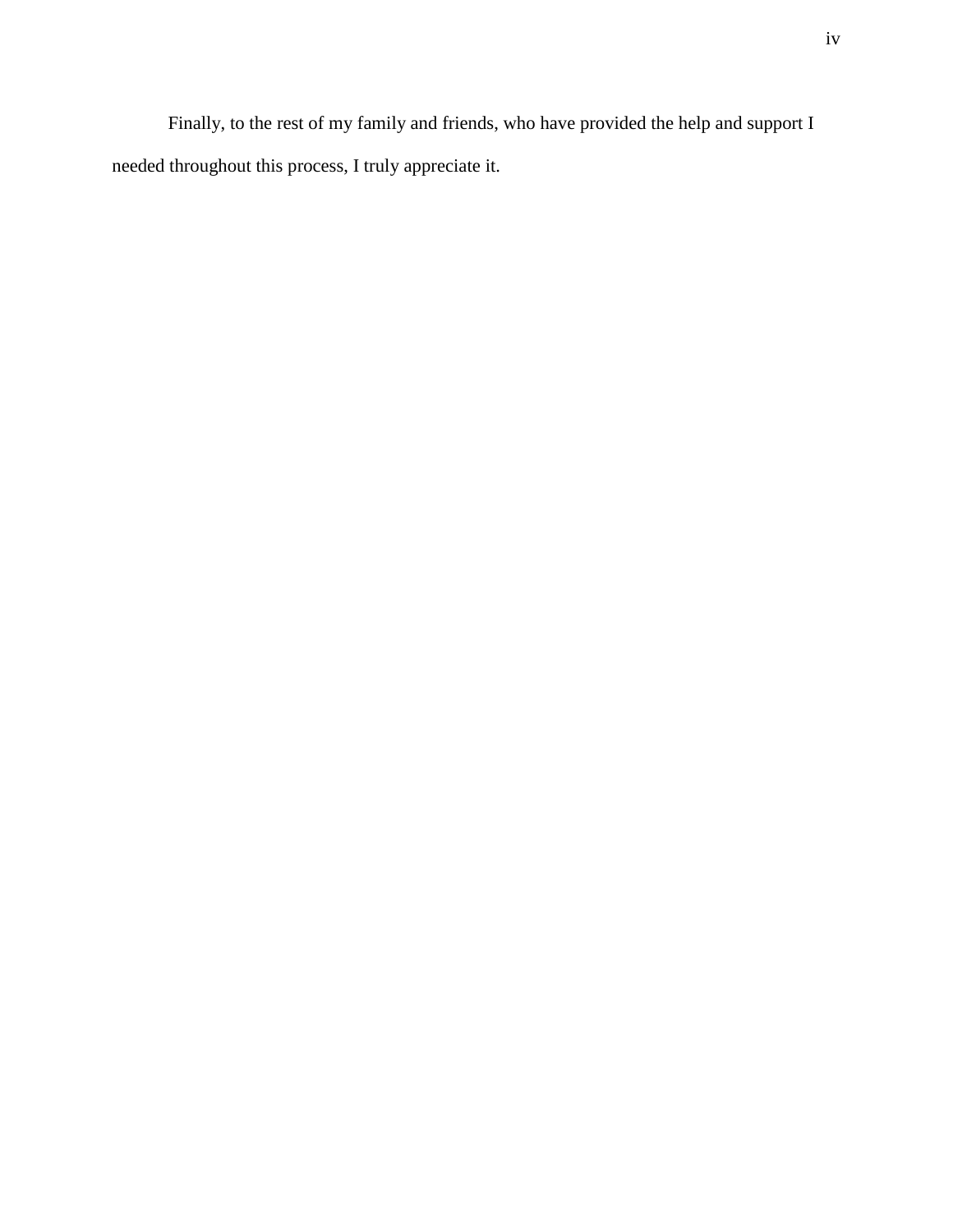#### ABSTRACT

This study investigated teachers' perceptions of a Therapy Dog Elementary School Reading Inspiration Program. Teaching students to read is important to promote safety, aid in communication, and predict future academic success. Students who lack motivation avoid practicing reading. Reading practice helps influence reading fluency and comprehension. Research related to animal-assisted therapy indicates that animals help decrease anxiety and increase motivation for tasks. This research investigates the perceived effect of an animalassisted literacy program, as viewed from a teacher perspective. Through surveyed data respondents indicated a perceived benefit in areas of reading interest, reading skill and reading related behaviors, following the Therapy Dog Program. Respondents noted social-emotional improvements as well, including student's decreased levels of anxiety and an increase in relaxation when reading aloud, increased mindfulness, an increase in social skills in those who were previously reluctant to speak in class, as well as improved communication skills, and improved student attitudes toward reading.

*Keywords*: animals, dogs, pet therapy, reading, literacy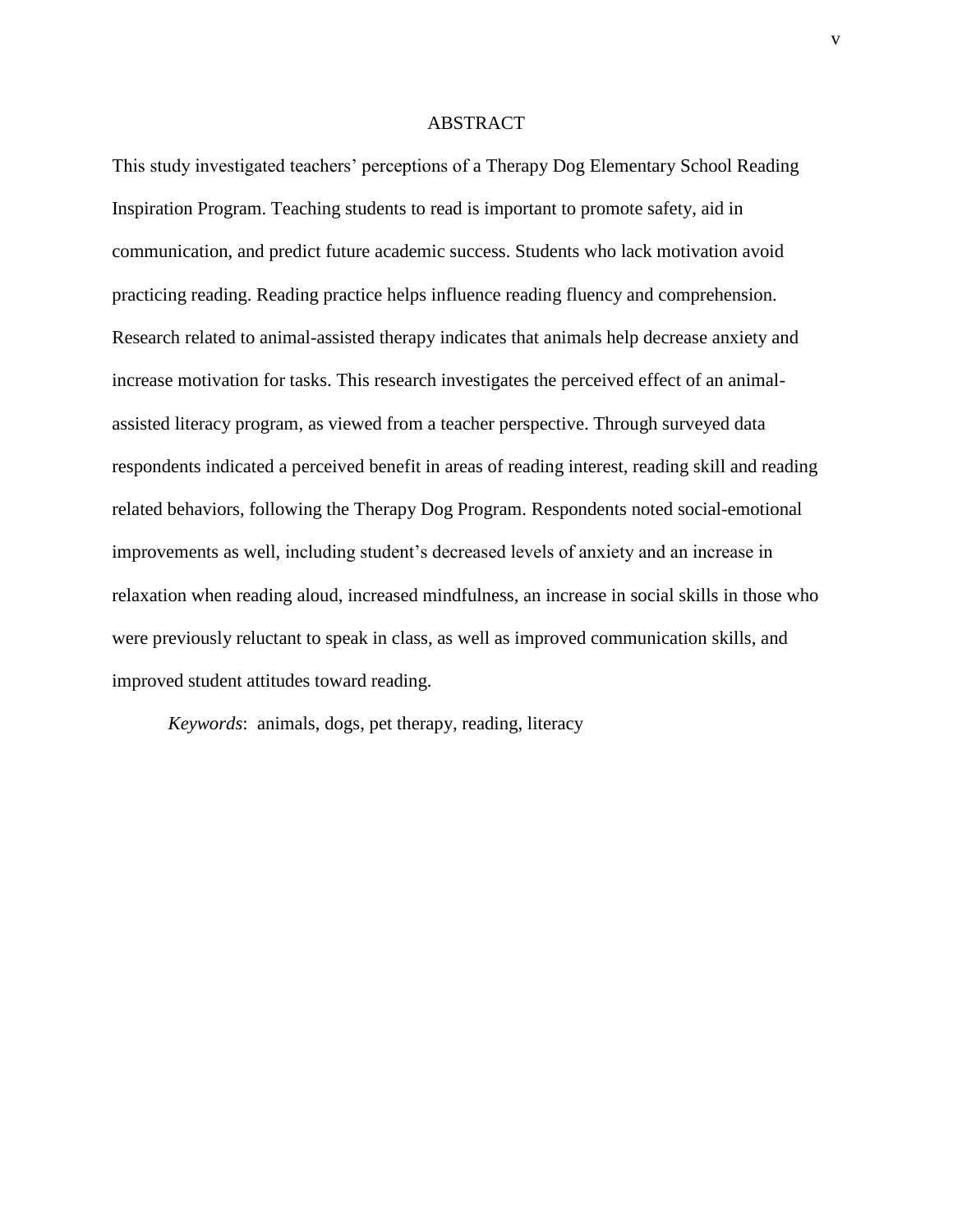## TABLE OF CONTENTS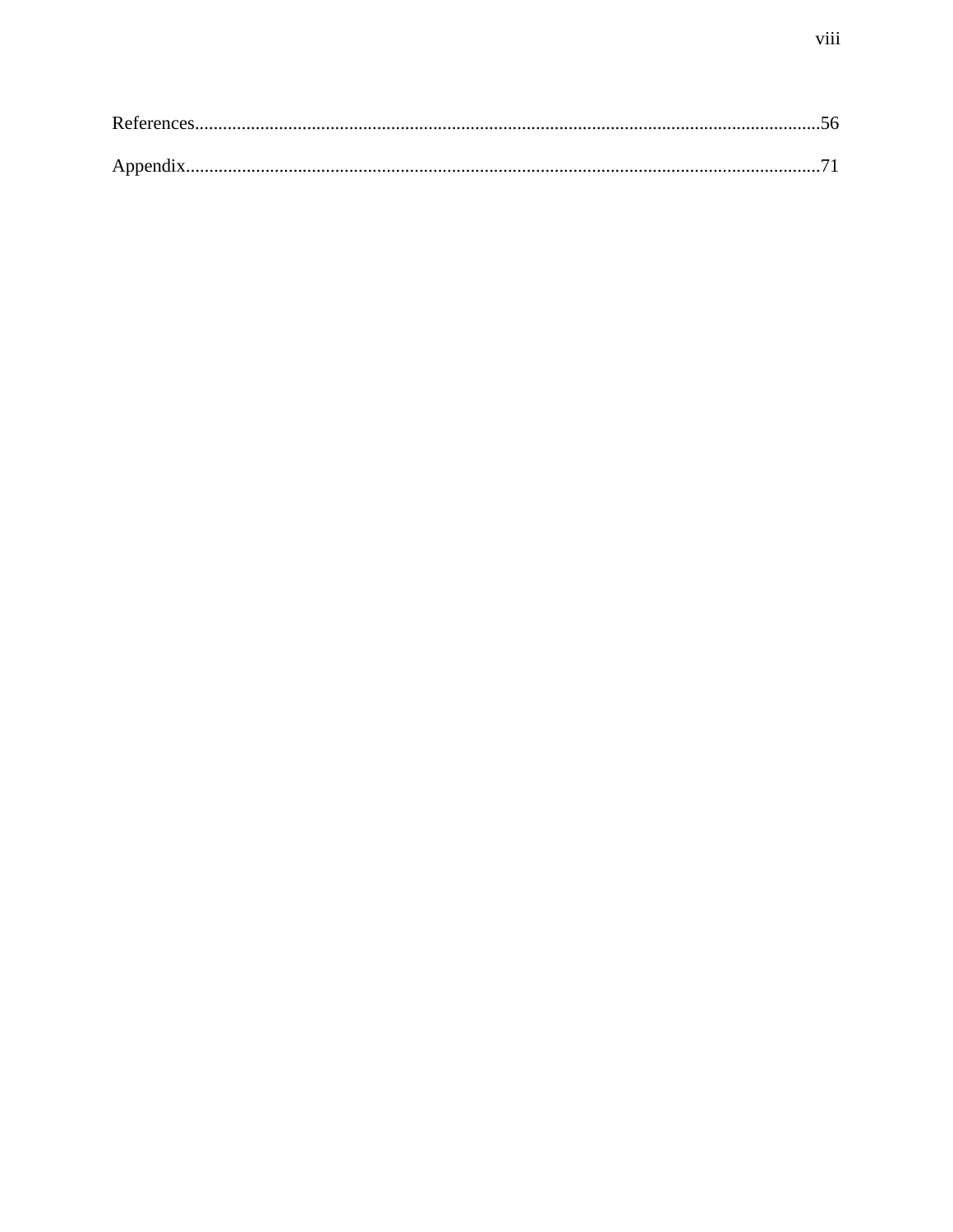### LIST OF TABLES

| Table 1 Demographic Information of Teachers Completing Teacher Perception Survey38 |  |
|------------------------------------------------------------------------------------|--|
|                                                                                    |  |
|                                                                                    |  |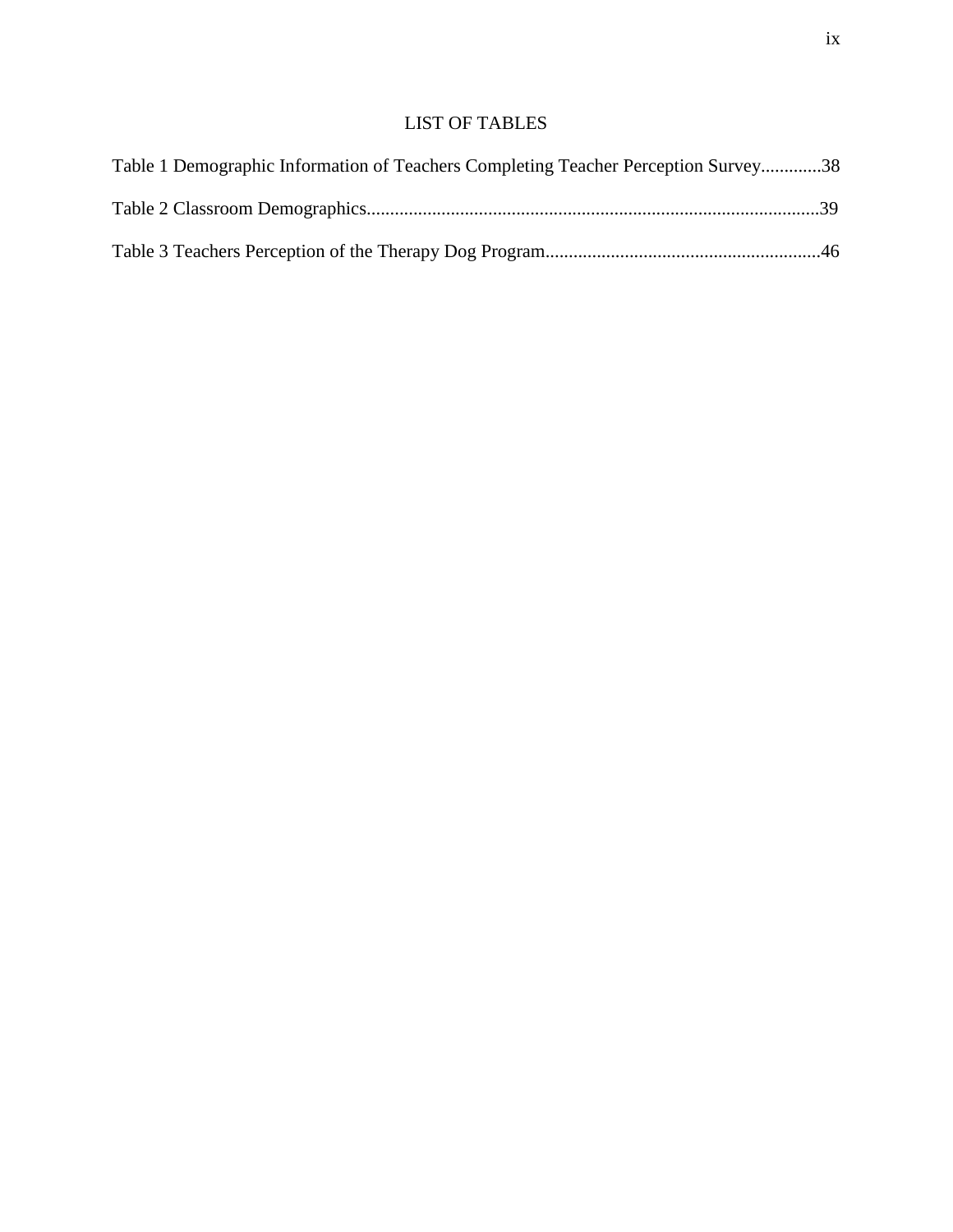#### CHAPTER 1

#### **INTRODUCTION**

Children typically learn the basic fundamentals of reading during their preschool and kindergarten years. Research suggests that the benefits of reading begin as early as preschool and are evident throughout many aspects of development. Reading benefits include cognitive development (Byford, Kun, & Richards, 2012; Kozulin, 2004), linguistic development (Brown, 2007; Hargrave & Sénéchal; 2000; Stanovich, 2000), vocabulary development (Capraro & Capraro, 2006; Krashen, 2004; Stanovich, 2000), and psychological development (Elkin, Train, & Denham, 2003). Reading continues to enhance students' educational experiences throughout their primary, secondary, and postsecondary educations by promoting increased reading comprehension (McNeil, 1976), improved writing skills (Krashen, 1989; Krashen, 2004; Lee & Krashen, 2002; Mason & Krashen, 1997), decreased writing apprehension (Lee & Krashen, 2002), and improved general intelligence (Ritchie, Bates, & Plomin, 2015). Increased reading has also been correlated with higher test scores (Fielding, Wilson, & Anderson, 1986) and higher overall academic performance (Watkins & Edwards, 1992). Finally, reading has also been found to enhance language acquisition in English language learners (Costantino, Lee, & Cho, 1997; Krashen, 2004) and to facilitate communication in children learning English as their primary language (Duursma, Pan, & Raikers, 2008, & Layne, 2009).

The literature also shows that reading has an impact on many aspects of life outside the classroom. Reading promotes safety (Fry, 2007; Tang, Lin, & Hsu, 2008), social skills (Dodell-Feder & Tamir, 2018), and has been linked to improved vocabulary, fluency, and comprehension. Reading can help people become powerful communicators and thus further their educations and careers (Layne, 2009; Watkins & Edwards, 1992). Understanding the relationship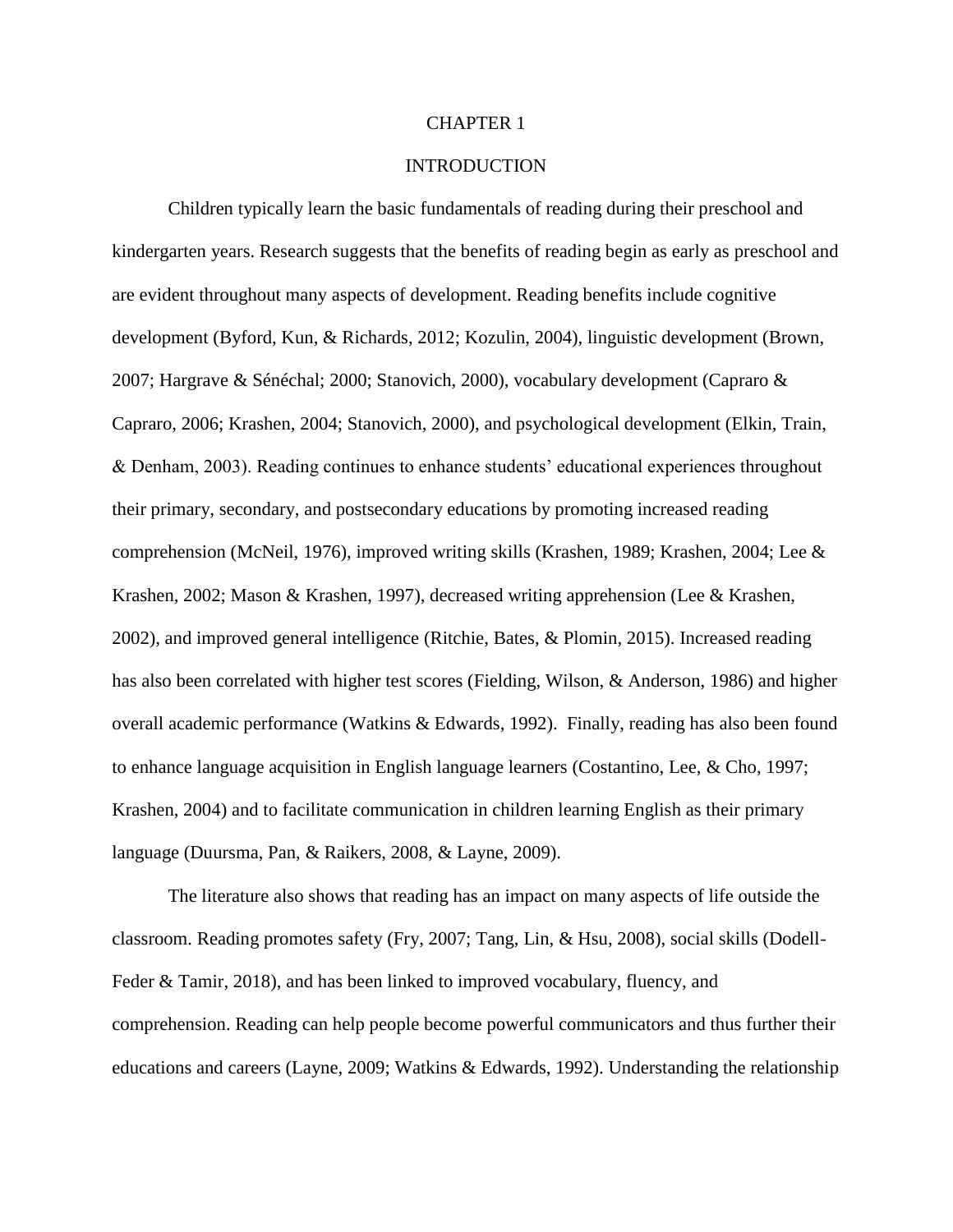between reading and educational and career outcome may be particularly relevant to benefiting children who are at high risk of dropping out of High School, as children with poor emergent literacy are at greater risk of not graduating from high school (Hernandez, 2011), as well as being unemployed when they reach adulthood (Caspi, Wright, Moffitt, & Silvia, 1998). Reading positively impacts life experiences, and in general, both the quality and quantity of the reading are important to and impactful on an individual's education.

#### **Motivation and Enjoyment of Reading**

Data indicating the number of students who report they enjoy reading is inconsistent. A study by the National Literacy Trust (Clark & Rumbold, 2006) indicated that 90% of young children reported they enjoyed reading at least "a bit," whereas the Nestle Family Monitor (2003) reported that only two thirds of students surveyed between 11 and 18 years old found reading enjoyable. Research also indicates that as students' ages increase, students' reading enthusiasm declines. For example, the number of students who reported enjoying reading at the primary level decreased by more than half when students at the secondary level were surveyed (Hall & Coles, 1999).

Students who enjoy reading and read for fun for at least 10 minutes a day showed a positive increase in reading test scores (Greaney & Hegarty, 1987), as well as an increased ability in areas of comprehension, verbal fluency, and general knowledge (Krashen, 2004). An increase in overall academic performance was also evident when students who read for fun were compared to nonreaders (Watkins & Edwards, 1992). Self-reported reading enthusiasm positively correlates to increased time spent reading, with this increase resulting in positive outcomes in areas of cognition, fluency, vocabulary, comprehension, academic success, behaviors, and social skill development. Increasing students' enthusiasm for reading will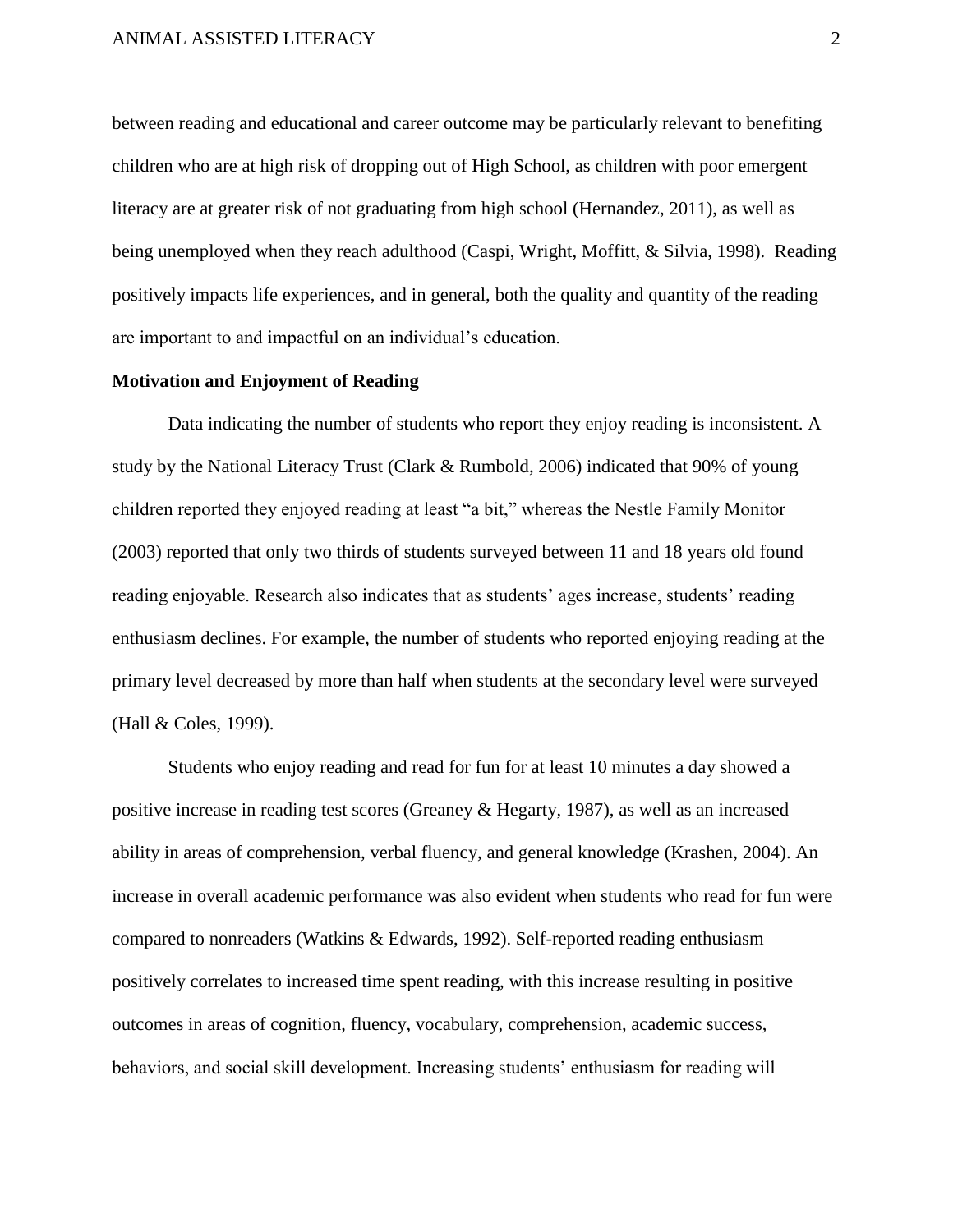increase the time they spend reading for fun. Reading for fun, in turn, resulted in positive social implications, as it increased verbal interactions (Cullinan 2000). Similarly, Faulkner (2002) and Eyre (2003) showed that pleasure reading helped prepare young people for becoming an adult, as employers rank reading and writing among the top deficiencies in new hires. Additionally, employers rate reading comprehension as "very important" (Howard, 2011).

#### **Improving Reading Motivation**

Efforts have been made to determine effective methods to motivate children to increase their reading. Many incentive programs, including Pizza Hut Book it! and Accelerated Reader, are designed to promote children's reading. Cox and Guthrie (2001) asked the following question: Does reading motivation increase time spent reading? Their results confirmed their hypothesis that students who are motivated to read do, in fact, read more often than reluctant readers. In a sample of 251 third and fourth graders, Cox and Guthrie (2001) found that motivation accounted for an increase in student-reported reading, specifically in third graders, for whom motivation contributed to an additional 5% of variance in school reading. In addition, the researchers felt that information obtained from this study suggested the amount of reading for enjoyment is primarily determined by motivation (Cox & Guthrie, 2001).

One method of increasing motivation is to pair students with a dog. Animal-assisted therapy has been shown to have many therapeutic benefits, including decreased anxiety (Barker & Dawson, 1998; Bueche, 2003; House, Neal, & Backels, 2018; Kertes, Liu, Hall, Hadad, Wynne, & Bhatt, 2017), as well as lower blood pressure and heart rates (Harris, Rinehart, & Gerstman, 1993; Katcher, Friedmann, Beck, & Lynch, 1983). When working with an animal during therapy, patients reported joy when being with the animal, as well as increased participation in activities and a decrease in reported anxiety (Cullen, Titler & Drahozal, 2003).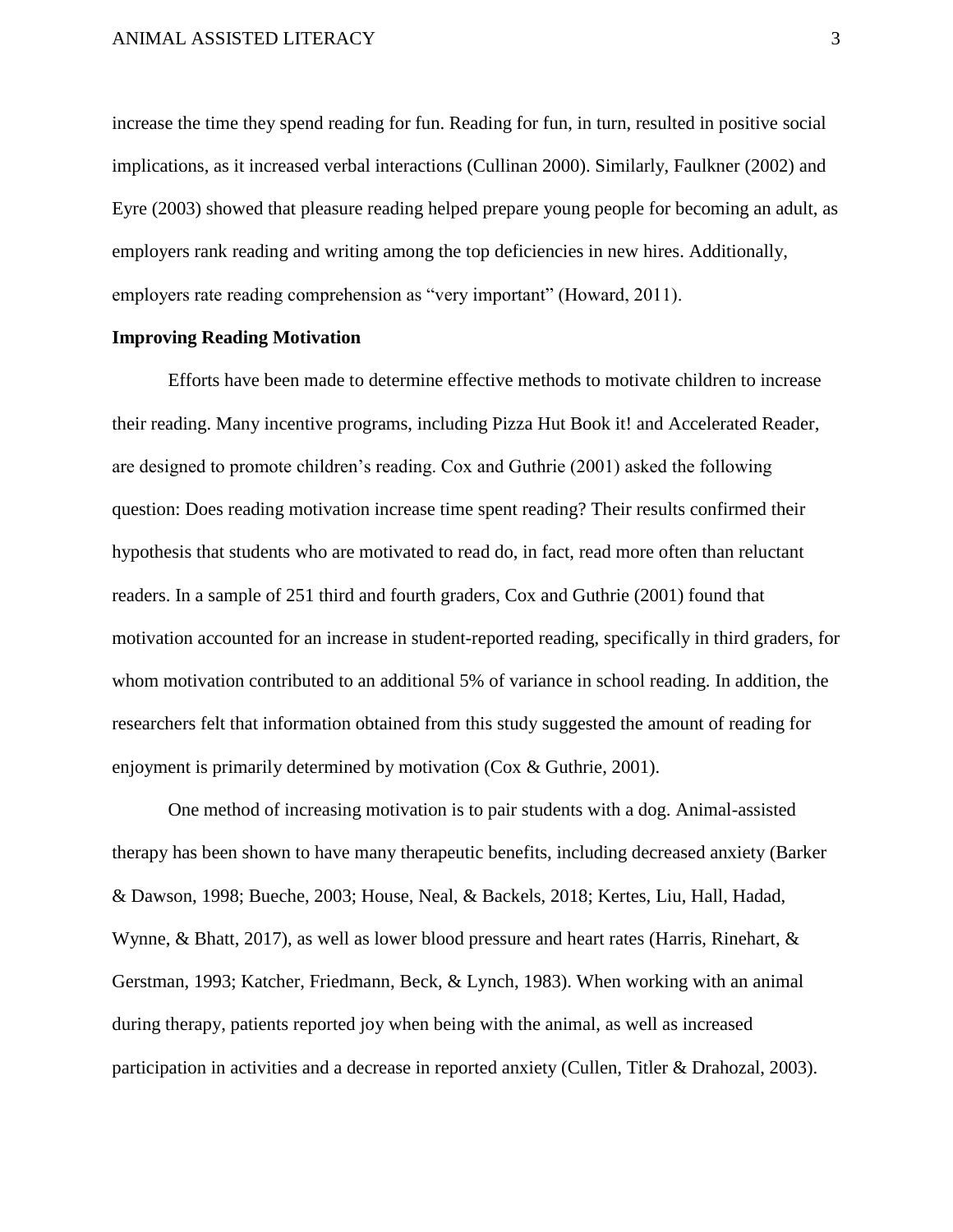The presence of a dog has also been shown to have a physiological impact on children, resulting in significant decreases in systolic blood pressure, mean arterial pressure, and heart rate (Nagengast, Baun, & Leibowitz, 1997).

In addition to therapeutic benefits, several studies have investigated the impact of animals, specifically dogs, in a learning environment. Using animals in the classroom has demonstrated many benefits, including increased empathy and social development (Daly & Suggs, 2010). In addition, introducing animals into a classroom school setting increased positive attitudes to school and learning (Beetz, 2013). Finally, pairing students with non-caged animals during science class resulted in a more positive attitude toward science (Sorge, 2008).

Animals have also been shown to increase interest and motivation for students who typically dislike reading (Inklebarger, 2014). Reading intervention programs utilized dogs in the classroom and have been designed to increase reading motivation and decrease anxiety. R.E.A.D. is a reading intervention program designed to transform reluctant readers into willing and confident readers (Shaw, 2013). Literacy dogs can be an effective tool for promoting reading and confidence in children who have low self-esteem, as children tend to feel comfortable reading to a dog and forget their own limitations while practicing reading, thus improving their reading skills (Pillow-Price, Yonts, & Stinson, 2014).

#### **Statement of the Problem**

The benefits of reading have been documented extensively over the past few decades, and research has shown that increasing the time students spend reading may benefit them both academically, by increasing reading skills in the classroom, and non-academically, by increasing their chances of graduating from high school. However, despite beneficial outcomes of reading for fun, approximately one third of students reported being reluctant readers, with 16% of boys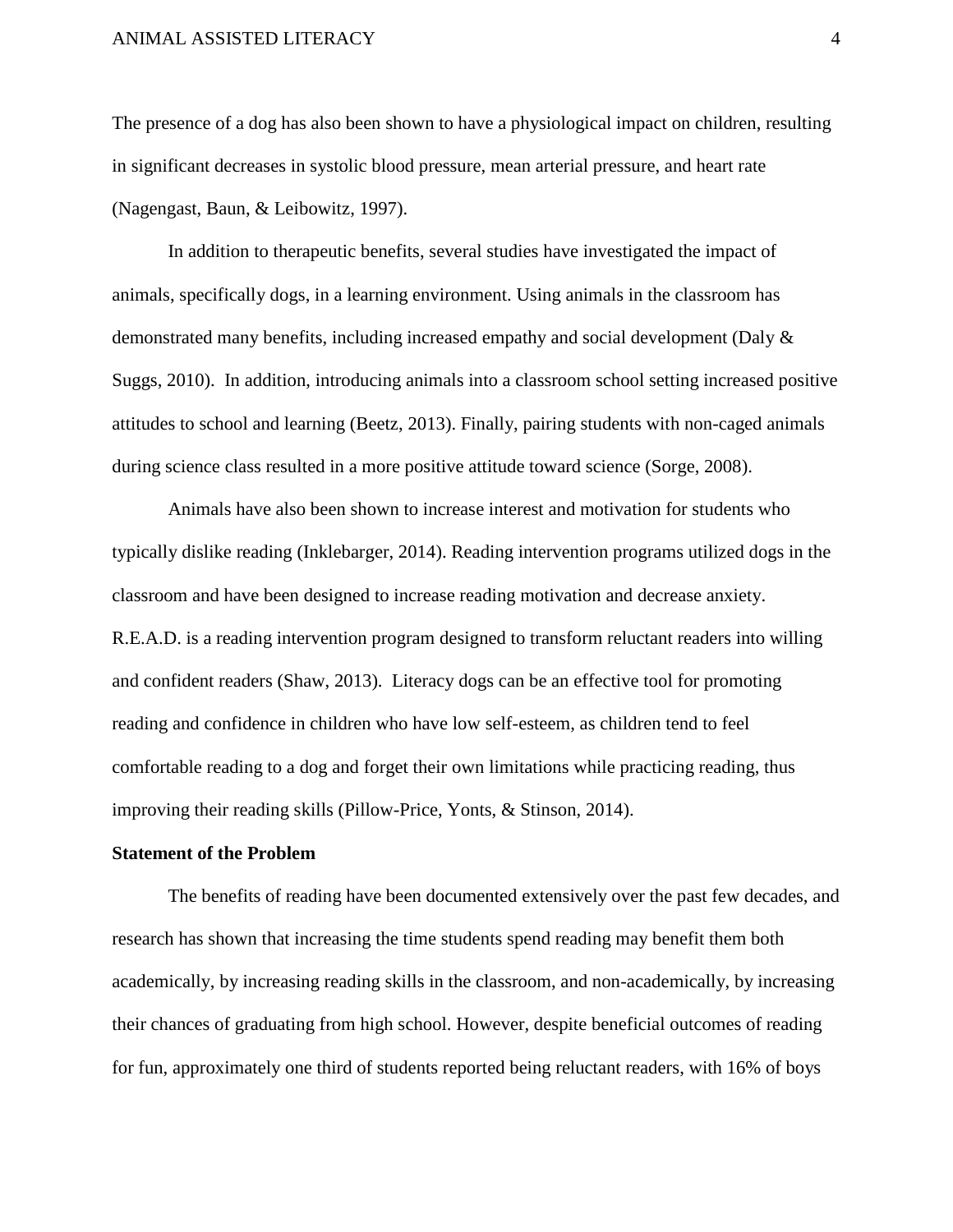and 7% of girls stating they never read for fun, and 11% of children saying they never read books outside of the classroom (Nestle Family Monitor, 2003). Similarly, 38% of students indicated that they would read more if doing so was more fun (Nestle Family Monitor, 2003). Increasing students motivation to read increases the time reluctant readers spend reading for fun. Students who lack motivation or have a poor attitude toward reading are less likely to practice reading or engage in reading activities than students who enjoy reading (Nestle Family Monitor, 2003). Students who dislike reading are likely to have low confidence, and therefore to avoid reading (Baker & Wigfield, 1999; McKenna, Kear & Ellsworth, 1995). Students who lack confidence in reading are less motivated to both practice reading and volunteer to read aloud in class.

#### **Purpose of the Study**

The purpose of this study is to evaluate the perceived effectiveness of the Therapy Dogs: Elementary School Reading Inspiration, Elementary School Reading Inspiration Program (Therapy Dogs Program). The Therapy Dogs Program is a reading intervention program that utilizes the calming effects of a therapy dog to help young students become confident readers. Students who struggle with reading fluency, or who are uncomfortable reading aloud in front of their peers gain much needed confidence with a non-judgmental canine friend by their side. Through surveys and teacher reports, the Therapy Dogs Program will be evaluated to determine whether teachers perceive a change in student attitude toward reading when they have the opportunity to participate in the Therapy Dogs Program. This study is designed to determine whether teachers perceive a change in students' attitude toward reading after several sessions with the Reading Inspiration team. The goal of this study is to determine whether the program improves perceived attitudes towards reading in reading-reluctant students once they become a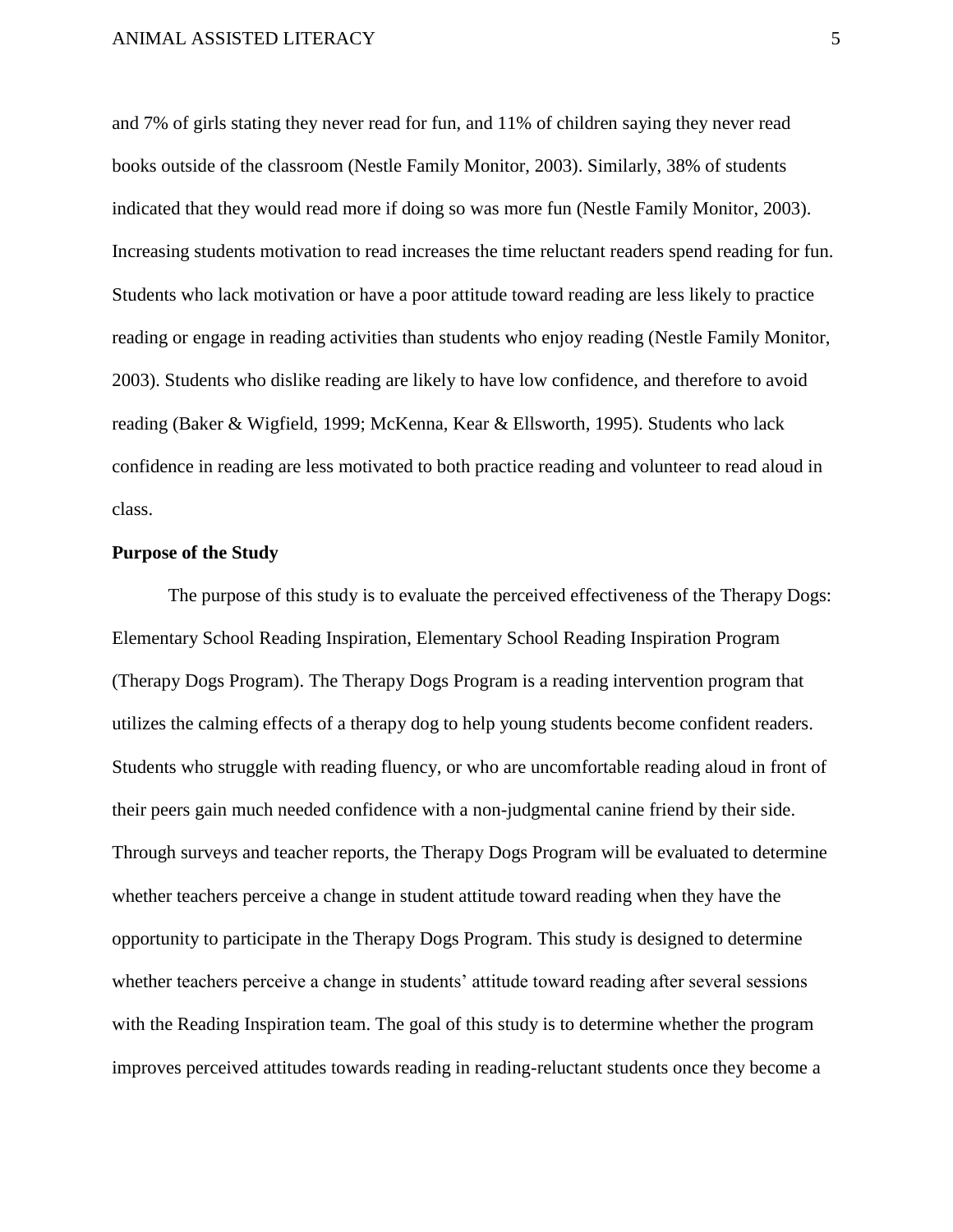participant in an animal-assisted literacy program. Teachers' perceptions will be evaluated, and survey questions will ask about students' attitudes toward reading when the dog/trainer team is present.

#### **Hypotheses**

Hypothesis 1: Confidence and Interest

H0: Teachers will report no differences in perceived student attitudes toward reading (confidence and interest) after students read to a literacy dog.

HA: Teachers will report a significant improvement in perceived student attitudes (confidence and interest) after students read to a literacy dog.

Hypothesis #2: Reading Comprehension and Fluency

H0: Students will show no differences in teacher-reported reading comprehension and reading fluency levels after reading to a literacy dog once a week for 3 months.

HA: Students will show a significant improvement in teacher-reported reading comprehension and reading fluency levels after reading to a literacy dog once a week for 3 months.

#### Hypothesis #3: Reading Behaviors

H0: Students' behaviors will not change following the Therapy Dogs Program, and no significant differences will be seen in the number of times they volunteer to read to the class and no significant differences will be seen in their observed reading avoidance.

HA: Students will show an increase in the number of times they volunteer to read to the class, and a decrease in reading avoidance, according to teacher report, after reading to a literacy dog once a week for 3 months.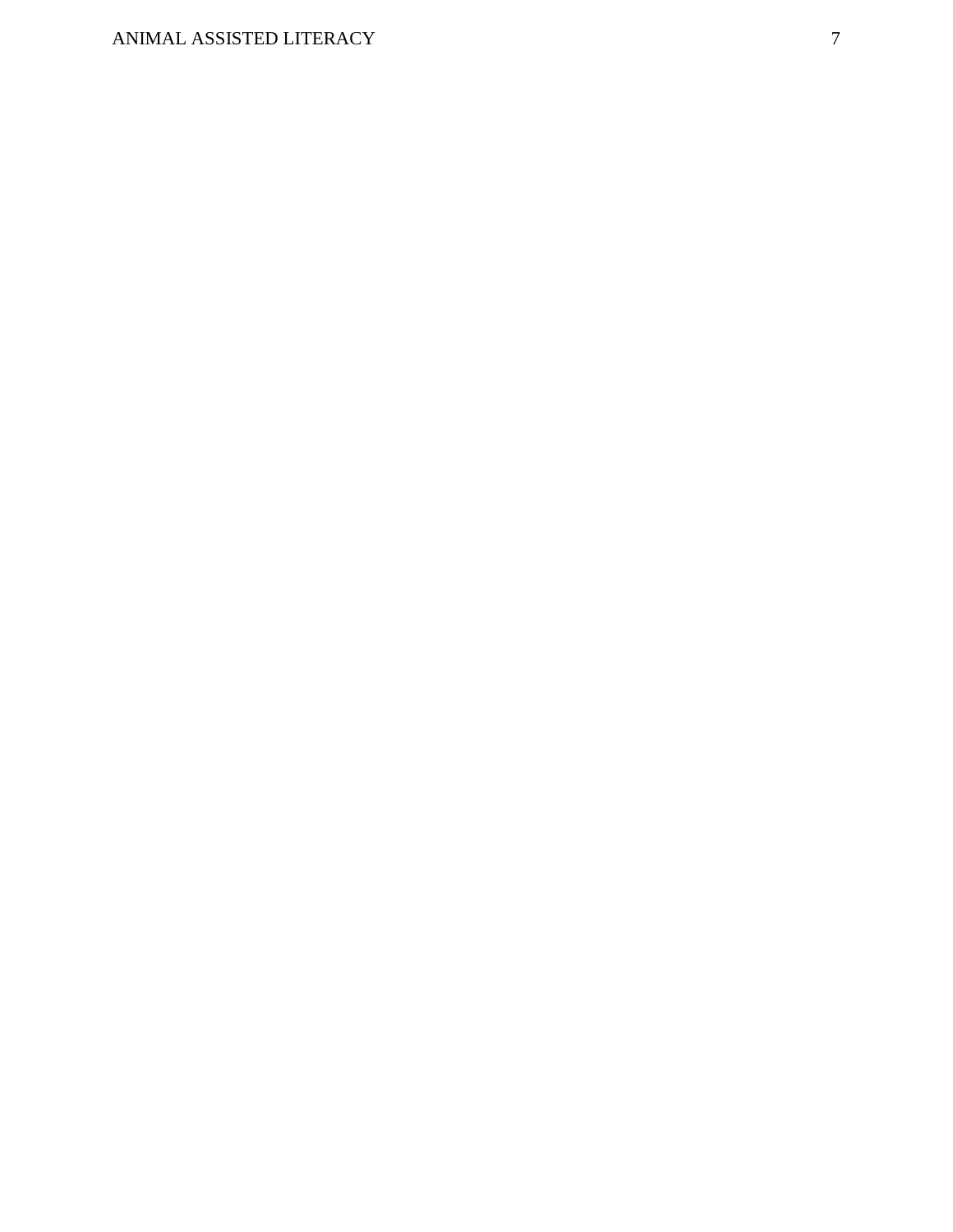#### CHAPTER 2

#### LITERATURE REVIEW

According to many state standards, reading is typically taught beginning at approximately 5 years old. Reading instruction continues through elementary school, with increased skills in reading comprehension as students begin to develop the skills necessary to make them more efficient readers. Reading can be broken down into several subcategories, including word recognition (i.e., phonological awareness, decoding skills, word-processing rate) and reading comprehension (Vellutino, Scanlon, & Tanzman, 1994).

Students are typically taught to read through a series of steps beginning with teaching decoding and vocabulary. Children are taught using sight words, including *the, of, and, a, to, in, is, you, that,* and *it.* Students are next taught to develop phonics skills, and eventually learn to incorporate their skills into comprehending, writing, and speaking about what they have read. Once students have developed basic reading skills, they need to read aloud and silently to practice and increase fluency and comprehension (Fry, 2007).

The process of teaching students to read has been studied and revised over the years, but the importance of teaching students to read has remained constant. Reading is important, as it contributes to many areas of life and helps promote safety (Fry, 2007), comprehension (Nathan & Stanovich, 1991), writing skills (Lee & Krashen, 2002; Mason & Krashen, 1997), cognition (Sullivan & Brown, 2015), academic success, communication (Layne, 2009), and positive social interactions (Quirmbach, Lincoln, Feinberg-Gizzo, Ingersoll, & Andrews, 2009).

#### **Reading for Safety**

At the basic level, reading promotes safety. Reading is a crucial survival asset in a fastpaced world of technology (Layne, 2009). Teaching students to read helps inform them of when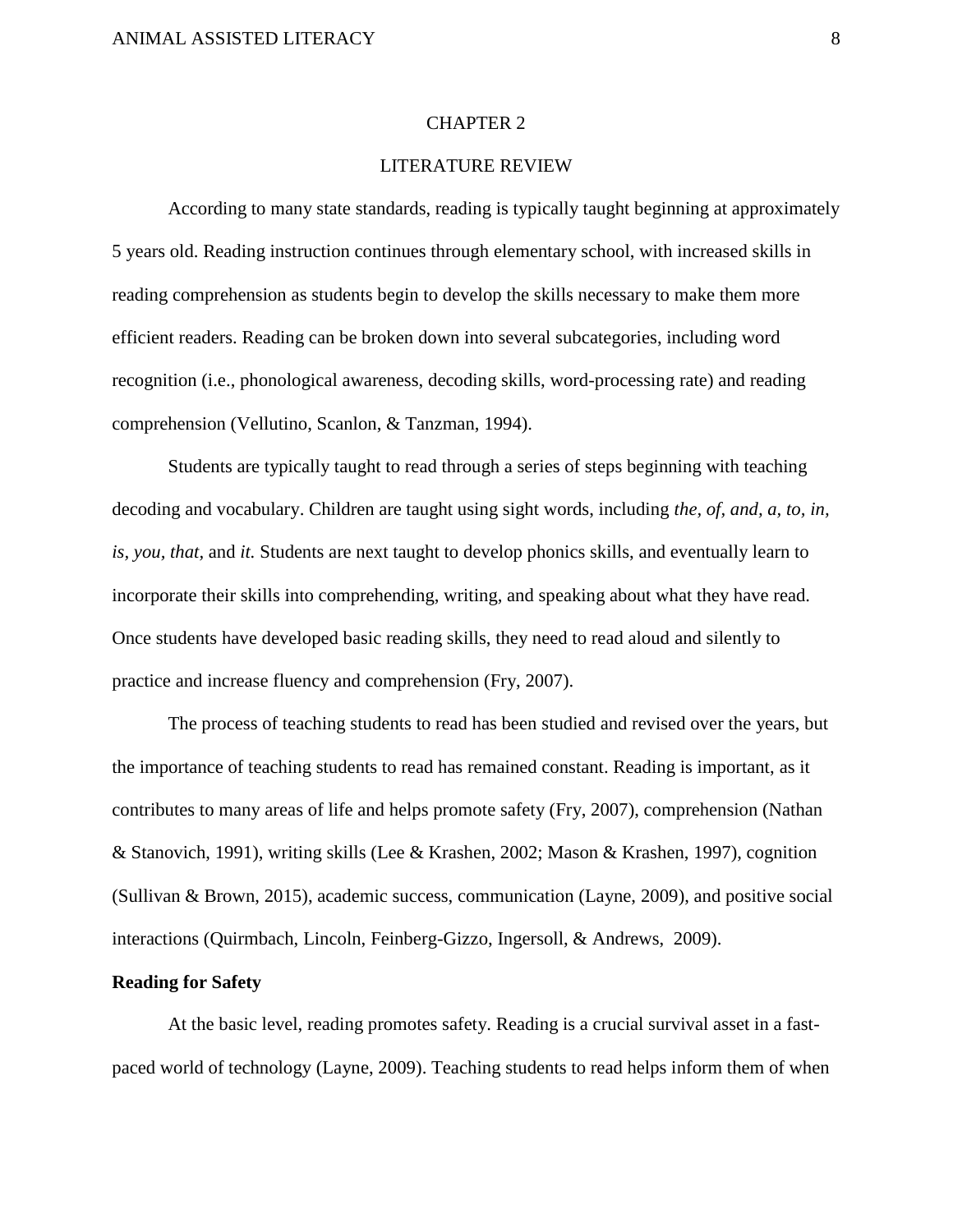something is "too hot to touch," and teaches them how to read traffic signs and labels on medications. Fry (2007) discussed the importance of reading signs to increase safety. Reading positively promotes safety, as it grants people access to important information that would not be obtained without being able to read and comprehend.

#### **Reading Improves Comprehension and Language**

Reading is a critical skill for language acquisition. Through reading, students strengthen both reading skills and oral comprehension. Collins (1980) and Hafiz and Tudor (1990) promoted sustained silent reading. Hafiz and Tudor (1990) noted significant gains in both reading fluency and accuracy following a 90-minute extensive reading program. Reading comprehension involves an interaction between the text, the students' knowledge base, the task, and the activities surrounding the reading (Kintsch & Kintsch, 2005). Reading is a complex interplay of many factors, including motivation, cognitive ability, and linguistic resources (Kintsch & Kintsch, 2005). Krashen (2004) discussed the important role that reading plays in comprehension in his *comprehension hypothesis*. According to Krashen, the comprehension hypothesis is the theory that people acquire language by understanding it. The importance of comprehending reading begins as soon as students begin to learn to read.

Exposing students to literacy can strengthen both oral and written comprehension skills. One study utilized Dialogic Reading to engage students with delayed language skills. Dialogue reading is described as an interactive language facilitation technique, designed to teach readers to utilize "who" and "what" questions to increase engagement during reading. Students exposed to reading programs such as Dialogic Reading effectively improved expressive language skills. The use of Dialogic Reading at pre-test promoted linguistic skills for students with language delays and resulted in an increase in the use of language (Crain-Thoreson & Dale, 1999).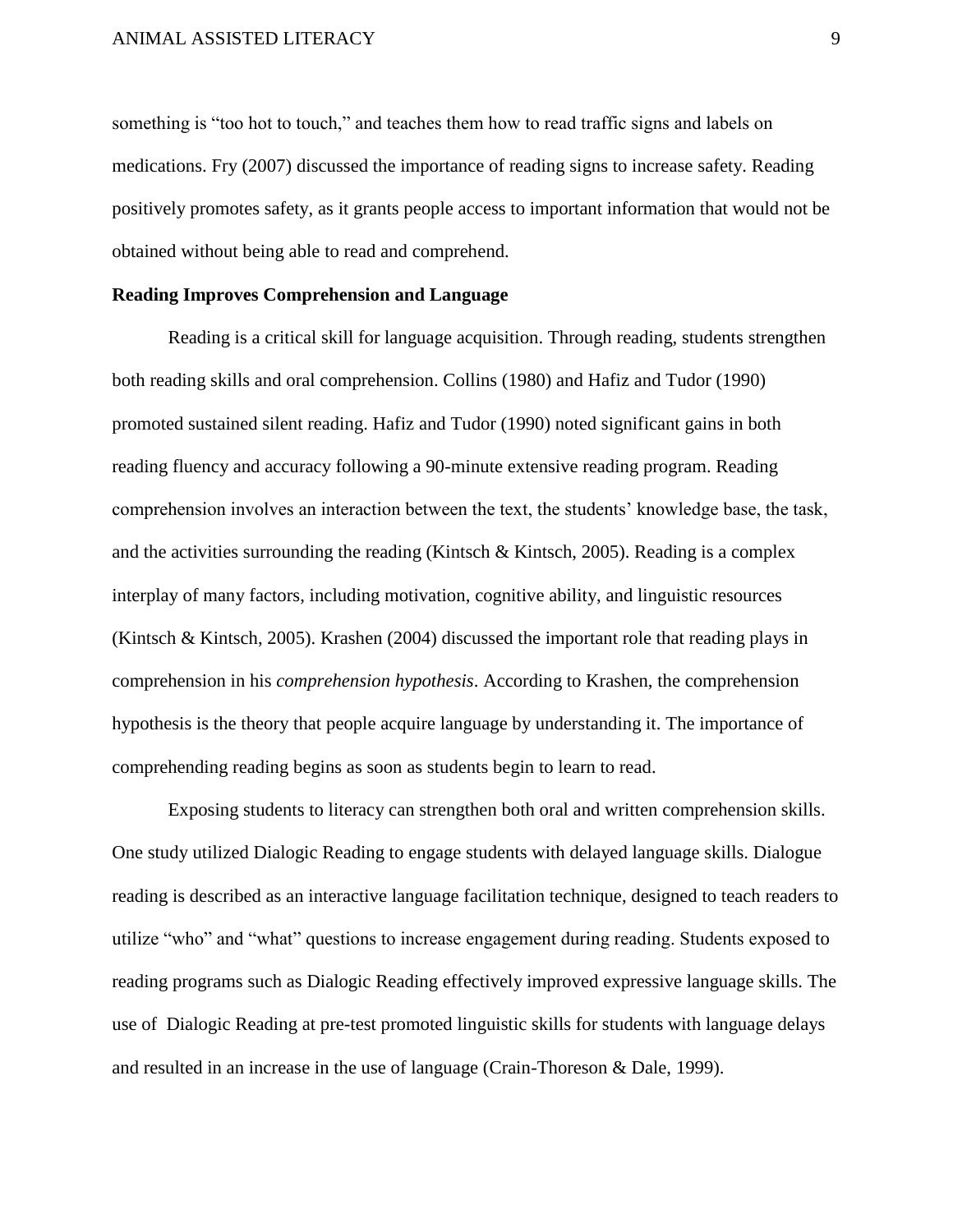Reading skills impact both oral comprehension and reading comprehension by expanding and developing student's vocabulary skills. Students require more advanced word-identification skills in order to advance both listening and reading comprehension skills. Vocabulary exposure is another important aspect of both reading and oral comprehension. Students with a more developed vocabulary are able to reach advanced levels of reading fluency, higher than those of students with a less extensive vocabulary, thus resulting in stronger comprehension skills (Pikulski & Chard, 2005). In one study of preschool students, the frequency of classroom shared reading activities positively impacted children's short-term receptive vocabulary growth (Zucker, Cabell, Justice, Pentimonti, & Kaderavek, 2013). In this study, children were exposed to a 30 week book-reading schedule that required four whole-class readings per week, the study concluded after 120 prescribed reading sessions. Children in the experimental group maintained a standard reading schedule and were compared to children in a control group. The frequency of shared classroom reading predicted outcomes in preschool students' vocabulary skills, as time spent reading in the classroom correlated positively with children's receptive vocabulary growth. These results were similar to findings presented by Bojczyk, Davis, and Rana (2016), who investigated predictors of preschoolers' vocabulary development for families of low socioeconomic status. Results presented by Bojczyk et al. support those of Zucker et al., by confirming that students can enhance expressive vocabulary skills (a person's ability to communicate their wants and needs) by actively participating in shared reading activities in the classroom. The impact of reading on comprehension skill development was further supported in the home setting, in a study investigating the role of fathers as the primary reader. Quach et al. (2018) sought to determine whether language and literacy at age four could be predicted by reading activity at age two and utilized fathers as the reading facilitator. Results aligned with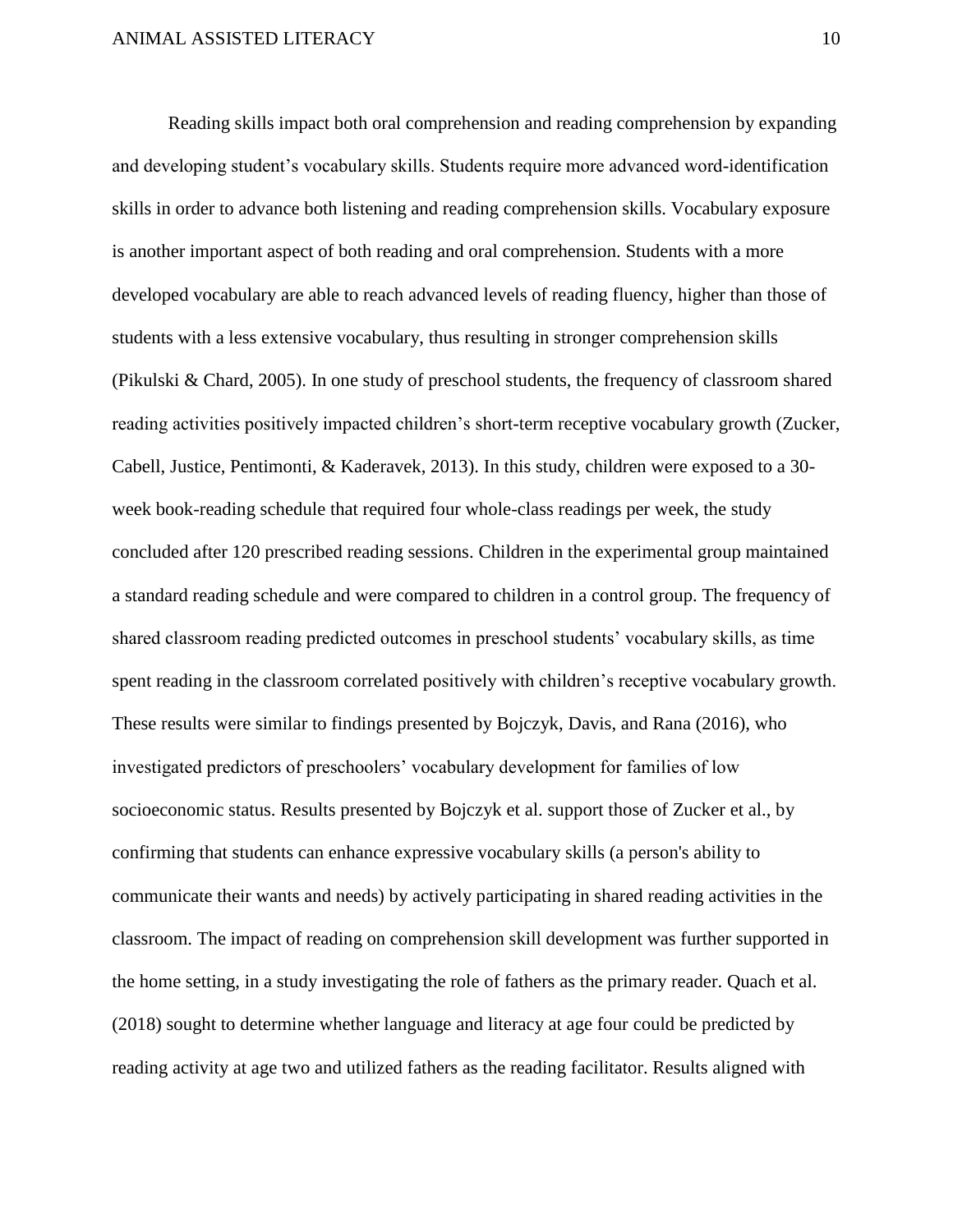those outlined in Zucker et al. (2013), and Bojczyk et al. (2016) and demonstrated that reading activity did correlate to children's expressive and receptive language (a person's ability to understand words and language).

The impact of reading on developing comprehension skills extends to students who learn English as their second language. Mason and Krashen (1997) evaluated several aspects of reading comprehension and its impact on English Language Learners and established positive implications for reading and learning English. The overall results note the positive impact of reading in the development of language for students that are learning English as a second language. Mason and Krashen (1997) reviewed the impact of reading on language in three different ways, measuring a method of reading called "extensive reading." Extensive reading is defined by Mason and Krashen (1997) as reading in which the students conduct self-selected reading and write a brief summary about what they read. In Experiment 1, Mason and Krashen (1997) enrolled students from two different English as a Foreign Language classes from a university in Japan. Students from the experimental class were reluctant readers who were retaking the class after failing it previously. The comparison group was comprised of students in their second year of college who attended classes in a general education setting. For the first semester, both classes followed the traditional curriculum. Prior to the intervention, students in both classes were assessed using the Cloze Reading Test. Students in the experimental group performed significantly lower on the Cloze reading assessment test than students in the comparison group. Intervention was implemented during the second semester, when students in the comparison group continued to learn using traditional teaching methods, while the students in the experimental group used extensive reading to supplement classroom instruction.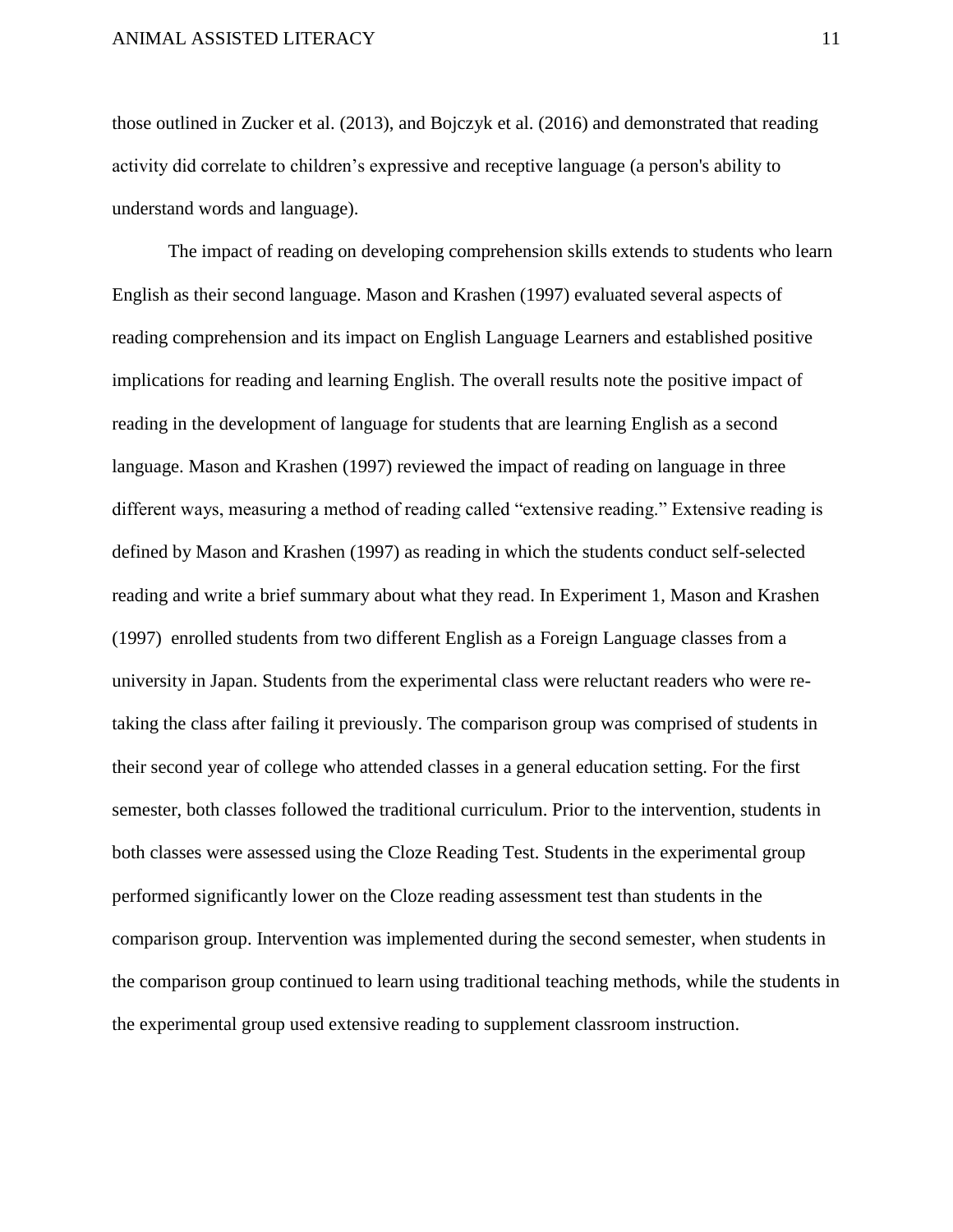At the end of the semester, students receiving alternative instruction through the extensive reading program had shown significant improvements in areas of reading comprehension as measured by the Cloze test. The gains made by the experimental group were significantly greater than the gains made by students in the comparison group, resulting in post intervention scores that were similar for both groups. Mason and Krashen (1997) provided further evidence to support the impact of "extensive reading" on reading comprehension skills when comparing students at a four-year college to those at a two-year college in Experiment 2. Prior to intervention, all students underwent the same pre- and post-test assessments used in the first experiment. As expected, the two-year college students had lower pre-test scores than the students in the four-year university. On the post-test, however, the gap in scores decreased significantly for students in the extensive reading group.

#### **Reading Impacts Writing Skills**

Krashen (1997) defined the concept of "Free Voluntary Reading," as one of the most effective tools in teaching language to students, and outlined the positive implications reading has on writing skills. Reading has been found to have a positive impact on writing skills for students that are English Language Learners. Mason and Krashen (1997) found a positive relationship between extensive reading and writing skills for English Language Learners. Similarly, findings were presented in 1989 by Krashen, who promoted free reading programs as a means of developing vocabulary, grammar and writing, and oral language ability.

Additionally, research has shown reading can decrease writing anxiety. Free Voluntary Reading is a concept that encourages students to read by allowing them to read materials they want to read, with the option to report to class what they have read. Lee and Krashen (2002) utilized a Free Voluntary Reading Intervention on students, to confirm previous research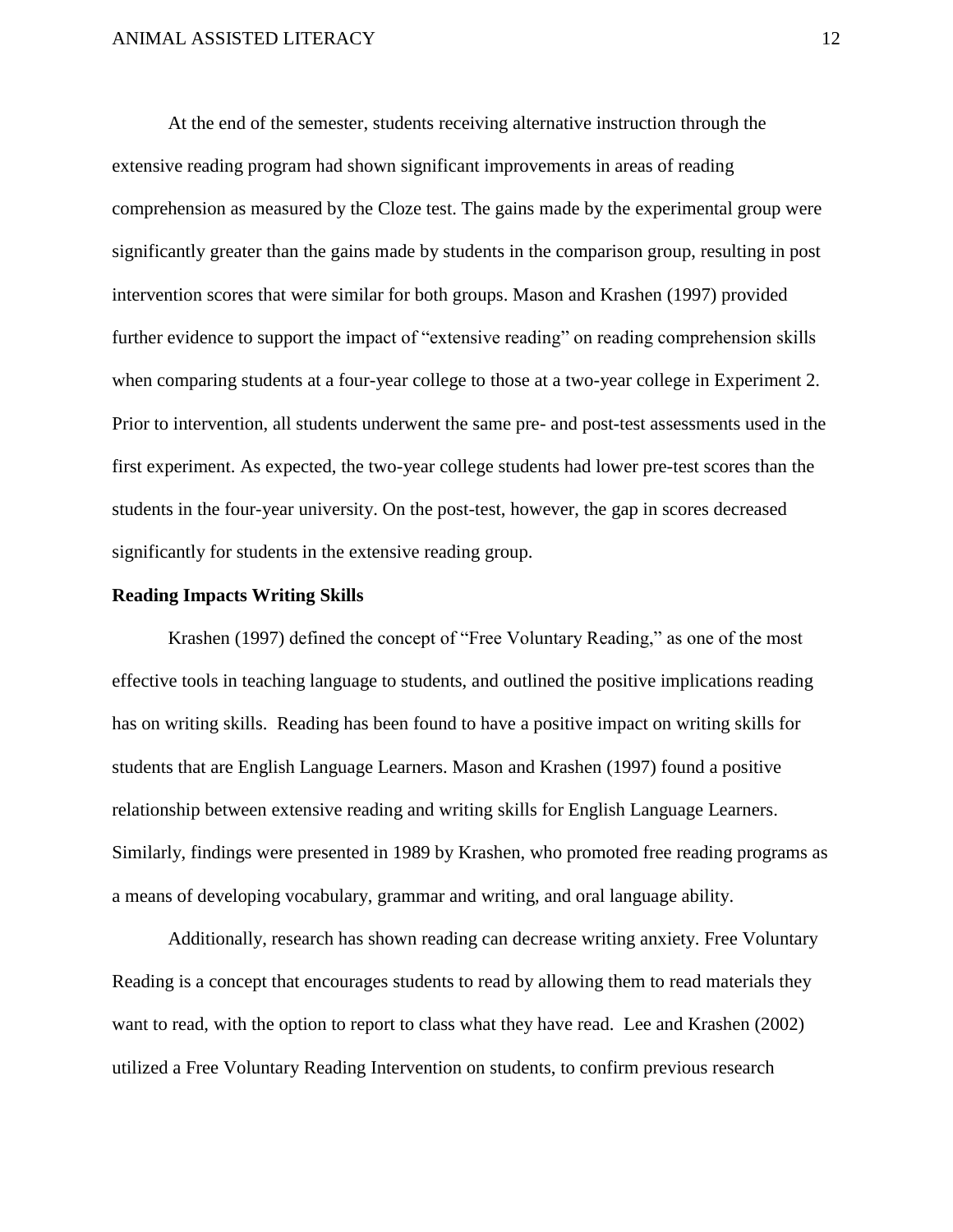supporting a decrease in reported writing apprehension, theorizing that students that read more have more competence in the written language, which lowers apprehension.

#### **Cognition**

Reading involves cognitive processing, and the cognitive neuroscience involved in reading is complicated and still under investigation. Several models of reading have been investigated over the span of 30 years. Of these models, the Dual Route Cascaded model (DRC) (Coltheart, Rastle, Perry, Langdon, & Ziegler, 2001) and the Triangle Model of reading (Plaut, McClelland, Seidenberg, & Patterson, 1996) have been researched most often to outline the cognitive process utilized during reading. Both models review the neural process involved in reading aloud, and highlight reading from a cognitive perspective, assuming a bottom-up information process. According to the DRC model, word pronunciation can be generated in two ways, by either converting graphemes (e.g., letters) of a word into their corresponding phonological representations (i.e. phonemes) or through a direct route from words' spelling to pronunciation. The Triangular Model offers a contrasting explanation, stating that a word pronunciation is generated through an Orthographic Input Lexicon and Phonological Output Lexicon prior to becoming phonological representations known as phonemes. Hoffman, Ralph, and Woodlams (2015) investigated the neural basis of an implemented computational model or word reading. This model, The Triangle Model of reading proposes that semantic knowledge plays an integral part in pronouncing words correctly. Through a whole brain analysis, Hoffman et. al., (2015) reviewed the brain regions involved in word reading, resulting in findings consistent with previous research on reading studies. Specifically, word reading activity occurred in the posterior temporal, inferior parietal, and premotor regions. An increase in brain activity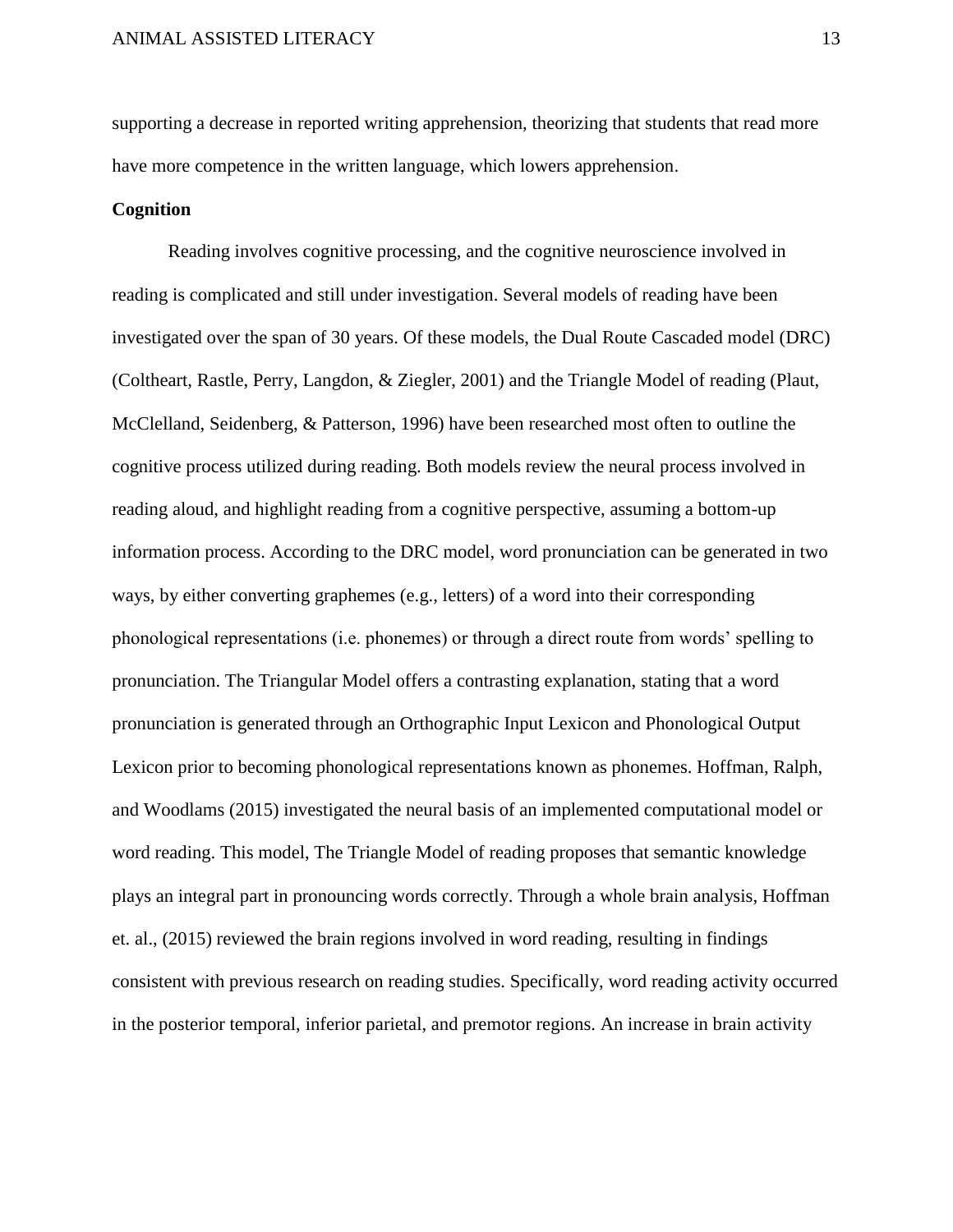was also observed in the ventral surface of the ATL (anterior fusiform/inferior temporal gyrus) during word reading.

Reading involves a significant amount of cognitive activity. The amount of cognitive ability required depends on several factors, and tasks that require the reader to process many ideas at the same time, including summarizing concepts, involve greater cognitive demand than tasks that require the reader to process one idea at a time (Stevens et al., 2015). While reading involves varying levels of cognitive demand, research suggests that frequent participation in cognitively demanding tasks (such as reading) is associated with reduced risk of Alzheimer's Disease (Wilson et al., 2002). Similarly, Zou et al. (2015) collected epidemiological data pertaining to Parkinson's Disease to investigate potential risk and protective factors. Their findings suggested that reading and physical activity were independent factors that protected against Parkinson's Disease.

#### **Reading and Academic Success**

Evidence suggests that in addition to reading impacting safety, comprehension, writing and cognition, reading also has a direct impact on academic performance in the classroom. Within the brain, memory representation for math involves the same phonological and semantic systems that are utilized to support areas of reading. Based on prevalence rates, difficulties in mathematics co-occur with reading difficulties at a high rate (Dirks, Spyer, van Lieshout, & Sonneville, 2008), indicating a higher than expected rate of overlap between the two subject areas. One theory regarding this overlap in learning cites a potential domain-general deficit in an area such as working memory or processing speed (Vellutino, Fletcher, Snowling, & Scanlon, 2004). The overlap in processing between regions of the brain utilized in math and those utilized in reading may be one explanation for findings noted by Sullivan and Brown (2015), who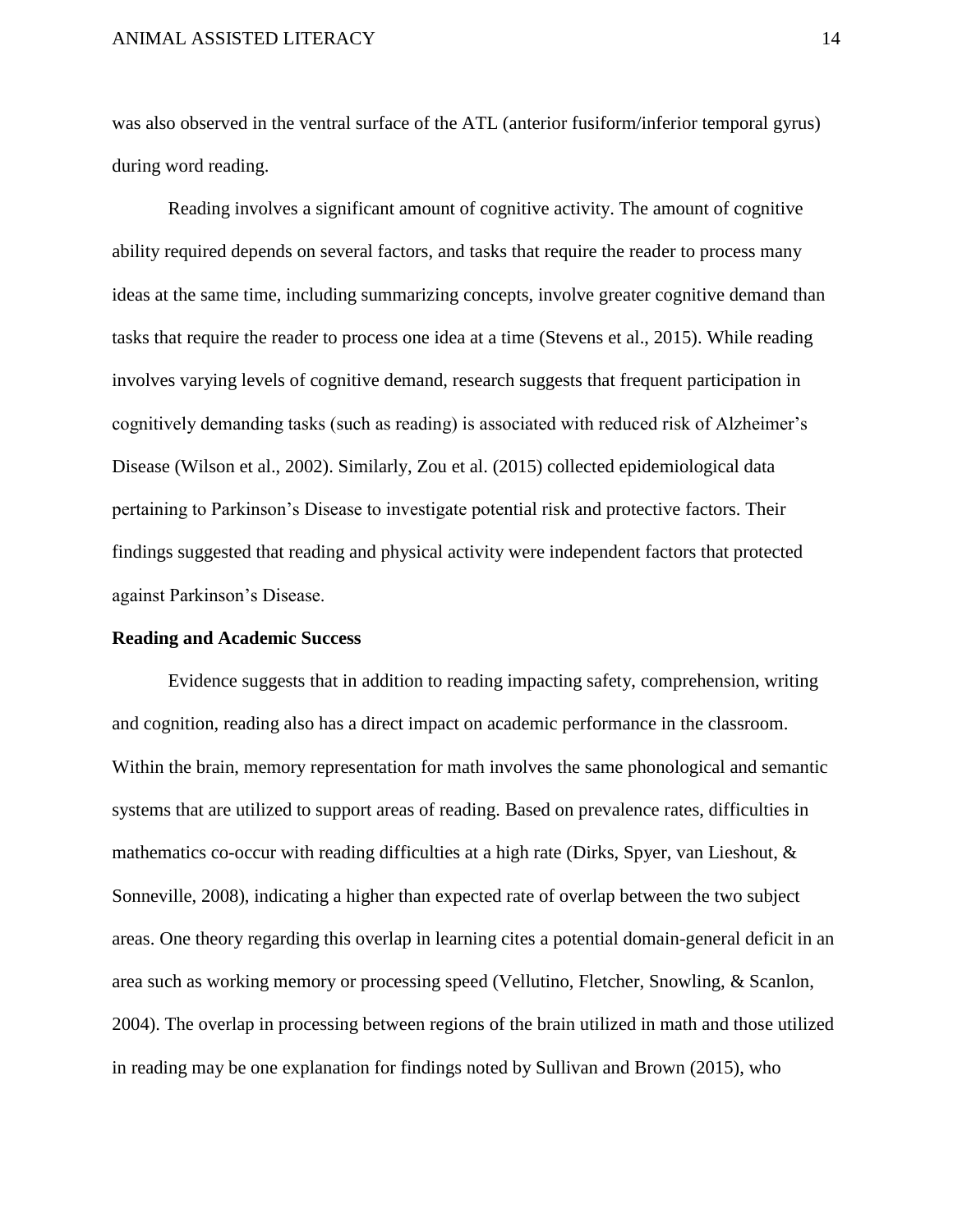concluded that parents' education and children's reading make a difference in children's progress in both vocabulary and mathematics. Capraro, Capraro and Rupley (2012) outlined prior research on the relationship between reading and mathematics achievement. Through the development of comprehension and the process of integrating text information with one's prior knowledge, people also develop the ability to make inferences about the context of the information during problem solving (Capraro & Capraro, 2006). Conceptual mathematics understanding is linked to reading comprehension, as well as the ability to translate text into understanding and, later, problem solving.

In addition to predicting academic success in mathematics, reading can influence many subject areas including history, and science. Whitten, Labby and Sullivan (2016) conducted a nine-week study utilizing eleventh grade students in Texas to compare pleasure readers to nonpleasure readers. The study evaluated two groups, one group included students who read for enjoyment, compared to the second group, who read only when required. Results of this study indicated that pleasure readers averaged higher grades in all four measured areas: English, History, Math, and Science (Whitten, Labby, & Sullivan, 2016). Most interestingly, the results indicated that pleasure readers experienced an increase in scores across all academic areas, an even greater difference was found between the two groups (i.e. readers and nonreaders) when comparing the groups' scores in Math and History over English and Science. Reading is an important skill and even reluctant readers need to practice in order to reach full potential.

#### **Reading Positively Impacts Social Interaction**

Reading can also influence social skill development. Social Story Interventions has been used as a method of increasing social interaction and social skills for students with Autism Spectrum Disorder. Quirmbach, Lincoln, Feinberg-Gizzo, Ingersoll, & Andrews (2008) utilized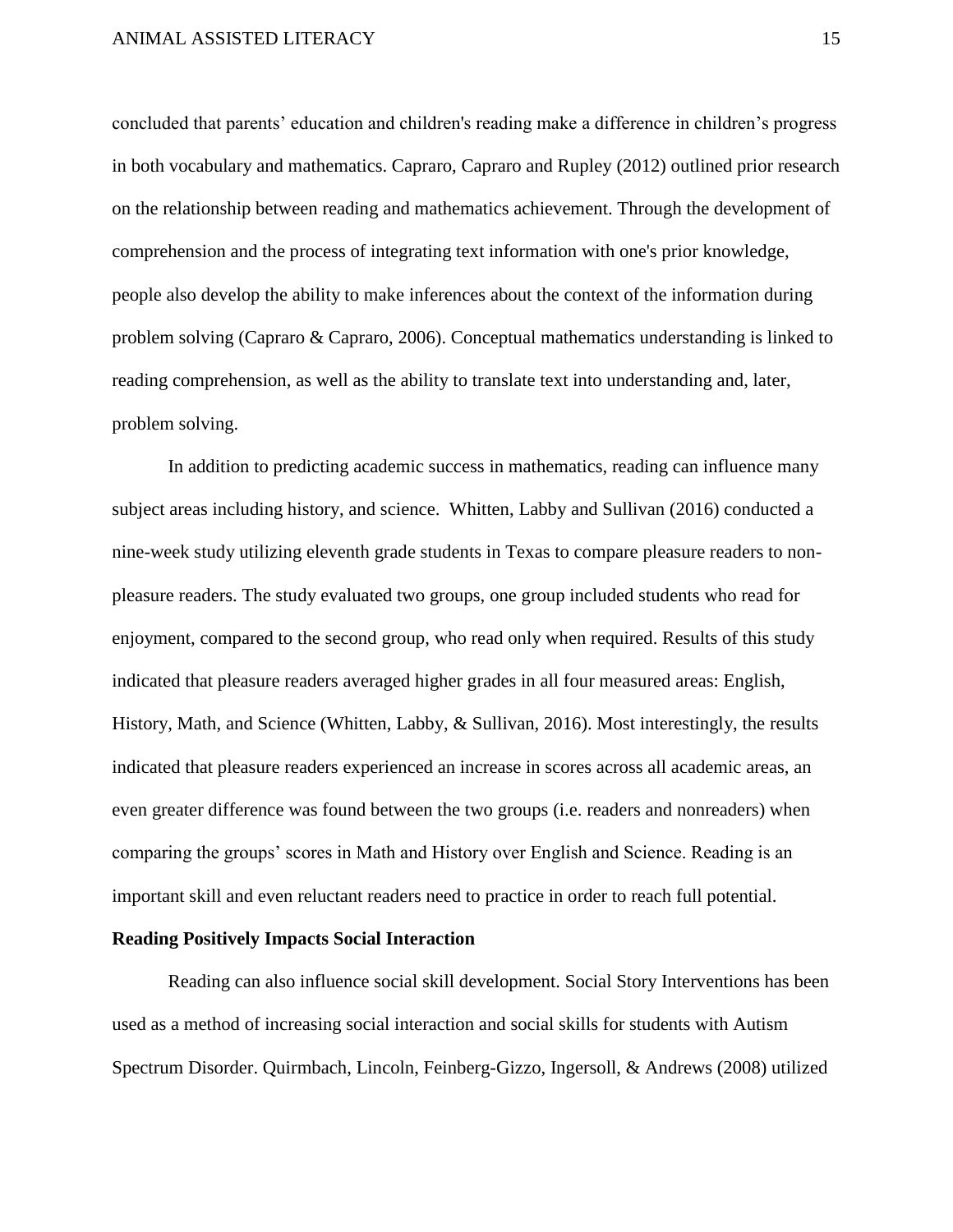Social Stories Interventions on students with ASD. This study utilized 45 students, aged 7-14, and determined Social Story interventions were effective in eliciting, generalizing, and maintaining the targeted social skills.

Reading impacts students' behavior in the classroom. Students that experience difficulty reading, or are reluctant to read, spend less time engaging in reading related activities. The term "Struggling Reader" has historically been used in the literature to describe students who are not successful in reading at school (Triplett, 2007). Children that struggle to learn and read also rate higher on both teacher and self-reported behavior problems (Heiervang, Lund, Stevenson, & Hugdahl,2001).

#### **Motivation and Enjoyment of Reading**

Despite the extensive benefits associated with reading for fun, children are not reading enough. According to the PISA, "engagement in reading activities" can be defined as reading for school, reading for enjoyment, time spent reading for enjoyment, using diverse reading materials and also includes an array of online reading activities (OECD, 2010). Students that read for enjoyment and who self-direct their learning performed well in the PISA reading assessment (OECD, 2010). In order to become efficient readers, students need to develop both the skill and the will to read (Gambrell, 1996). Reports by the Nestle Family Monitor indicated that 65% of students interviewed reported they enjoy reading (Nestle Family Monitor, 2003), and documented gender differences, as 7% of girls indicate they never read compared to 16% of boys stating they never read (Nestle Family Monitor 2003). In a study of 470,000 students in 34 countries, the Organization for Economic Co-operation and Development (OECD) found that 37% of students reported that they never read for enjoyment. Similarly, another one-third of students across OECD Countries read for 30 minutes or less per day.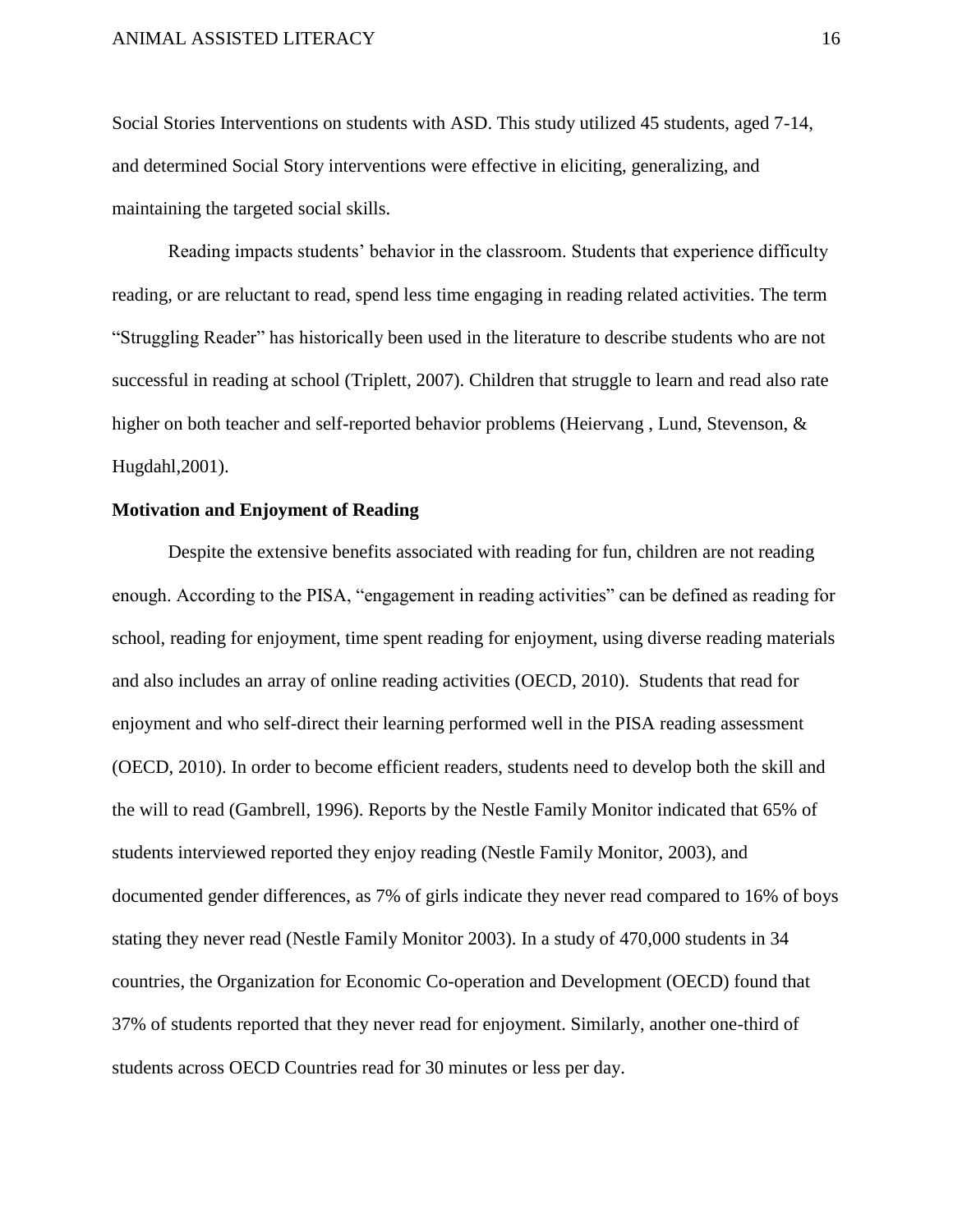Additionally, reports suggest that only a small number of children enjoy reading, and that many children avoid reading. Whitehead, Capey, Maddren, &Wellings (1977) estimated that children over the age of ten read an average of less than three books a month, with 13% not having read a book in the month preceding the initiation of the research. In an online study initiated by the National Literacy Trust, schools were invited to complete a survey asking 32 questions exploring young people's reading and writing behavior, reading enjoyment, perceived reading ability and attitude during reading. The results were similar to those reported in other studies. The findings of this survey of over 17,000 students throughout England, Wales, Scotland, and Northern Ireland suggested that 51% of young people enjoy reading either "very much" or "quite a lot," whereas only one-third of the young people surveyed reported enjoying reading a little bit, and 10% reported they do not enjoy reading at all (Clark, De Zoysa, & National Literacy Trust, 2011). Further evidence noted that 41% of students surveyed reported reading only when they have to, and 24% reported that reading is a waste of time. Children who are motivated to read will spend more time engaging in reading related activities.

Several factors influence student's feelings toward reading, including location of the reading, type of reading, and gender. On average, boys report enjoying reading less than girls. In addition to measuring student's engagement for reading in the traditional setting (i.e. books, magazines, articles) the Programme of International Student Assessment (OECD, 2010) also surveyed students on their feelings in alternative settings. Students were asked to report on engagement in online reading activities such as, how often they read emails, chatted online, read online news, used an online dictionary or encyclopedia, searched online information to learn about a particular topic, took part in online group discussions and searched for practical information online. Although reading online resulted in better reading performances in all PISA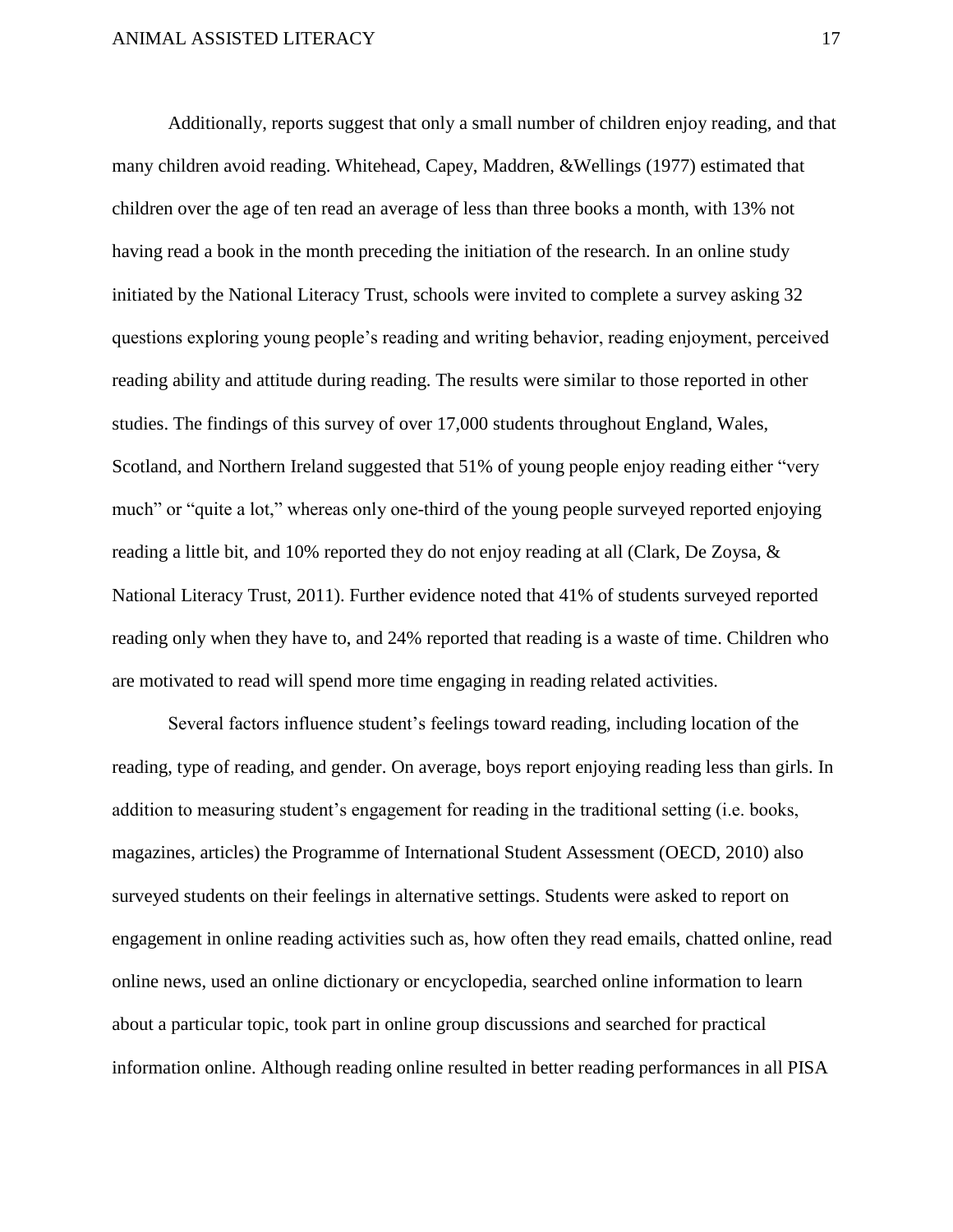participating countries except Liechtenstein (OECD, 2010), online reading only accounted for 5% of the students reading. Student's that report reading fiction for their own enjoyment several times a month were more proficient than students who do not read fiction or who repeated only reading fiction occasionally. Similarly, students who are highly engaged in diverse reading activities and who are aware what strategies work best for reading and understanding texts performed better on the PISA reading assessments (OECD, 2010). Positive feelings about reading motivate students to read more (Yamashita, 2004).

Factors that influence reading are not limited to gender and setting of the reading, family socio economic status and parent education level also factor into students interest toward reading. Evidence suggests that 72% of socioeconomically advantaged students read for enjoyment, while only 56% of disadvantaged students report reading for enjoyment (OECD, 2010). In contrast, parents' highest level of education did not have a strong impact on students who did not engage in daily reading or learning strategies. Instead, students that did not read daily had lower scores than students that are highly engaged in reading, and who approach learning positively despite parental education level (OECD, 2010).

Reading behavior has been researched to further identify the circumstances surrounding children's reading habits. The National Literacy defined "reading behavior" as the frequency, width, and breadth of a person's reading. Reports on how often students read, indicate approximately 23% of students report reading everyday due to homework or school necessity (Nestle Family Monitor, 2003). When asked how often students read outside of class, 32% of young people read outside of class every day, 29% reported reading two to three times a week and 7% of students report not reading outside of class (Clark, De Zoysa, & National Literacy Trust, 2011).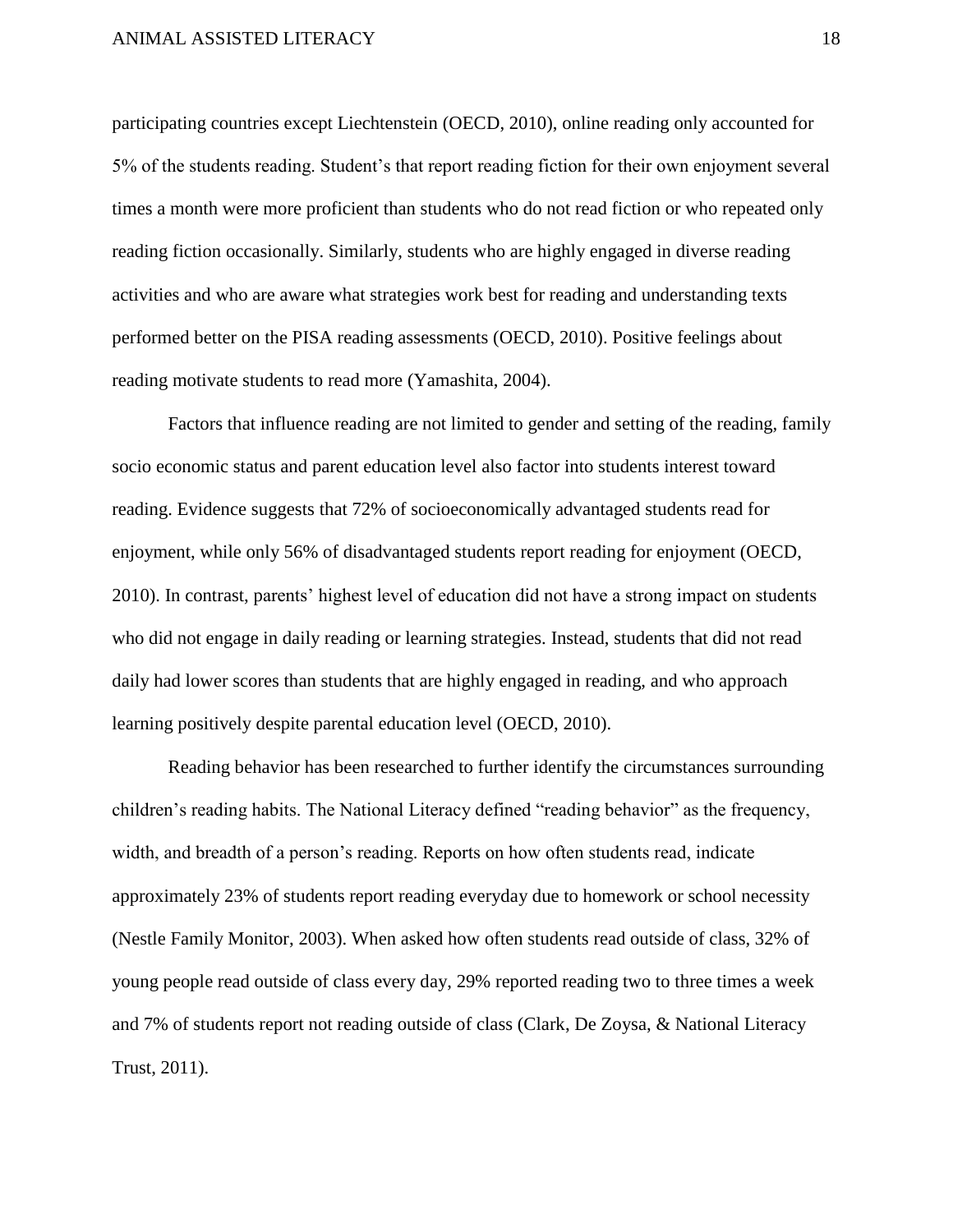Outside of school, 83% of students report they read in their spare time for fun, 16% of which report reading in their spare time daily (Nestle Family Monitor, 2003). Interestingly, 11% of students report never reading outside of school, with 4% of students reporting not reading even in school (Nestle Family Monitor, 2003). The rates of reading are considered alarming, as recent research suggests an increase in failure rates in the literacy skills of children in America (Hansen, Levesque, Valant, & Quintero, 2018).

Students understand the benefits of reading, however report negative emotions associated with reading. Approximately half of the students surveyed understand the benefits of reading, (2 in 5 children reported reading as educational, and 1 in four students indicated it was informative), however, 26% of students aged 14 and under, reported reading was "boring." Similarly, Triplett (2004) found that students report experiencing negative emotion associated with reading. Negative emotions associated with reading include frustration, alienation, anger and fear (Triplett 2004). Students that report reading as "boring, hard, frustrating or report negative feelings" are considered "reluctant readers."

#### **Impacts of Anxiety on Motivation to Read**

Reading is important to promote cognition, learning, success and development, however not all students have positive or neutral feelings about reading. Evidence suggests that for some students, reading produces feelings of anxiety. Wallbrown, Brown, and Engin (1978) first defined reading anxiety as an emotional and/or unpleasant physical reaction when children perform or think or activities that involve reading.

Students that are reluctant to read often report experiencing symptoms of anxiety. Symptoms associated with generalized anxiety include the presence of excessive anxiety and worrying about a variety of topics with worrying experienced as very challenging to control. The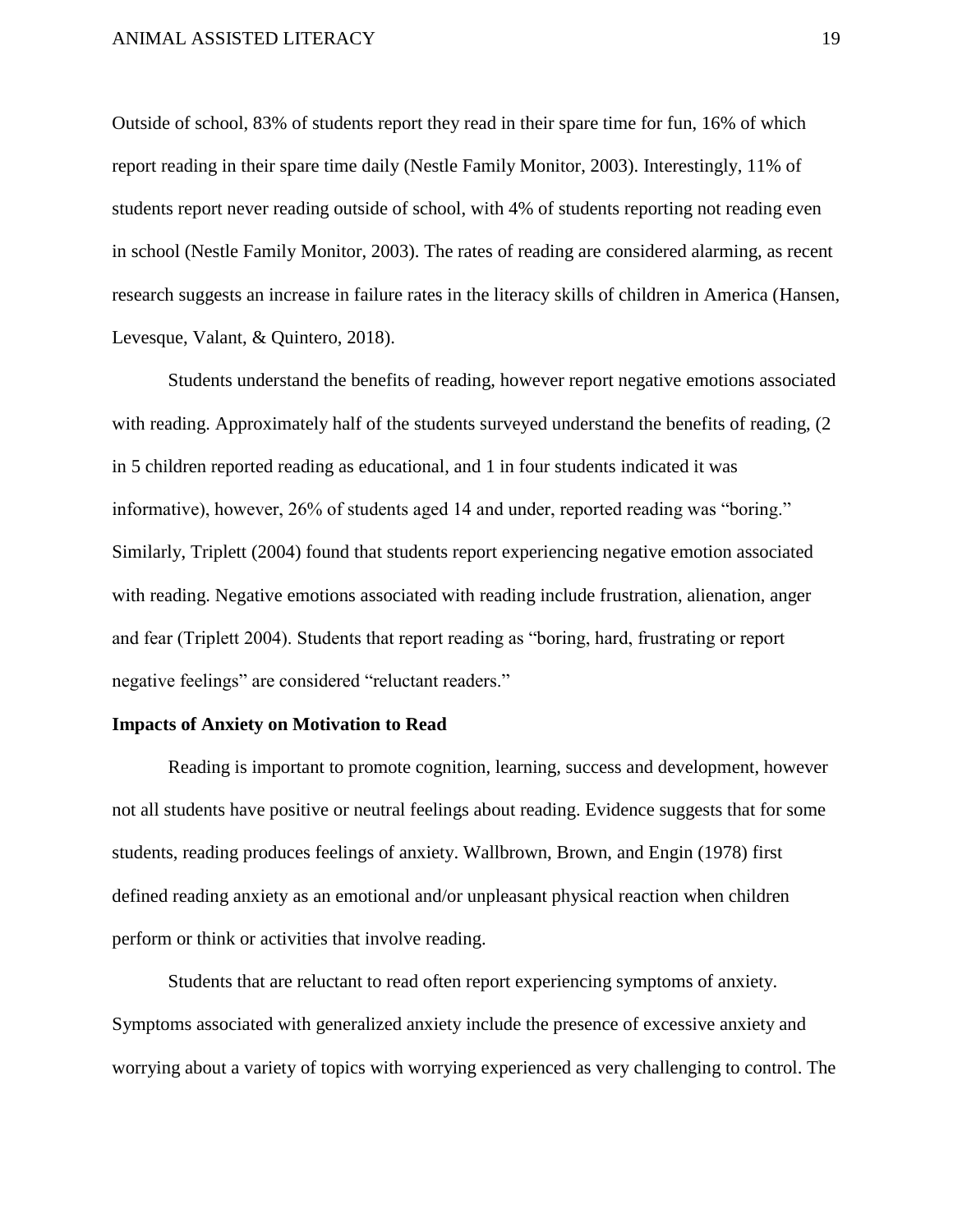worry is associated with cognitive symptoms such as edginess or restlessness, tiring easily, impaired concentration, increased muscle aches or soreness, or difficulty sleeping (DSM-5; American Psychiatric Association, [APA], 2013). Anxiety in the classroom, although presents with similar symptoms to generalized anxiety, is typically a more state dependent anxiety. Anxiety referred to in reading research is typically either: trait anxiety (A-Trait) or state anxiety (A-State). State anxiety is dependent on a situation and the emotional state or condition that is characterized by subjective and perceptive feelings of a heightened autonomic nervous system (Spielberger, Gorsuch, & Lushere, 1970).

Reading anxiety is an anxiety that learners experience while they are reading in their new target language (Zhou et al., 2017). Reading anxiety is a specific, situational phobia toward the act of reading that has physical and cognitive reactions. Physical reactions associated with anxiety include release of adrenaline, sweating, rapid breathing and "butterflies" in the stomach, as well as other physical symptoms (Zbornik, 2001). Cognitive reactions to anxiety include an overwhelming sense of dread, low self-esteem, feelings of helplessness and expectations of humiliation (Zbornik, 2001). Students that suffer from reading anxiety often exhibit symptoms that are associated with physical anxiety such as increase sweating and increased heart rate (Zbornik, 2001).

Reading anxiety has implications on many areas of reading. Research looking at comorbidity with reading disabilities, increased levels of anxiety can be associated with reading difficulties (Willcutt & Pennington 2000). Specifically, increased levels occur as a consequence of literacy difficulties (Willcutt & Pennington, 2000). In a study assessing reading comprehension skills, results indicate that anxiety experienced while reading aloud negatively impacted comprehension scores, and underrepresented students' ability to comprehend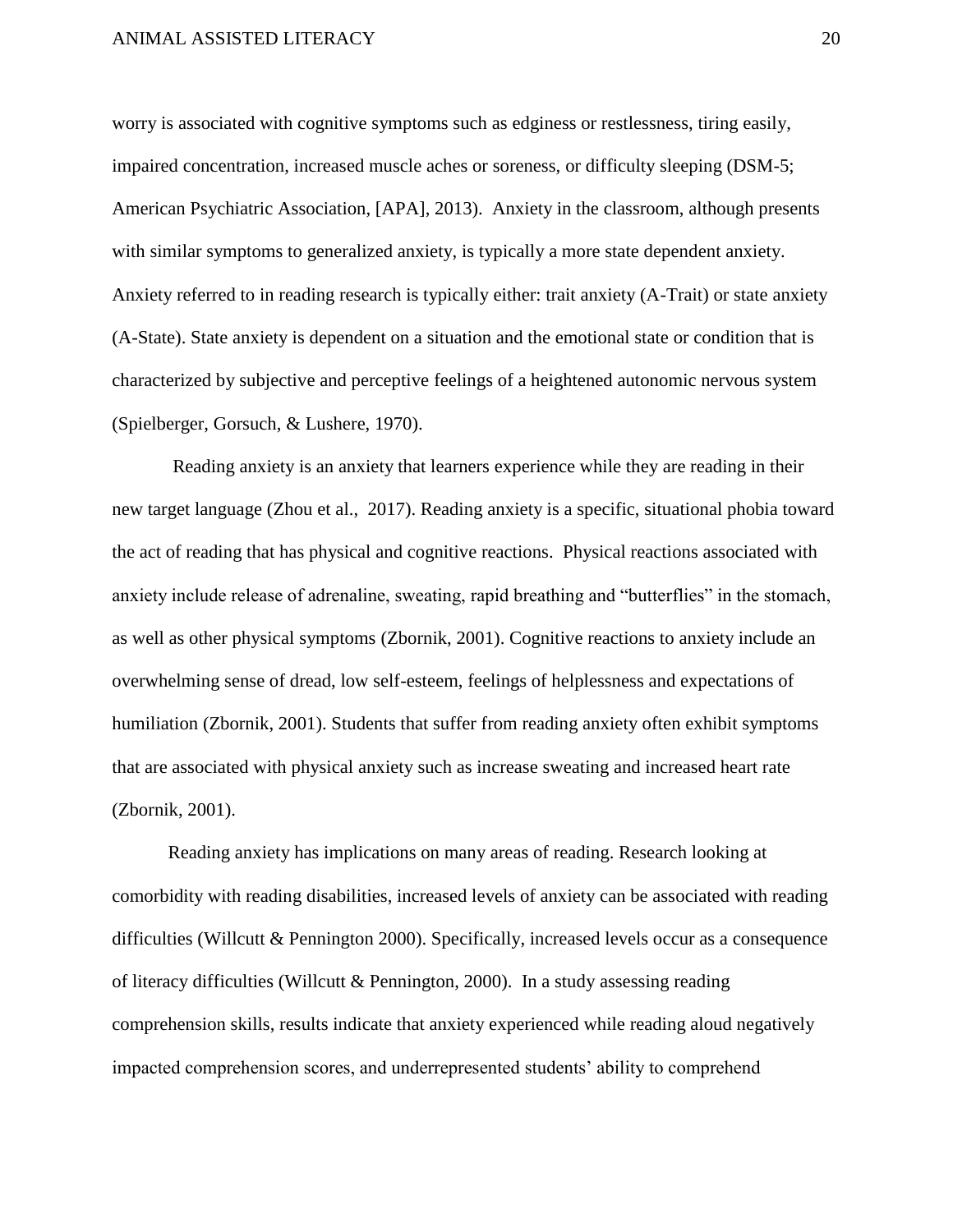information they read aloud (Tysinger, Tysinger, & Diamanduros, 2010). Students in this study experienced restricted working memory access caused by anxiety, indicating the low scores on reading comprehension measures reflected performance anxiety rather than a skill deficit in the area of reading comprehension (Tysinger et al., 2010).

Evidence suggests an association between reading anxiety and reading performance (Piccolo et al.,2017). A sample of 281 general education students were identified at the beginning of first grade as either performing on grade level, or as having reading difficulties based on scores on standardized assessments. Students were followed and assessed for reading abilities for the duration of the school year. At the end of the school year, students had to complete achievement assessments and provide data on levels of anxiety. Results of this study indicated that achievement at mid-year assessment predicted end of year anxiety levels (Grills-Taquechel, Fletcher, Vaughn, & Stuebing, 2012). Additionally, anxiety at mid-year predicted end of year scores in reading; indicating that without intervention designed to improve reading strategies, students feel increased levels of anxiety (Grill-Tequeches et al., 2012). Grills et al., (2014) examined student's anxiety using students in a general education setting, receiving daily reading instruction focusing on phonics, word study, and reading comprehension. Results investigated whether anxiety predicted end of the school year outcomes following intervention noting that end of the year anxiety was decreased after intervention and with the passing of time (Grills et al., 2014). Similar results presented by (Magno, 2010) found that reading intervention improves not only proficiency, and reading fluency, but also produced decreased levels of anxiety (Magno, 2010).

In addition to reading anxiety, reading and learning based disorders such as dyslexia make reading additionally challenging for some students. Dyslexia is characterized by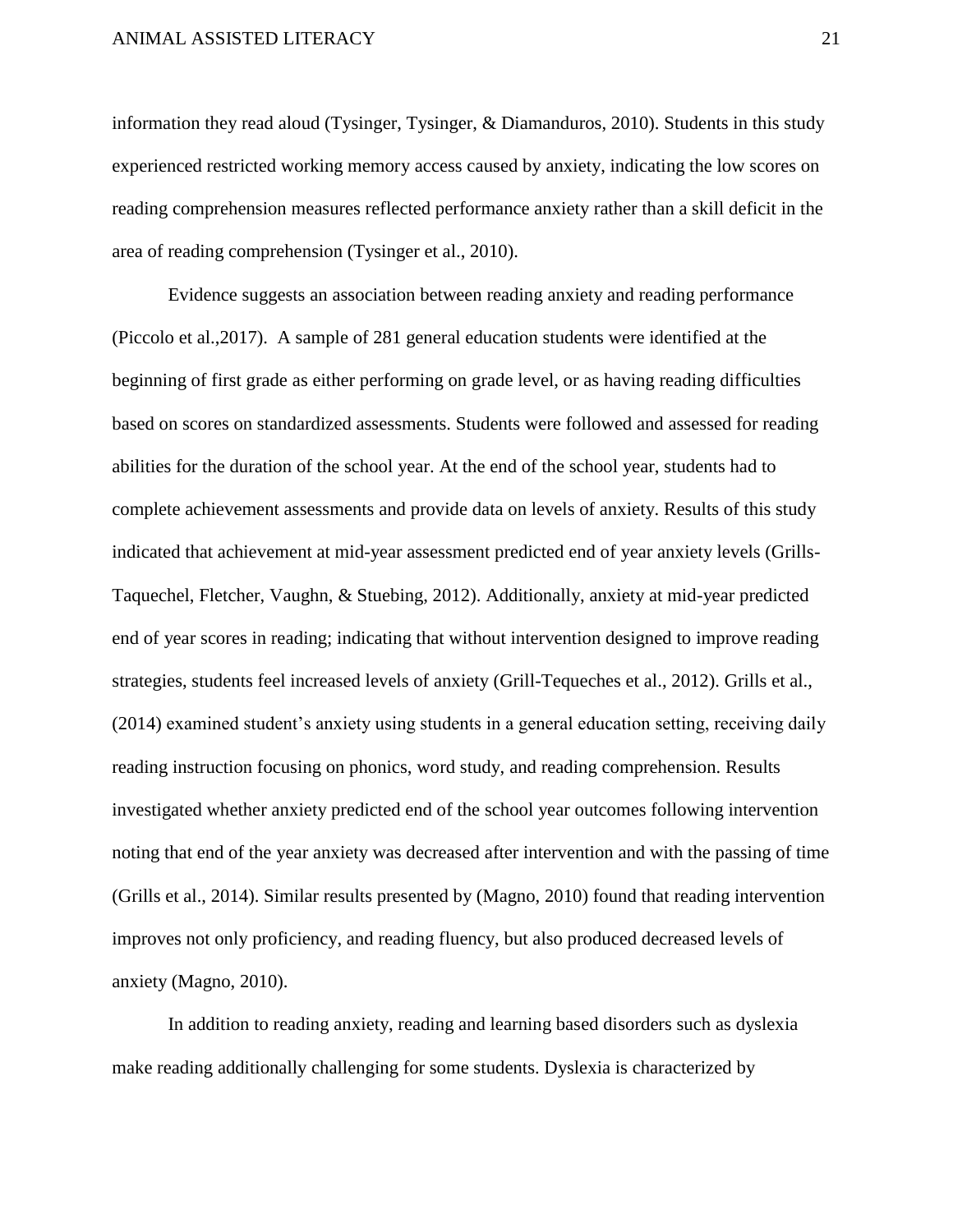difficulties with accurate and/or fluent word recognition, and by poor spelling and decoding abilities. Secondary problems to dyslexia include problems in reading, comprehension and reduced reading experience that can impede growth of vocabulary and background knowledge (Lyon, 2003). Dyslexia is only one reason why students experience difficulty reading; however, it has been studied extensively in the area of anxiety. Tsovili (2004) investigated anxiety as experienced by students with dyslexia. Students with dyslexia reported significantly higher levels of reading anxiety compared to adolescents without dyslexia (Tsovilli, 2004). Additional research in the area of anxiety and dyslexia has yielded results similar to those noted in Tsovilli (2004). Some students with reading difficulties described feelings about reading as "stressful" and "threatening" (Tsovili, 2004). Adults with dyslexia report an increase in feelings of stress and anxiety during reading activities (Carroll & Iles, 2006). Despite evidence suggesting increased levels of anxiety are present in students with reading disabilities, Meer, Breznitz, and Katzir (2016) reported no differences on self-reported anxiety among individuals with reading disabilities, when compared to skilled readers.

#### **Animal Assisted Therapy**

Animal Assisted Therapy is defined as the positive interaction between an animal and a patient within a therapeutic framework (Giuliani & Jacquemettaz, 2017). The use of animals in therapeutic situations has a long history. The history of therapy dogs, for example, dates back to the 1800's when therapy dogs were first introduced into a therapeutic role. Prior to the 1800's pet therapy was utilized in other areas of the world, but Florence Nightingale documented the first benefits of pets for ill patients, while summarizing her views on best practice in nursing. Nightingale documented the value of providing patients with things they fancied, fresh air and light, a clean-living space and bedding, desired food, good news and access to small pets. "A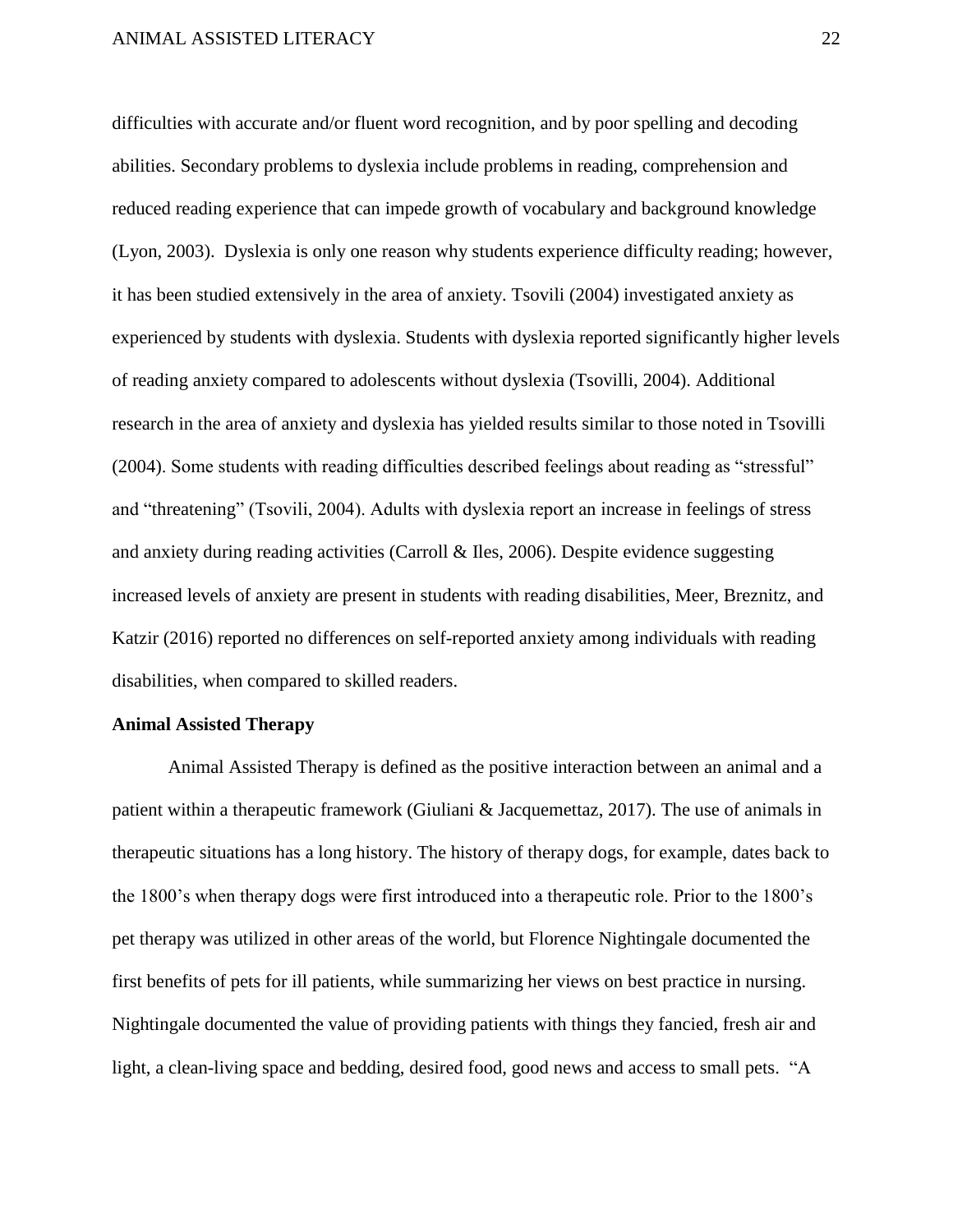small pet animal is often an excellent companion for the sick, for long chronic cases especially" (Nightingale & Nightingale, 1982). In the 1900's the utilization of animals in therapeutic roles continued, including the use of dogs with psychiatric patients at St. Elizabeth's Hospital in Washington DC, and in a US military hospital in Pawling, New York. Although animals were utilized in many different settings, the effectiveness of animal assisted therapy was not analyzed until Dr. Levinson presented his findings at the American Psychological Association in 1961 (Hooker, Freeman, & Stewart, 2002). A milestone study in favor of utilizing pets to increase quality of life was conducted by Friedman, Katcher, Lynch, and Thomas (1980), utilizing 92 outpatients from a cardiac care unit. The findings of this study confirm the theory that social affiliation and companionship have important and long-standing health benefits (Friedman et al., 1980). Pet ownership played a significant role in survival in patients with heart conditions due to the decrease in perceived social isolation (Friedman et al., 1980), theorizing that familiar social contacts have the ability to lessen the painful, physiologically arousing feelings that are associated with uncertainty, loneliness, and isolation (Friedman et al., 1980). This theory was investigated further when Friedman and Thomas (1995), utilized patients from a Cardiac Arrhythmia Suppression Trial (CAST). At baseline subjects completed a series of indexes including a social support questionnaire, a social readjustment rating scale, pet ownership/attachment survey, state-trait anxiety inventory, self-rating depression scale, Jenkins Activity Survey and expression of anger scale. Data was collected from the CAST clinical site personnel to determine mortality rate. Pet ownership status was assessed with 1 item contained in the demographic's questionnaire subjects completed at baseline. This study investigated the number of survivors at one-year following the baseline assessment. The results of this study indicated that pet ownership (i.e. owning either a dog or a cat) did not significantly impact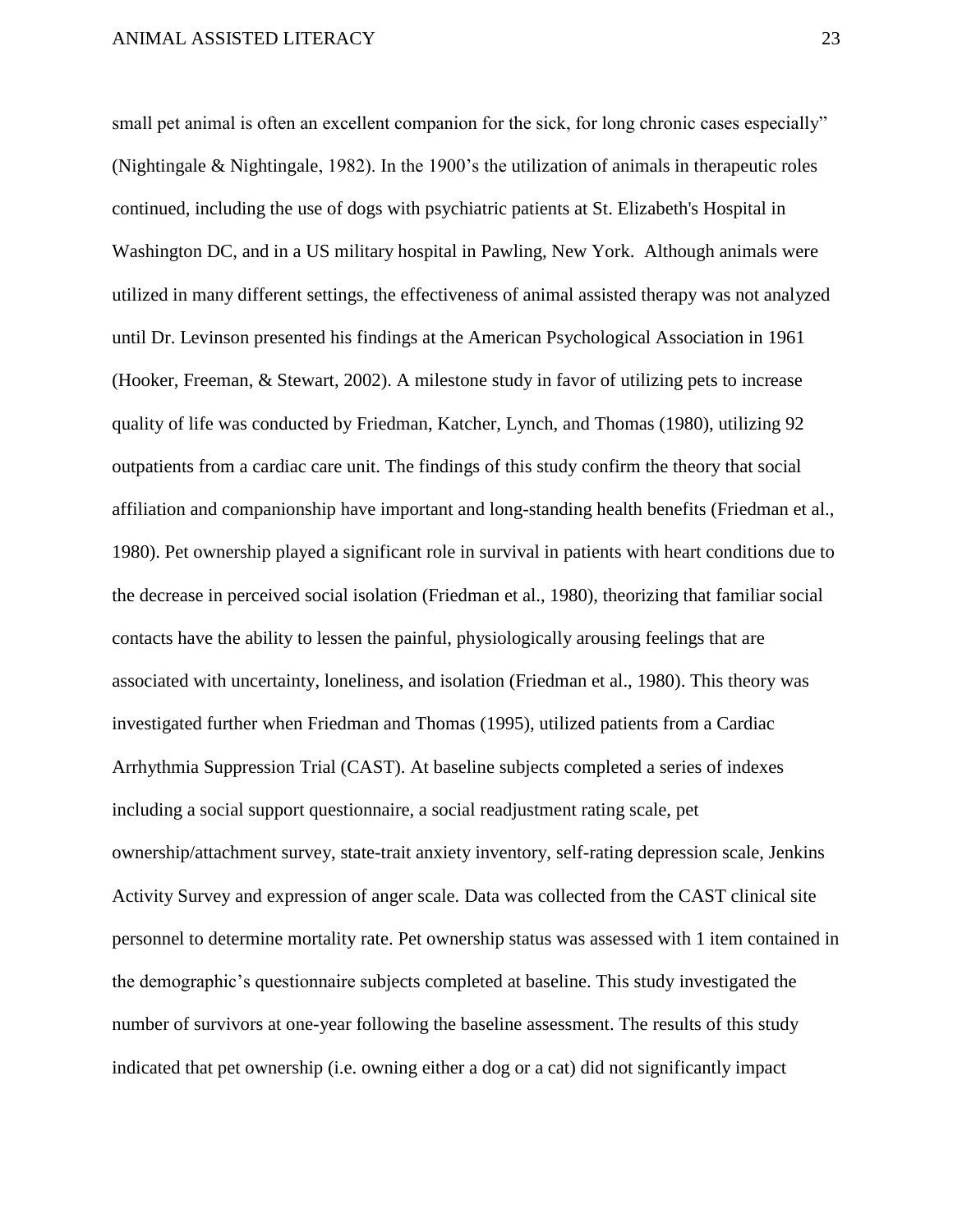survival rates, however when pet ownership was analyzed by specific type of pet, researchers noted a significant impact on survival rates for dog owners (Friedman, et al., 1995).

Dual theories exist as to why animals have therapeutic benefits during pet-human interaction. The first of these theories introduces physiological changes in the brain resulting in decreased cortisol production. Evidence to support the physiological theory describes humans interacting with animals decreases levels of cortisol in the brain, when the interaction is positive. Several studies measured cortisol responses to pairing animals and humans, Odendaal and Meintjes (2003) compared cortisol production across three conditions, when dog owners pet their own dogs, when pet owners pet an unfamiliar dog, and when pet owners were quietly reading a book without the presence of a dog. A decrease in cortisol production was seen in both conditions involving dogs, but not in the condition when people were reading. Similarly, children with Autism Syndrome Disorders benefited from decreased levels of cortisol when dogs were present. Cortisol Awakening Response was measured before and during the introduction of a dog to the family. Cortisol Awakening Response was measured again when the dog was removed. Before the introduction of dogs, researchers measured a 58% increase in morning cortisol after awakening, which diminished to 10% when service dogs were present. Cortisol levels increased to 48% once the dog was removed from the families (Viau et al., 2010). The results of this study suggest the benefit of utilizing dogs to decrease cortisol production in students with ASD.

This reduction in cortisol levels were seen in many populations, including children with insecure or disorganized attachment who revealed a significantly faster drop in cortisol levels after the presentation of a stressor when they were supported by a real dog (Beetz, Julius, Turner, & Kotrschal, 2012). Similarly, the lower levels of cortisol were evident when children with insecure or disorganized attachment were paired with a real dog, rather than when paired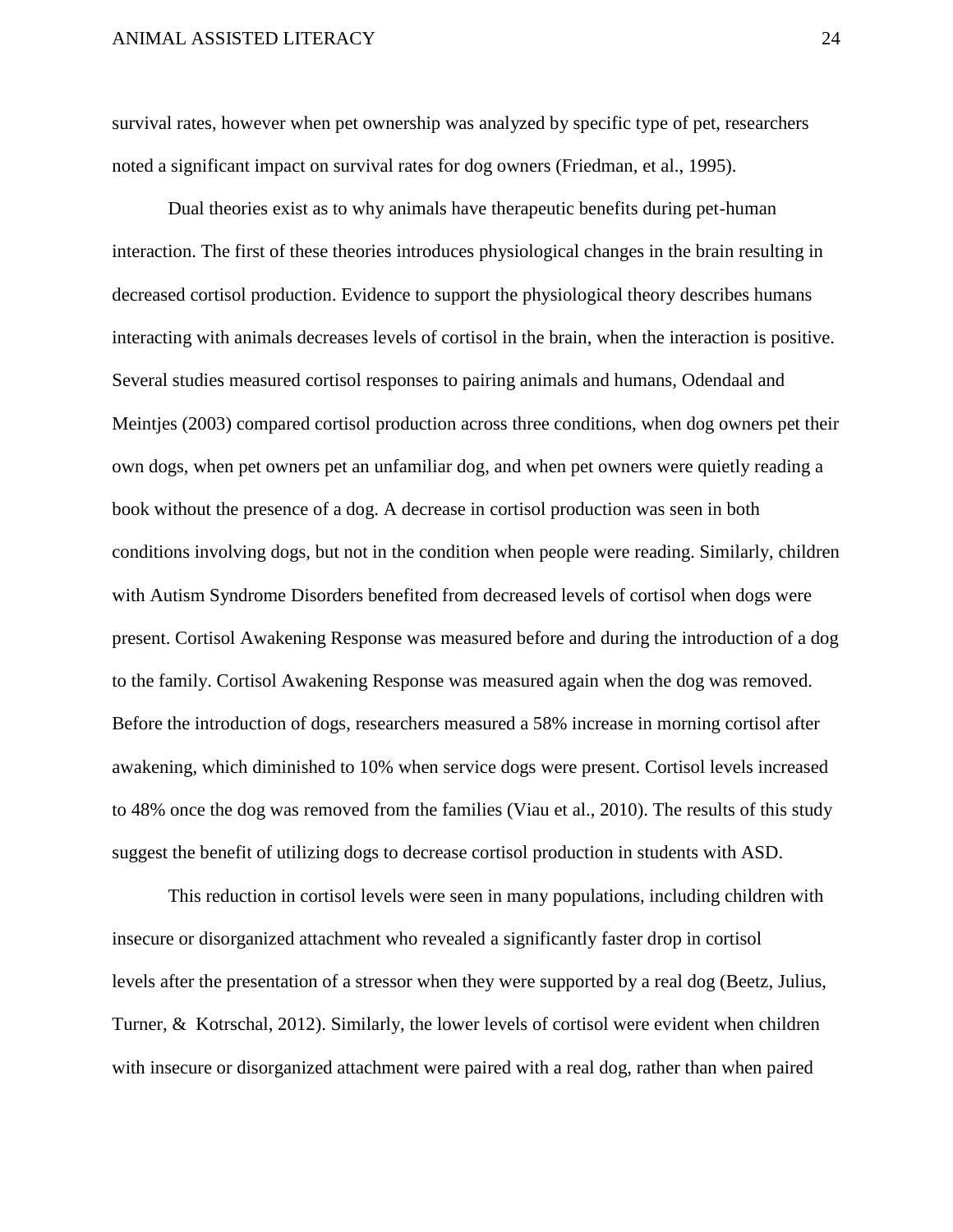with a toy dog, or a friendly female student (Beetz, Kotrschal, Uvnäs-Moberg, Turner, & Julius, 2011).

The second theory utilized to explain the therapeutic benefits during pet-human interaction is the concept of social support. The social support experienced between a dog and human during a positive interaction. Cobb (1976) defined social support as "information leading the subject to believe that he or she is cared for and loved, esteemed, and a member of a network. Social relationships can provide protection from anxiety and depression and related illnesses (Cobb, 1976). Cobb (1976) details the importance of social support and supportive relationships to promote both physical and mental health. As noted by Fine (2006) social support from pets can supplement or even replace support from other humans as it can act as a cushion against fluctuations in human support and decreasing or eliminating feelings of awkwardness in seeking support. Additionally, pets may help provide a refuge from the strains of human interactions (Fine, 2006).

The social benefits of animals have been studied as a social outlet for people that are coping through major stressful events. Research, including a study by Siegel (1990) noted the benefits of social interactions with dogs. During a study with elderly dog owners feelings of less stress during times of stress than people who had other types of pets was reported. Reports indicated that owners of dogs felt less impacted by less stress events and reported spending more time with their dogs than owners of pets excluding dogs. Cohen (2002) set out to understand the relationships people have with their pets. The aim of their study was to determine what people mean when they stated, "My pet is a member of the family," and estimated that many people with pets feel as though their pets fit inside of the family circle, similar to a human family member. Cohen (2002) discovered to pet owners, pets provide comfort and companionship.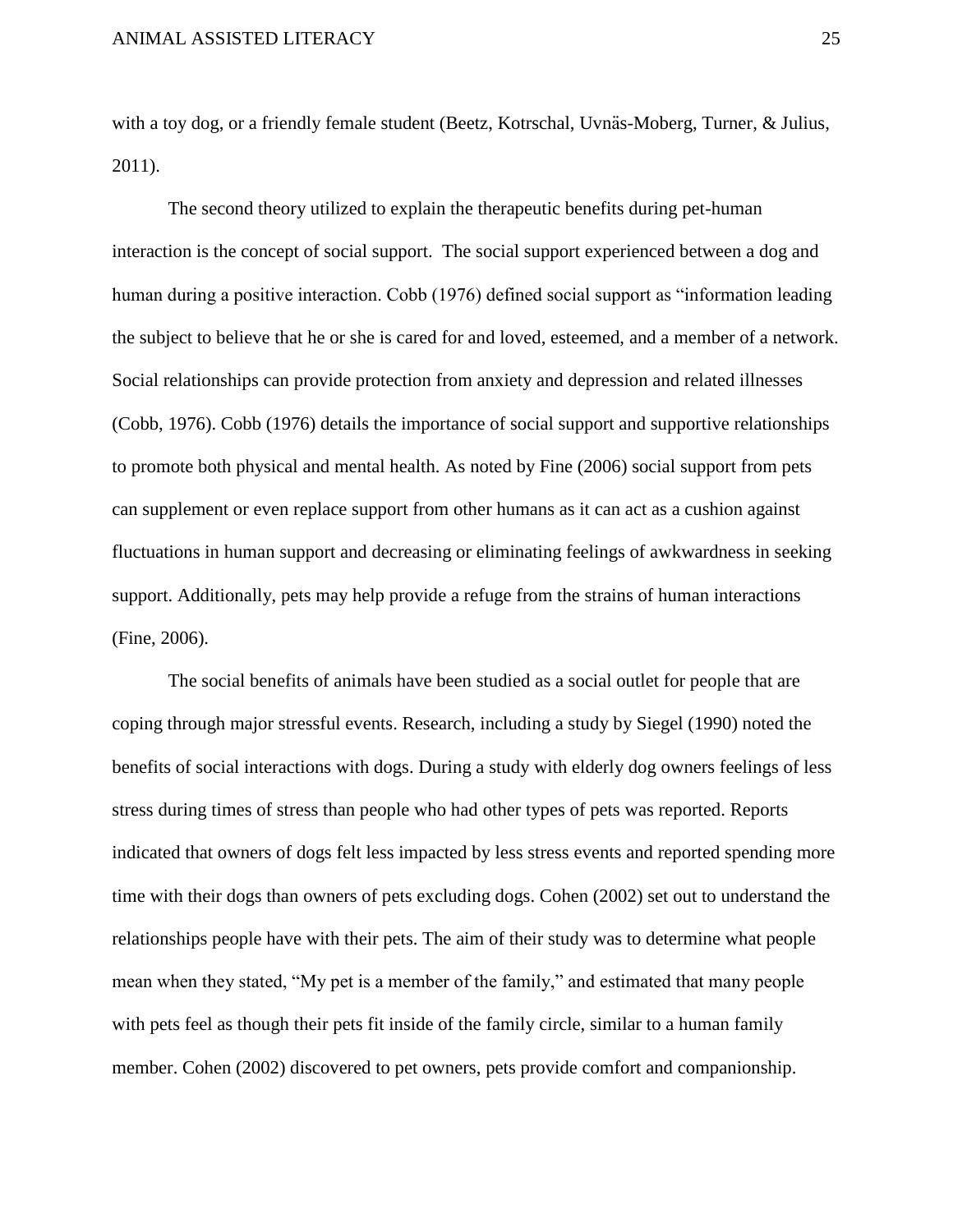Although pet owners do not consider their dogs as human, pet owners do believe that their pet occupies an overlapping but different space from humans the exists within the family structure (Cohen, 2002). McNicholas and Collis (2001) measured the impact of pets (cats and dogs) on individuals during the bereavement process. Results from this study indicated that at three months after bereavement, owners of cats and/or dogs reported significantly few symptoms of distress than non-owners or owners of other types of pets (McNicholas & Collins, 2001). Fine (2006) argues that relationships with pets are similar to relationships with people, as described by pet owners. Fine outlined pet owners' descriptions of dog/owner relationships in terms of social interactions and social relationships; often using words such as "good friend," "just like a family member," "stops me from feeling alone," "loves me," and "someone to talk to (Fine, 2006). Correspondingly, children aged seven to eight years were asked to list all the people and animals important to them and then select a list of their 10 most special relationships. McNicholas and Collis (2001), found that children in this study often ranked relationships with pets higher than some of their human relationships. This evidence supports Bryant's (1985) claims that children consider relationships with pets as friends within their social network. Bryant (1985) and McNicholas and Collis (2001) highlight the significance of pets in children's social networks.

Additional research to outline animal assisted therapy as a social construct, was presented by Kotrschal and Ortbauer (2003) who investigated the behavioral effects of the presence of a dog in a classroom. Further, they hypothesized that the presence of a dog in the classroom would act as a "social lubricant." Behavioral changes were anticipated as well, as the presence of a dog was predicted to dampen the potentially cumbersome behavior of some of the more outgoing children, thus promoting group social integration (Kotrschal & Ortbauer, 2003). Their study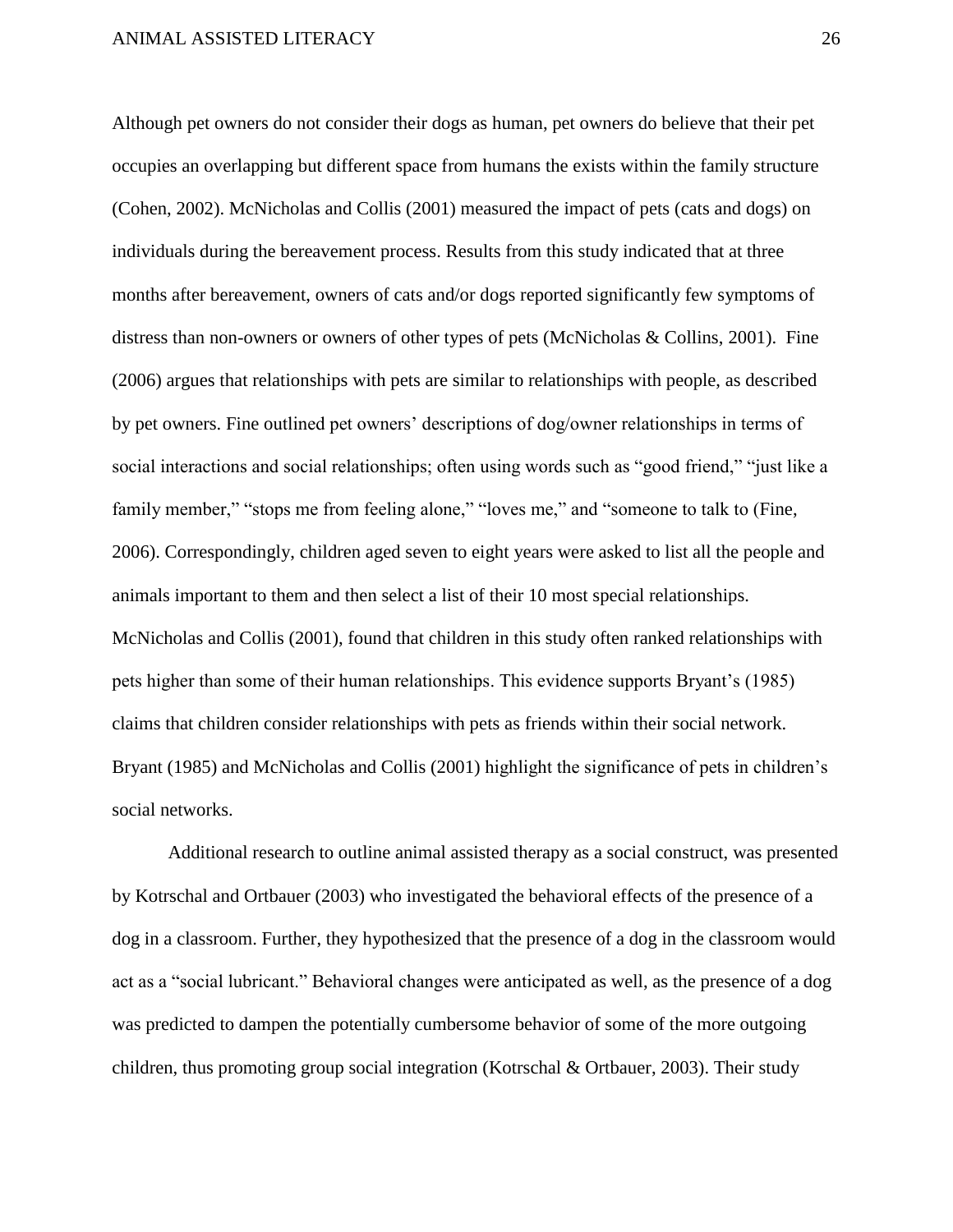outlined both behavioral changes in the presence of a dog as well as social integration. Socially, this study presented a conclusion to support the theory that dogs increase social integration as the dog influenced more intense communication between children and between the child and the teacher (Kotrschal & Ortbauer, 2003).

**Animal Assisted Therapy in Medical Setting.** Research on animals in a therapeutic setting is extensive with findings related to decreasing anxiety, decreasing perceived loneliness and isolation, and increased motivation. A brief overview of the literature indicates that animalassisted therapy is believed to decrease anxiety through scientific mechanisms. In humans and dogs, Յ-endorphin, oxytocin, prolactin, phenylacetic acid (a metabolite of b-phenylethylamine), and dopamine increased significantly, and Cortisol decreased significantly in humans (Odendaal, 2000). Patients in a nursing home that were exposed to a pet therapy setting experienced improved physical, psychological and social status of patients involved (Corson, Corson, Gwynne, & Arnold, 1975). Baker and Dawson (1998) researched the use of animal-assisted therapy in patients with a variety of psychiatric diagnosis. When animal-assisted literacy was utilized, hospitalized patients with a variety of psychiatric diagnosis reported significantly reduced levels of anxiety. However, when routine therapy sessions were utilized, only patients with mood disorders indicated reduced feelings of anxiety (Baker & Dawson 1998). In addition to reducing anxiety in patients with psychiatric disorders, dogs have decreased the anxiety in patients with physiological disorders as well including patients with advanced heart failure (Cole, Gawlinski, Steers, & Kotlerman, 2007). Results from Cole et al., 2007 also indicated that patients with advanced heart failure revealed reduced levels of anxiety after only a twelveminute session with the therapy dog.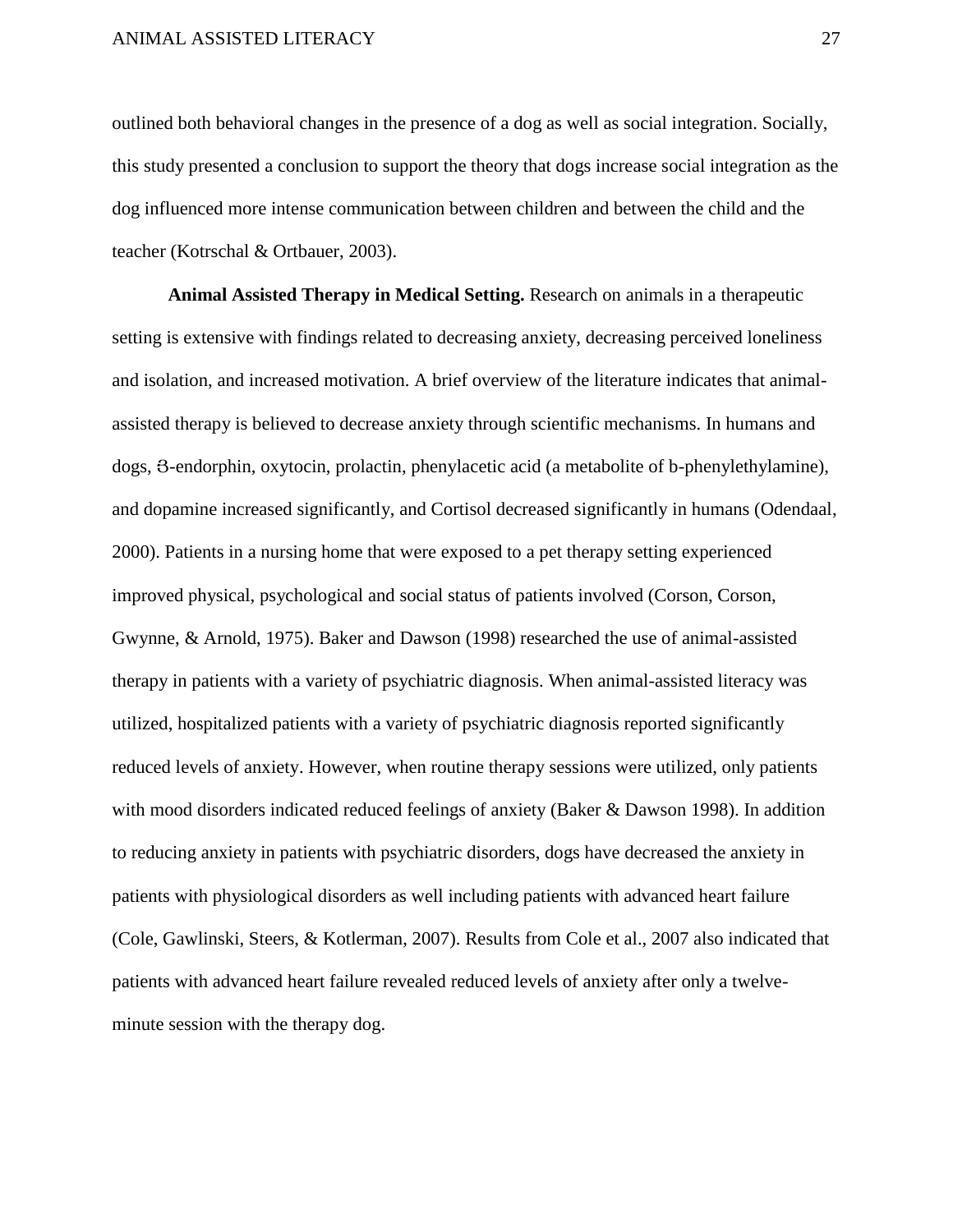**Animals in Schools.** Animals in the school setting are becoming popular, resulting from increased research highlighting the many areas of benefit. Students interaction with dogs in the classroom setting can increase levels of comprehension (Fry, 2007), decrease anxiety (Kertes, et al. 2017), behavioral changes (Kotrschal & Ortbauer, 2003), and an increase in feelings of social support (O'Haire, 2013). Studies measuring the benefits of animal assisted therapy and animals in the classroom setting have provided compelling evidence to indicate exposure to the benefits of animal assisted therapy across many aspects of education (Brelsford, Meints, Gee, & Pfeffer, 2017. The benefit of having dogs in the classroom extends from students with developmental delays and learning disabilities to typically developing students (Brelsford, Meints, Gee, & Pfeffer, 2017).

*Effects on behavior.* Behavioral changes have been presented in the literature including in a study conducted by Kotrschal and Ortbauer (2003). This study utilized 24 elementary school students. Children had been developing social relationships within the classroom setting for fourmonths prior to the intervention. Next, students had a one-month period when a single dog was present every day for the entire time students spent in the classroom. Students were observed in both conditions (control and experimental) and behavioral data was coded into one of nine behavioral conditions, conspicuous behavior, locomotory play, mild aggression, intermediate aggression, strong aggression, escalating aggression, intervene, dog contact, and interest in dog. Additional observation methods were conducting using a scan method, which characterized behaviors into 25 behavioral categories. Results revealed the focal observations of children showed considerable interest of students interacting with dogs, although the differences varied on student gender, as boys spent on average 9.2% of their time in the classroom relating to dogs, when girls spent 10.6% of their time relating to dogs in the classroom. Children showed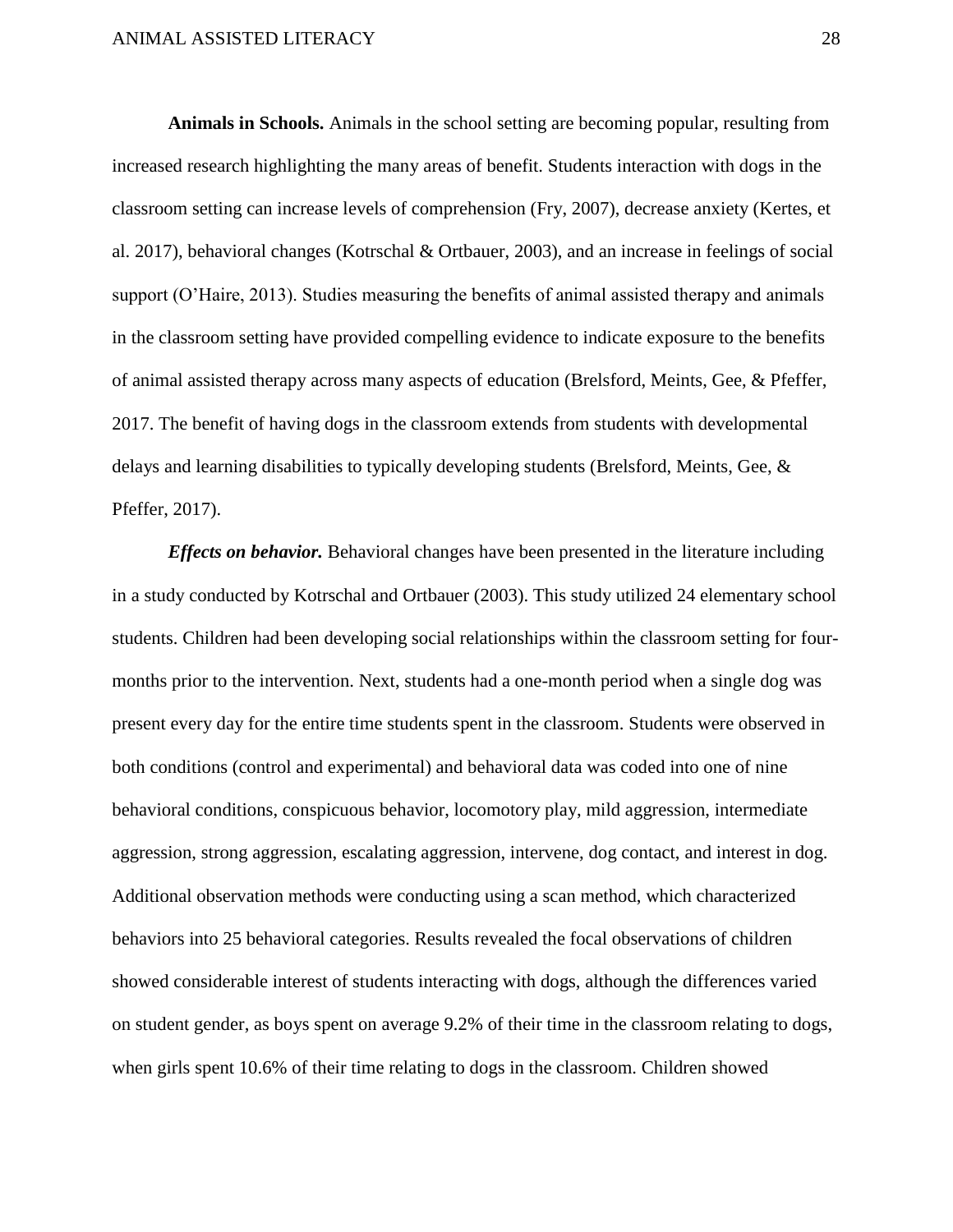conspicuous and troublesome behavior less often when the dog was in the classroom and were significantly less aggressive (Kotrschal & Ortbauer 2003). However other behavioral improvements were also seen in the classroom setting with the presence of a dog on students with Down's Syndrome, as students presented with a more sustained focus toward positive and cooperative interactions when the dog was present (Limond, Bradshaw, & Cormack, 1997). Behavioral changes were also noted in students with Autism Spectrum Disorder as students displayed less self-focused behaviors and negative affect in the presence of animals (O'Haire 2013). Overall, the presentation of dogs in the classroom has shown to have positive benefits on student's behavior including a decrease in extreme behavior, including hyperactivity and aggression (Hergovich, Monshi, Semmler, & Zieglmayer, 2002).

*Effects on anxiety.* Decreased feelings of anxiety were noted during animal interactions (Kertes et al., 2017). Investigator's measured whether stress-reducing benefits were apparent with the presence of dogs, utilizing a sample of 101 children ranging from 7 to 12 years of age who owned pets. Researchers examined the perceived stress and cortisol responses to stress in children who indicated strong bonds to their pet dogs. Children and their caregivers, as well as their family pets were included in this study and children were randomized to one of three groups. Children started in the "resting room" before entering the testing room with either their caregiver, their pet, or alone. Children were exposed to a stress test that resembled stressors typically experienced during a school day, starting with a 5-minute speech preparation period, a 5-minute speech delivery, and a 5-minute mental arithmetic task, (the TSST-C stress simulation test). Children in the three experimental conditions did not differ significantly at baseline, on measurements of perceived stress or cortisol levels. Nor did they differ in performance in areas of math and verbal measures. However, when a pet dog was present during the TSST-C stress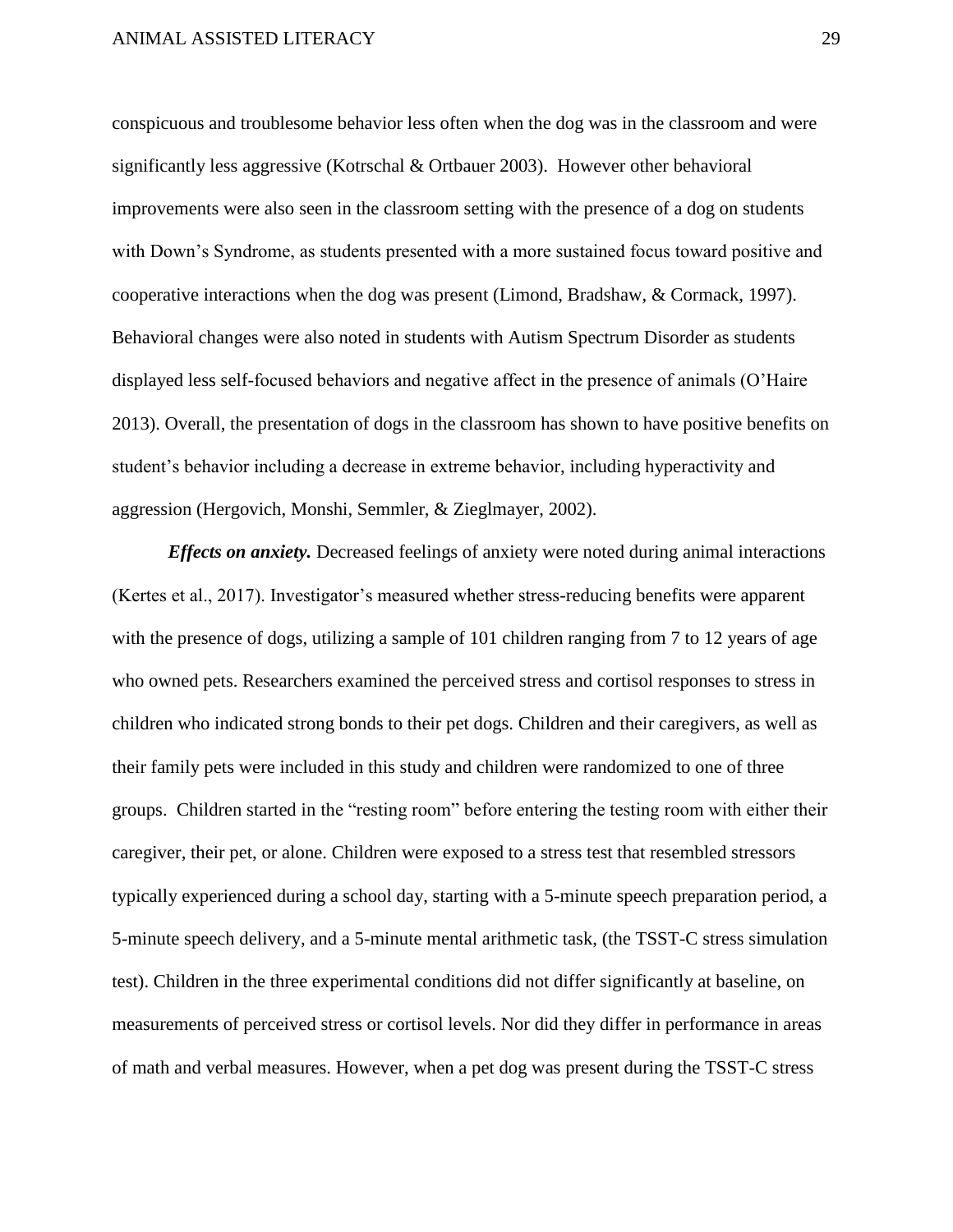test, lower levels of cortisol were detected. Results supported notion that pet dogs buffer children's perceived stress response. Further, pet dog presence significantly buffered children's rise in perceived stress compared to children in the alone or parent present conditions (Kertes et al., 2017).

In a single-subject design utilizing 53 subjects, Giuliani and Jacquemettaz (2017) utilized a trained border collie, handler pair for one-hour sessions. Subjects were allowed to choose the activity the he or she wanted to do with the dog including play ball with the dog, pet the dog, or brush the dog. During this time, the therapist intervened to ask questions related to the dogs and related to the patients experience with animals in general in order to see if the activity was working well. In this study patients had a higher anxiety score before the session, whether they were with the dog or not. Results indicated that the men were more sensitive to the presence of the dog than the women which manifests itself by the men's lower anxiety level after the session. Noting that men benefit more from the presence of a dog, theorizing the reason the dog brings about a decrease in anxiety seems to be found in neurobiological mechanisms (e.g. the neural endocrine system; Giuliani & Jacquemettaz 2017). Further research to support the idea that animal assisted interventions promote decreased stress levels was found in a study utilizing college students. Feedback reported from college students after working with therapy dogs in an animal assisted activity on college campuses reported positive interactions (House, Neal, & Backels 2018). Two hundred and thirty-five students completed the survey and participated in animal assisted activities (e.g., students could interact with dogs by petting, asking questions about the dogs, taking pictures of the dogs, and giving the dogs a treat). Of the students surveyed, 68% reported current feelings of homesickness prior to interacting with the dogs; however, after interacting with the dogs, 100% reported that their experience with the dogs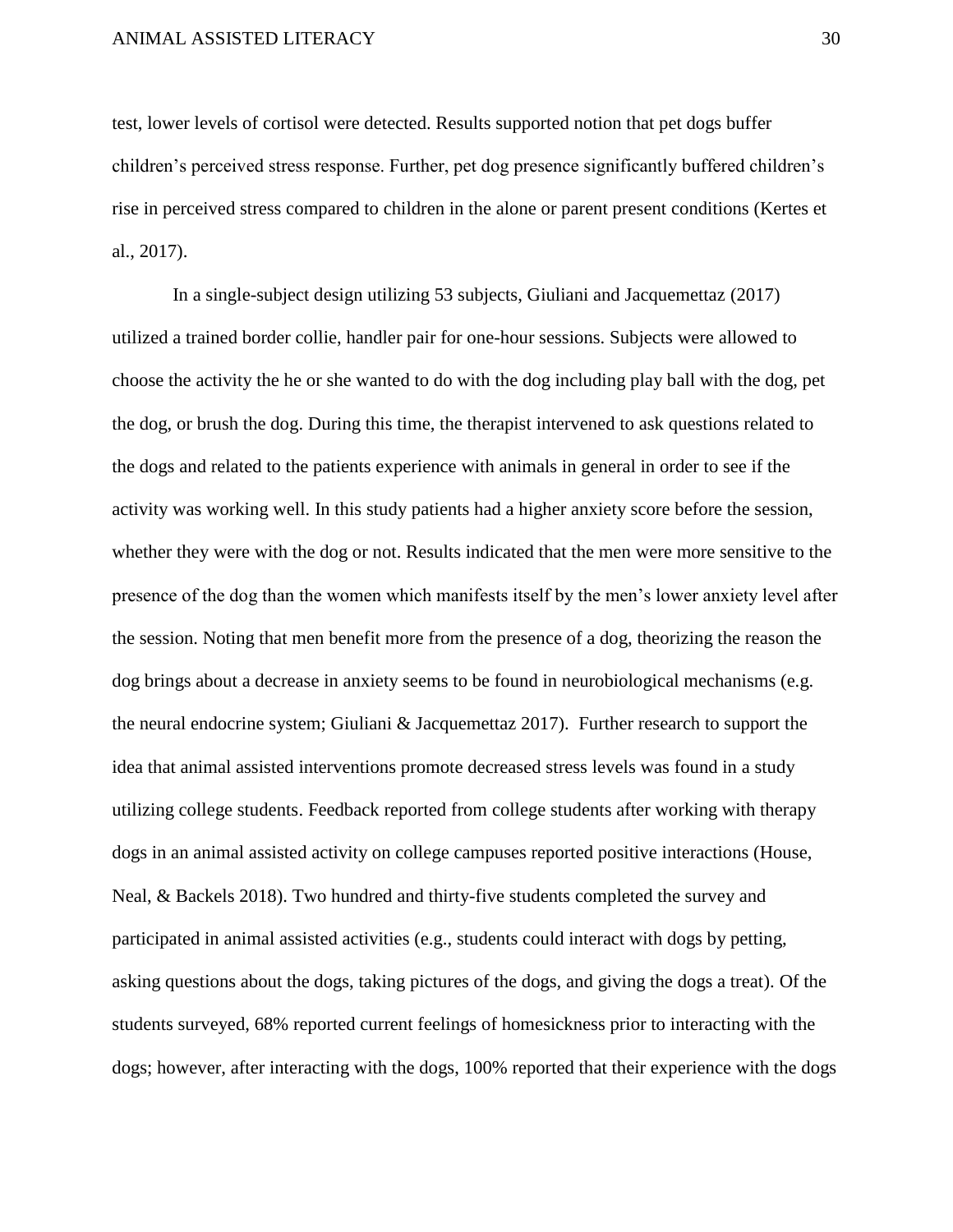helped decreasing feelings of homesickness. Prior to participating in animal assisted activities, 98% of participants reported feeling stressed; however, following a positive interaction with the dogs, 87% of the college students reported their experience with the therapy dog provided high stress relief. The remaining 13% reported feelings of moderate stress relief, indicating that 100% of subjects felt a decrease in stress relief after interacting with the therapy dog (House, Neal, & Backels, 2018).

*Effects on prosocial behavior*. Social implications have also been found in research on animal assisted therapy in the classroom setting. Employing ninety-nine children, O'Haire (2013) measured social implications of animals on social interactions of students with Autism Spectrum Disorder. Students with ASD displayed more prosocial behaviors and positive affect in the presents of animals, when compared to a social interaction in the presents of toys.

Social benefits were also evident in a study focused on students in a self-contained setting with severe emotional disorders (Anderson & Olson, 2006). Positive outcomes were listed as a result of the presence of a dog in the self-contained classroom, including an increase in student's overall emotional stability, positive changes in students' attitudes toward school, and the facilitation of lessons learned about respect, responsibility and empathy (Anderson & Olson, 2006).

Further evidence to support the pro-social conclusions of animal assisted therapy was described by Tissen, Hergovich, and Spinel (2007) utilizing three different experimental conditions in a classroom setting. Students were assigned to one of three conditions: social training without the presence of a dog, social training while a dog was present, or no formalized social training, but in the presence of a dog. Teachers were given a pre and posttest survey including a social behavior scale and questions to assess student impulsivity, risk behavior and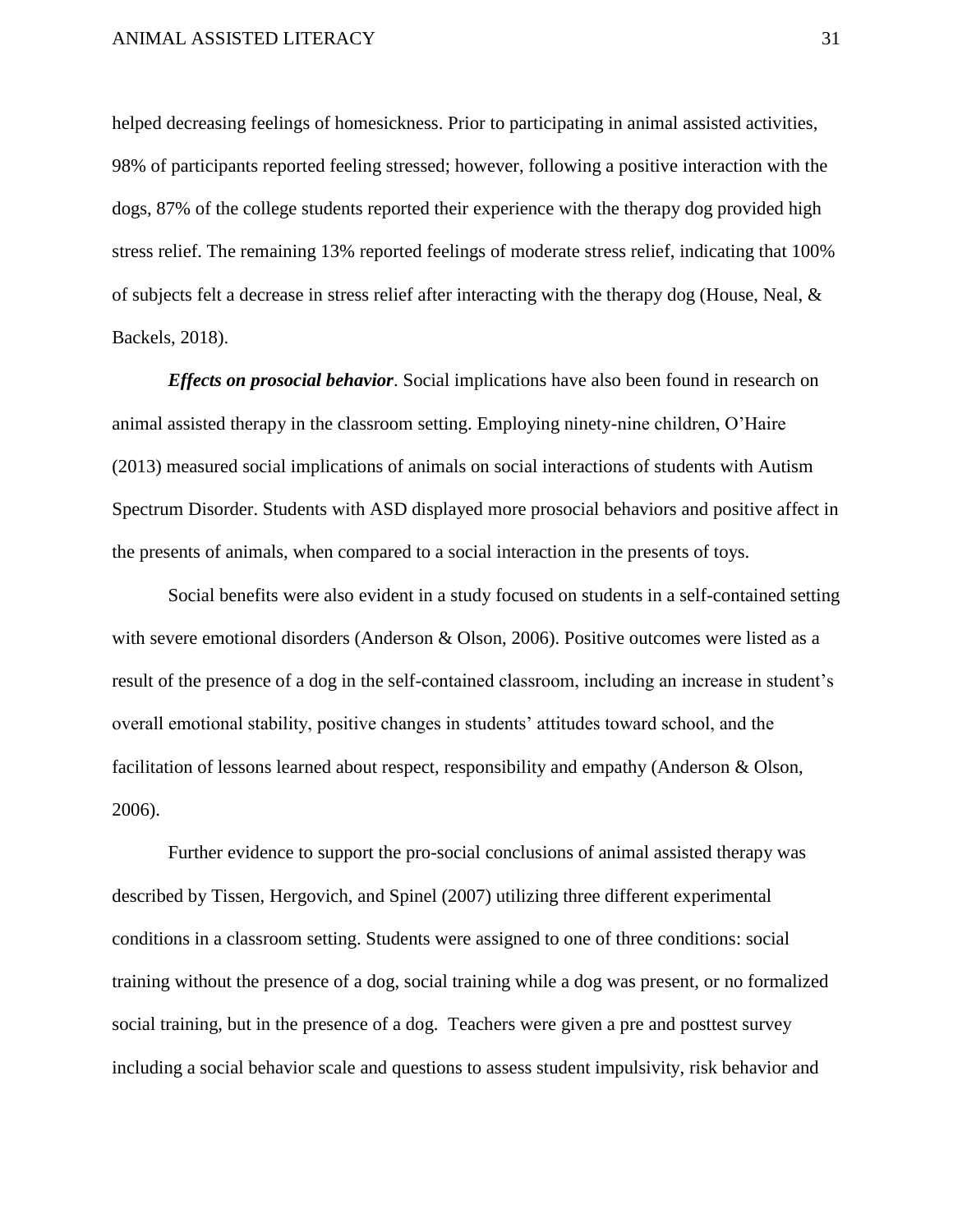empathy, and a bullying/victim questionnaire to measure changes in student outcome in each of the different conditions. Outcomes revealed a small but significant effect on social skills, noting a significant increase in empathy (Tissen et al., 2007).

## **Animal Assisted Literacy**

Research conducted in nursing homes, hospitals and therapeutic settings has provided evidence to support the use of dogs to improve patient outcomes. However, research to support the use of animals in an academic setting remains insufficient. Prior research suggests that while interacting with dogs, subjects may experience physiological changes in the body including decreased blood pressure. Therefore, students may benefit from engaging with dogs during academic instruction. Despite the extensive research to support the benefit of animals in therapeutic and medical settings, less research has been conducted to test the belief that dogs will benefit students during academic instruction. One study conducted by Hall, Gee, and Mills (2016) provided evidence to support the benefits of animal assisted literacy. Hall et al. (2016) provided insight into the principles surrounding animal assisted literacy programs such as READ; concluding that animal assisted literacy programs work as the presence of a dog helps motivate children to read by decreasing blood pressure, while simultaneously increasing feelings of relaxation and confidence (Hall, et al., 2016).

Using a small sample of only three subjects, Bassette and Taber-Doughty (2013) evaluated the effects of a reading intervention program that allowed students to read aloud to a dog for thirty minutes a day, each day for four weeks. Students were assessed on their reading comprehension and on-task reading aloud behavior prior to and following the dog intervention. Students were assessed a third time one month following the completion of the intervention program to determine if any of the effects found following intervention were maintained once the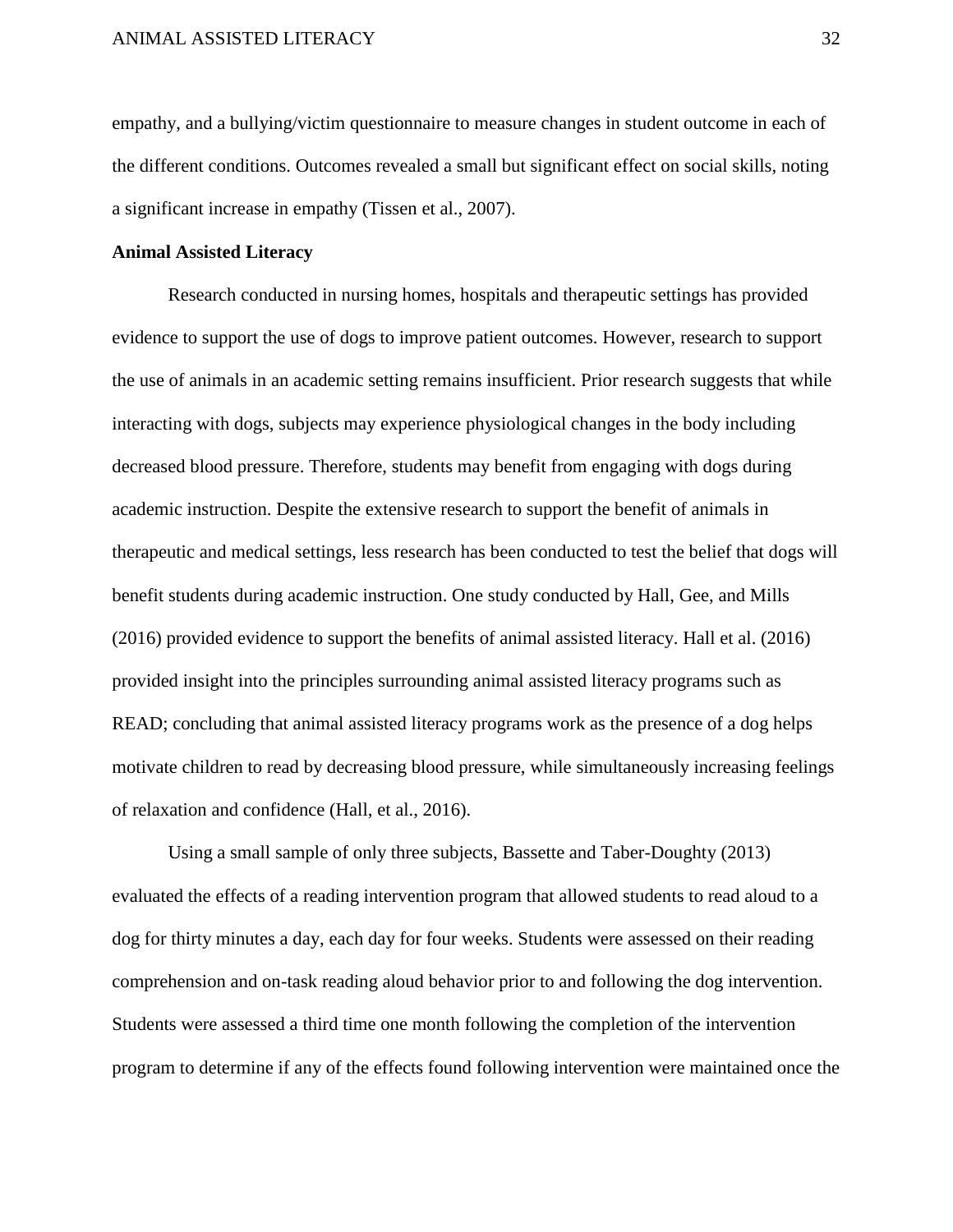program was terminated (Bassette & Taber Doughty, 2013). The results demonstrated that students spent more time on task when given the opportunity to read aloud to the therapy dog (Bassette & Taber-Doughty, 2013). Similarly, students reported an increase in reading enjoyment (Bassette & Taber-Doughty, 2013). The animal intervention was determined to be highly effective and increases in on-task reading behavior and increased interest in reading aloud were maintained for at least one month following intervention (Bassette & Taber-Doughty 2013).

A similar research design was utilized by Le Roux, Swartz, and Swart (2014), to measure the effects of the presence of a dog on children's reading ability using a pre and posttest methodology. All students in this study were screened using measures of reading ability and only poor readers were enrolled. Students read to the dog and its owner, allowing the students to practice their reading skills while the dog listens to them. Students enrolled in the group that read aloud to dogs showed improvement in reading comprehension, and the results of this study were consistent with other research reporting a canine reading program as a positive experience for young readers (Le Roux et al. 2014).

Additional research was conducted to determine if animals impacted other areas of reading. Kirnan, Siminerio, and Wong (2016) examined the effects of dog-assisted reading programs on student's reading skills and attitudes. Students enrolled in this study ranged from kindergarten to fourth grade. Results from this experiment supported beneficial theories of animal assisted literacy. Several outcomes were produced in accordance with this research, as improvements in reading skills for students in kindergarten were reflected from the animal assisted reading intervention (Kirnan et al., 2016). A second experiment (Kirnan et al., 2016) revealed an improvement in students' attitude toward reading, including increased motivation and confidence, as well as feelings of increased relaxation. Both educators and dog owners noted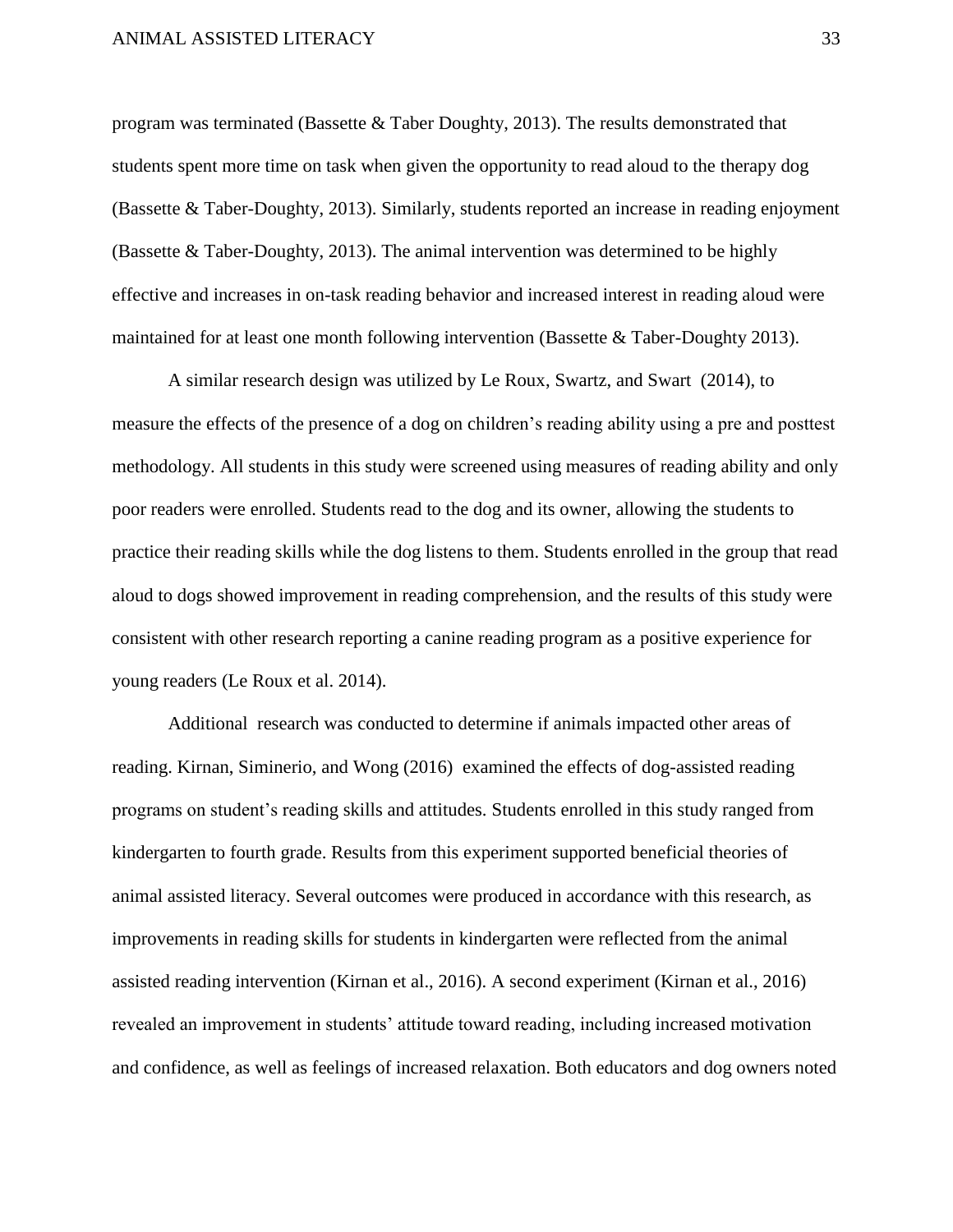increases in student confidence and interest for reading. Additionally, reports from teachers noted an improvement in focus and increased time spent on task (Kirnan et al., 2016). Overall findings from this study support animal-based reading interventions to increase motivation, skills, and confidence (Kirnan et al., 2016).

Fine (2006) argues the potential psychological, physical, social, and behavioral benefits of animals during stressful life events. Although not all human subjects report therapeutic, or anti-stress effects of animals, (Stallones, Marx, Garrity, & Johnson, 1990), a large body of research argues the social, emotional, and physiological benefits of animals, thus supporting the theory that dogs in a classroom, may have positive outcomes on student's behaviors and beliefs about reading. Animals have shown to facilitate lessons in responsibility, empathy, and respect (Anderson & Olson, 2006), as well as reading comprehension (Fry, 2007). Recently, there has been an increase in the number of literacy programs that utilize dogs to increase motivation and decrease anxiety during reading. Reading projects are designed using highly trained obedience dogs coupled with a trained handler, and one or more students in a reading class. Typically, the students that are paired with dogs, are students with reported reading difficulties, or students who are reading reluctant. The theory behind the reading intervention programs that utilize dogs, relies on the idea that interactions with the dogs will promote relaxation, thus decreasing symptoms of anxiety; also, promoting social support by providing an accepting non-judgmental environment. By decreasing anxiety and providing a comfortable social environment, students reading motivation will increase. Furthermore, the READ program attempts to show reduced blood pressure, and promoting a safe, non-judgmental social environment (Hall, Gee, & Mills, 2016). READ and similar animal assisted literacy programs are designed around the previously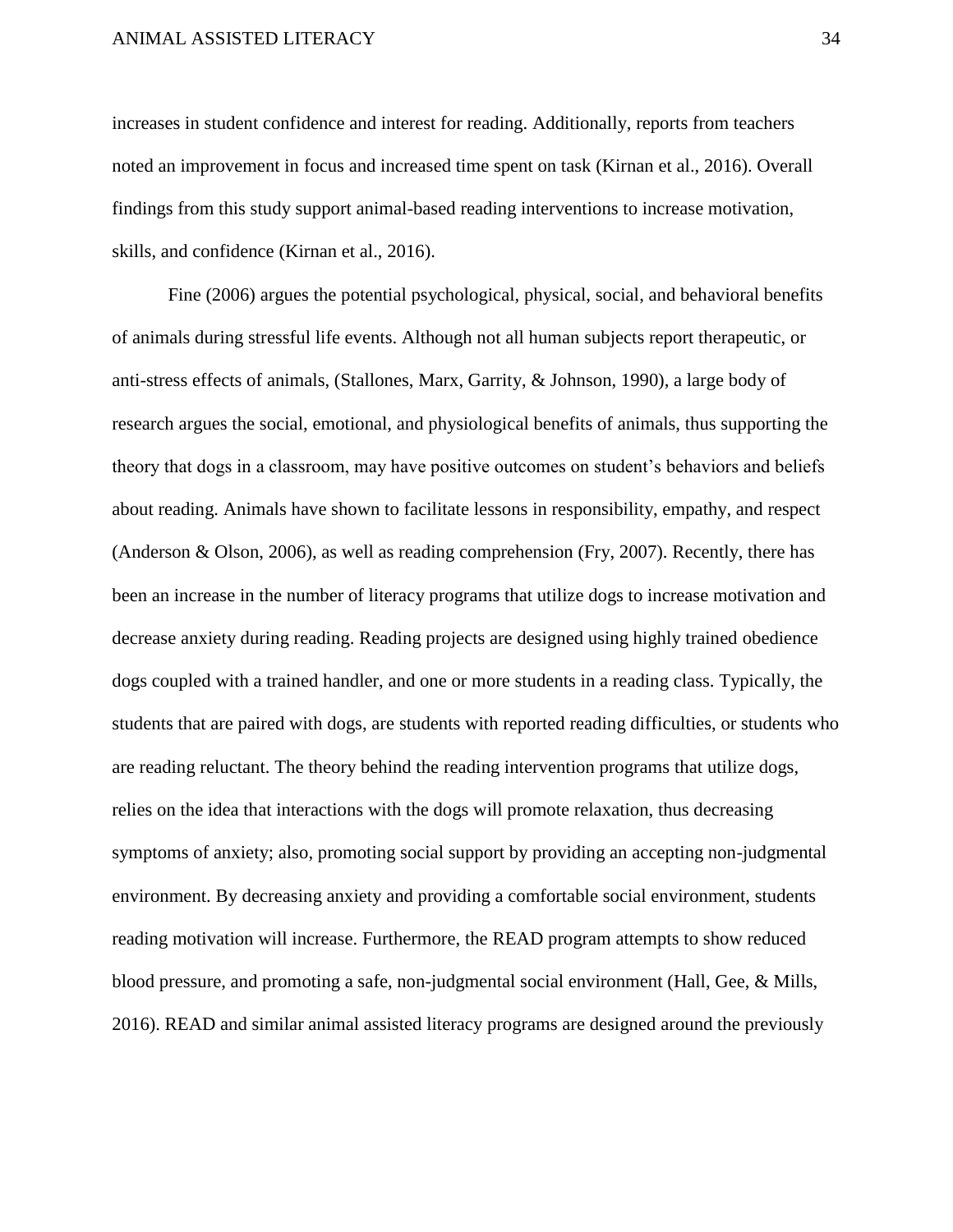reported idea that reading to a dog helps reading reluctant students overcome their fears and insecurities in an environment that feels safe (Hall et. al., 2016).

Animal-assisted literacy increased student motivation, decreased anxiety, and improved student's attitudes toward reading. If animals in the classroom increase student motivation to learn and improve reading attitudes, students are likely to read more, which will improve their skills. By decreasing anxiety toward reading, student's will be less reluctant, and thus spend more time reading for fun. Reading for fun has shown to improve reading skills in areas of both fluency and comprehension, thus determining the impact dogs have on students that are learning to read is crucial to unlocking student's motivation.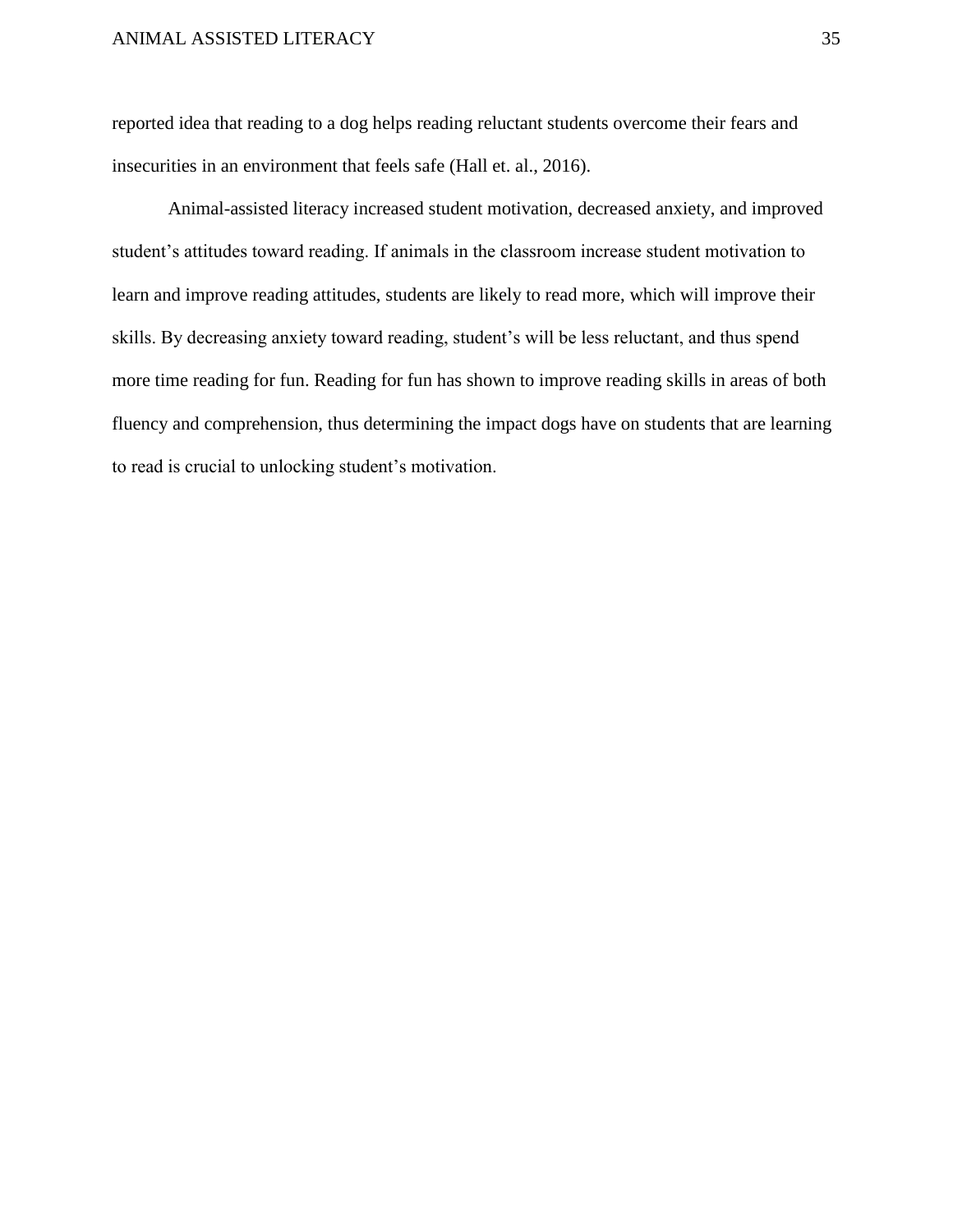#### CHAPTER 3

## **METHODOLOGY**

In order to determine the effect of the Therapy Dogs: Elementary School Reading Inspiration Program (Therapy Dogs Program), a descriptive research design was used to determine if the program had an impact on students' attitudes and behavior surrounding reading. This study was conducted using teacher surveys to assess perceived changes in reading fluency and comprehension, behavior during reading, and attitude toward reading as children engaged in the Therapy Dogs Program. Students in the Therapy Dogs Program were previously identified as reading reluctant, and thus as a part of the Therapy Dogs Program were visited weekly by an animal assisted literacy dog.

#### **Program Description**

The Therapy Dogs: Elementary School Reading Inspiration Program was designed to provide students with a unique, irreplaceable, dependable support system for children. The services are provided free of charge to many school districts throughout Pennsylvania. Although the broader Therapy Dogs Program provides therapy dogs to many different people in need, the Elementary School Reading Inspiration Program (formerly called Literacy for All) targets elementary students that are struggling, or reluctant to read and was the aspect of the Therapy Dogs Program evaluated in this study. This program allows for student and therapy dog interactions totaling approximately 4,000 hours per school year. Each team consists of one handler/owner and one certified therapy dog. On average, 2,000 students participate in the program each week across a school district in Pennsylvania.

Therapy dogs work with students across the area and support students in mainstream classes, learning-support classes, autistic support classes, and multiple-disabilities classes. In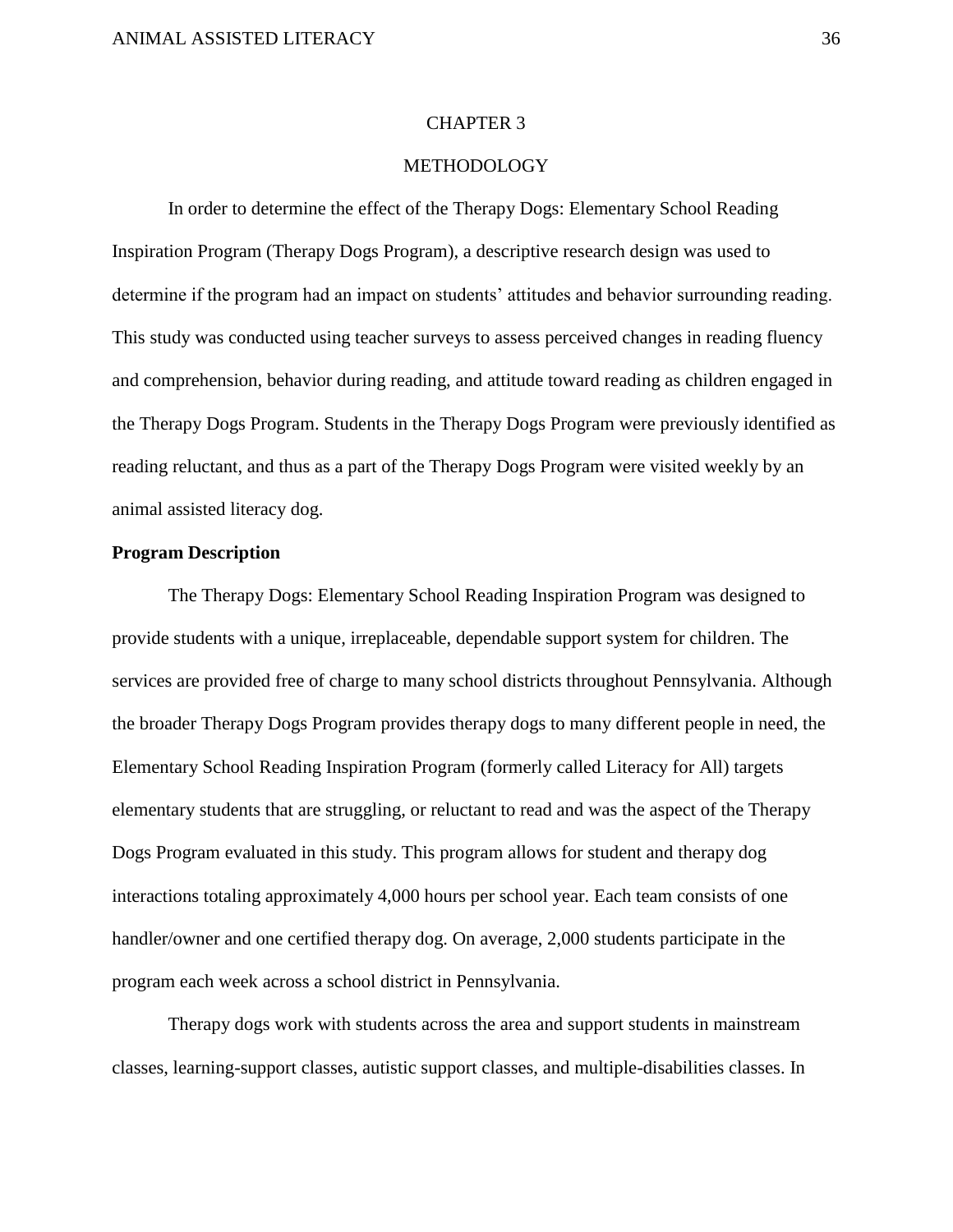order to be part of the Therapy Dogs Program, teachers first identified students in their classroom for participation in the program. During the first few weeks of school, teachers identified students who could benefit from reading support provided by a Therapy Dogs Program. Once a certified, volunteer Therapy Dogs Program team was requested for a classroom, the team was carefully chosen to match the needs of the children within the class. During the matching process, the Therapy Dogs are matched using a list of factors including the type of class, the age and size of the children in the class, and the location of the school. Student's disabilities are considered as well, for example students with motor skill deficits will be paired with a larger dog, to protect small dogs from injury. Once a team was matched with a class, it remained as the therapy team assigned to that class for the remainder of the year. For each visit, a therapy dog and the handler enter the school, and are taken to their classroom. The dog sits in the classroom, either on a large rug, or carpet placed in either the front or the back of the classroom. Students come to the rug and read aloud to the dog in either a small group or individually. Each classroom structures the reading intervention time differently, ranging from reading one on one to the dog for the entire 30 minutes to an hour, to reading in a group with the dog sitting in the center of the floor. The teacher structures the session to best fit the needs of the students in the classroom.

#### **Method**

**Measures.** A survey was developed by the researcher to assess teachers' perceptions of the Therapy Dogs Program on students' reading fluency and comprehension, reading behaviors, and attitudes toward reading. Teachers were asked a series of questions set forth to determine their perceptions of the impact of the Therapy Dogs Program on their students. Specifically, teachers were asked to assess the impact of the Therapy Dogs Program on students' reading fluency and comprehension, behavior during reading, and attitude toward reading (see Appendix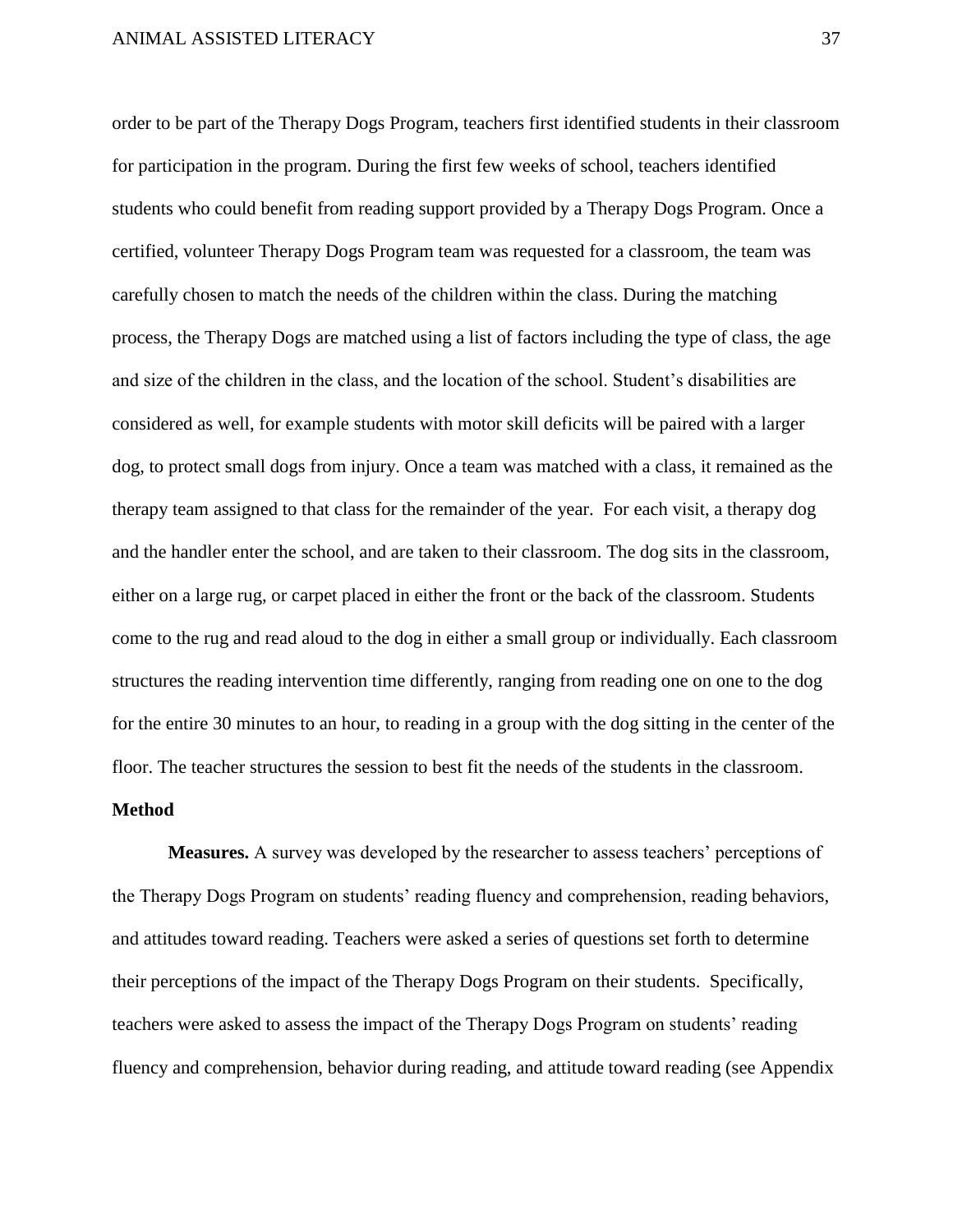A for the Teacher Perception Survey). Questions included both Likert style (4-point scale), openended and additional space for teachers to offer additional information in narrative form.

In addition, level of participation was addressed including questions related to the number of students in their classroom, the frequency with which those students participated with the animal-assisted literacy pair, and the length of time the pairs worked with their students. Teachers were also asked to answer demographic questions, including grade they taught, number of years they have been teaching, and whether they taught general education or special education.

**Procedure.** Teachers whose classrooms were visited at least one time each week were eligible for study participation. Once teachers were identified as having met this criterion, they were sent an email by a school district staff member involved in the Therapy Dogs Program and asked to complete a brief online survey that included a Likert scale as well as open ended questions. Responses to the survey were anonymous, and as such, consent was implied by the completion of the survey. Teachers completed one survey as a general assessment of perceived impacts on their students as a whole. For the purpose of this study, teachers were asked to assess students' attitudes utilizing a Likert-type scale and open-ended questions. In addition, teachers were asked to report on changes in students' reading comprehension.

#### **Participants**

For the purpose of this study, 131 elementary-school teachers in a school district in Eastern Pennsylvania who had students participating in the Therapy Dog Program, were contacted by email by a member of the school district staff and invited to participate in this survey study. Sixty-three of the 131 teachers that were sent the link completed the survey. Respondents taught grades kindergarten through sixth grade, consisting of 12 general education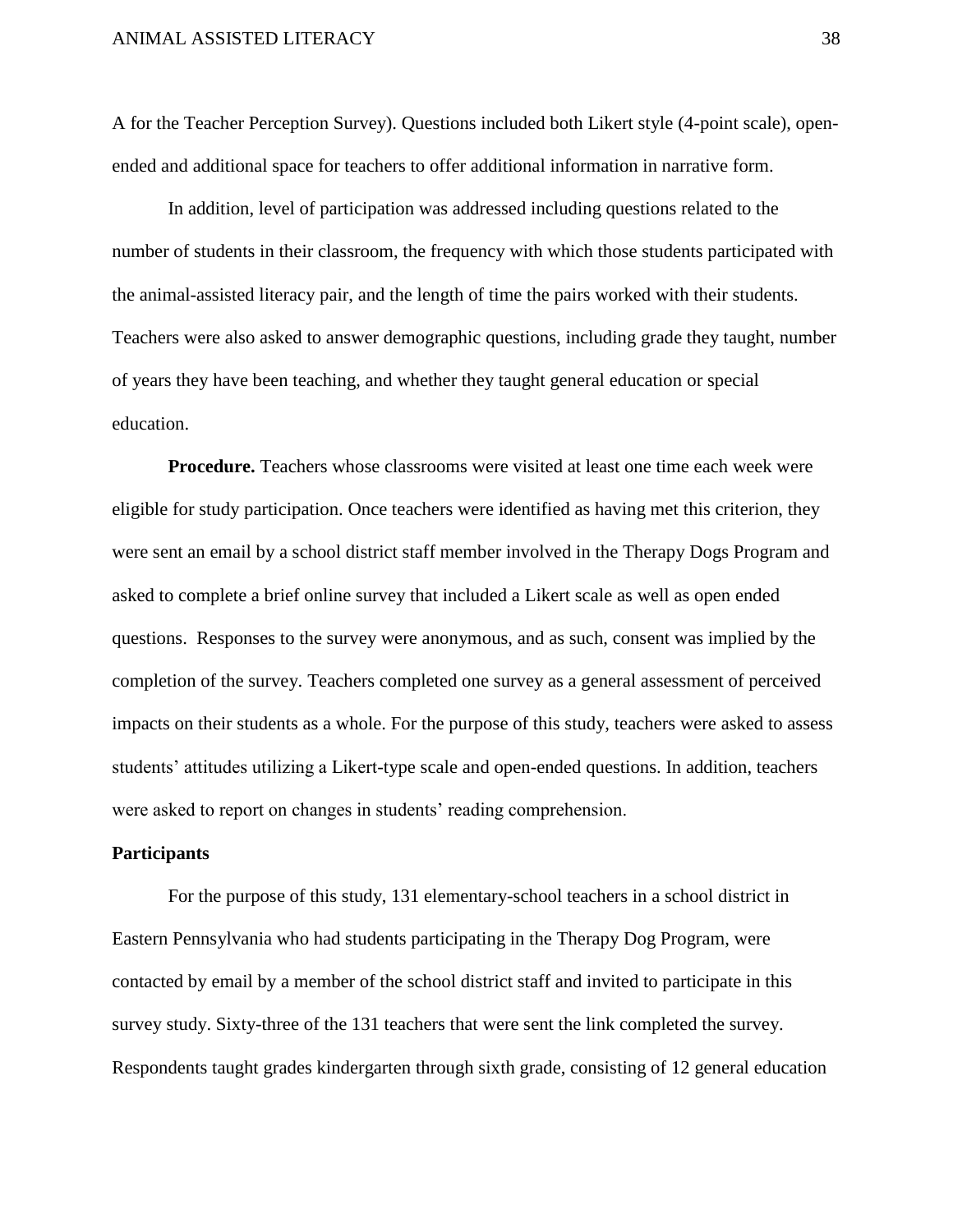classrooms, 20 special education classrooms, 30 classrooms that contained a combination of students in both general education and special education, and one respondent that did not provide demographic information pertaining to age of students or classroom make up. Class sizes ranged from 5 to 27 students with an average of 17.14 students. Tables 1 and 2 provide additional demographic information on the respondents and their classrooms, respectively.

Table 1

*Demographic Information of Teachers Completing Teacher Perception Survey*

| Demographic<br>Variable |                                     | $\boldsymbol{n}$ | Percentage |
|-------------------------|-------------------------------------|------------------|------------|
| Gender                  | Female                              | 51               | 80.95%     |
|                         | Male                                | 9                | 14.3%      |
|                         | Unknown                             | 3                | 4.7%       |
| Grade Taught            | Kindergarten                        | $\overline{4}$   | 6.56%      |
|                         | First grade                         | 10               | 16.39%     |
|                         | Second grade                        | 11               | 18.03%     |
|                         | Third grade                         | 14               | 22.95%     |
|                         | Fourth grade                        | 9                | 14.75%     |
|                         | Fifth grade                         | 9                | 14.75%     |
|                         | Sixth grade                         | $\overline{4}$   | 6.56%      |
| Population of           | <b>General Education</b>            | 12               | 19.35%     |
| <b>Students</b>         | <b>Special Education</b>            | 20               | 32.26%     |
|                         | Both General & Special<br>Education | 30               | 48.39%     |
|                         |                                     |                  |            |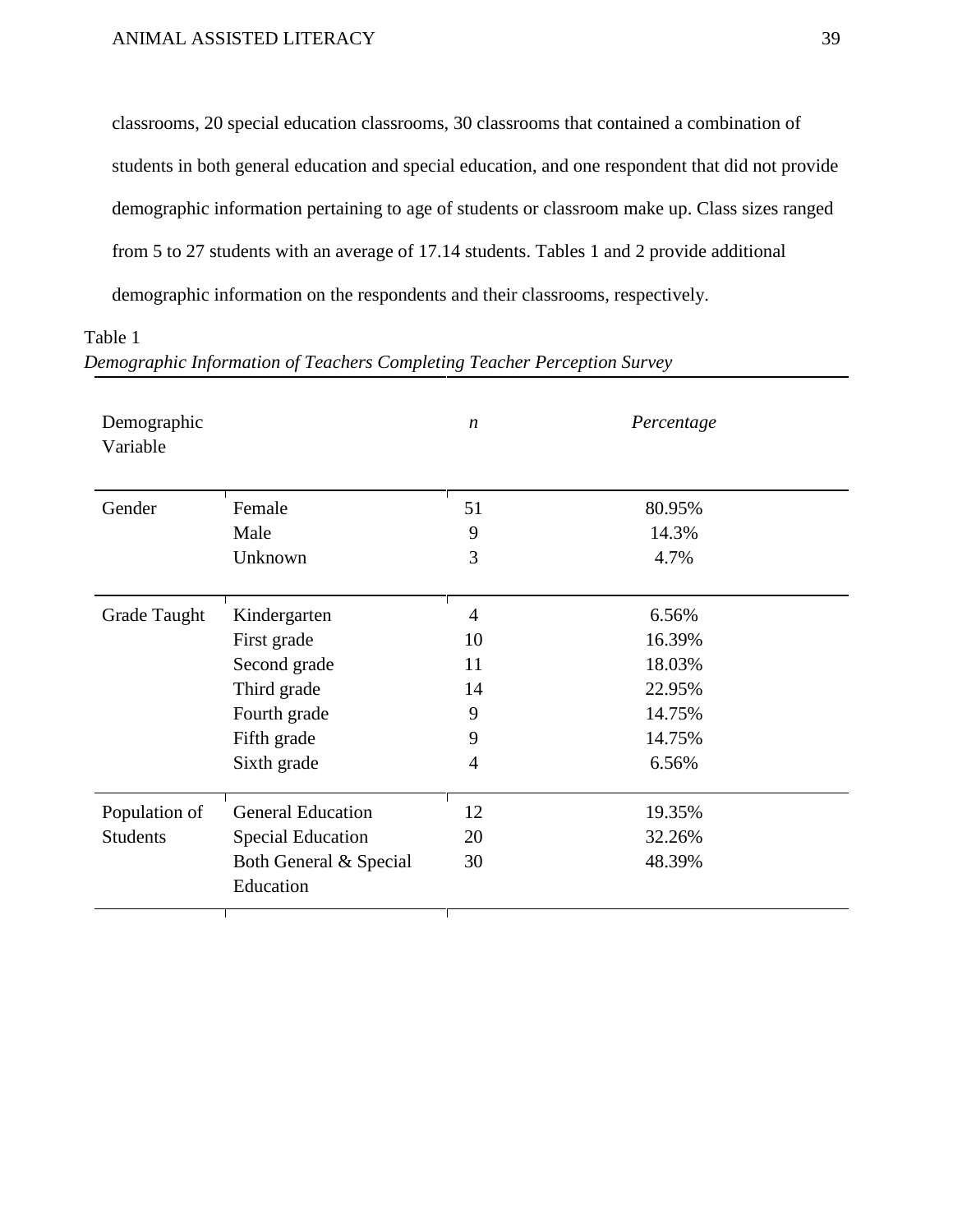## Table 2 *Classroom Demographics*

| Demographic Variable                    | Students in the classroom | n                     | Percentage       |
|-----------------------------------------|---------------------------|-----------------------|------------------|
| Number of Students in<br>Each Classroom |                           | M 17.14<br>SD 7.27    |                  |
| Number of Students in                   | 5                         | 4                     | 6.4%             |
| <b>Each Class</b>                       | 6                         | $\overline{4}$        | 6.4%             |
|                                         | 7                         | $\mathbf{2}$          | 3.2%             |
|                                         | 8                         | 5                     | 8.0%             |
|                                         | 9                         | $\overline{2}$        | 3.2%             |
|                                         | 10                        | 3                     | 4.8%             |
|                                         | 11                        | $\boldsymbol{0}$      | 0%               |
|                                         | 12                        | $\boldsymbol{0}$      | 0%               |
|                                         | 13                        | $\boldsymbol{0}$      | 0%               |
|                                         | 14                        | 1                     | 1.6%             |
|                                         | 15                        | $\mathbf{2}$          | 3.2%             |
|                                         | 16                        | $\boldsymbol{0}$      | $\boldsymbol{0}$ |
|                                         | 17                        | 1                     | 1.6%             |
|                                         | 18                        | $\boldsymbol{0}$      | $\overline{0}$   |
|                                         | 19                        | 1                     | 1.6%             |
|                                         | 20                        | 4                     | 6.4%             |
|                                         | 21                        | 3                     | 4.8%             |
|                                         | 22                        | 13                    | 20.1%            |
|                                         | 23                        | 8                     | 12.9%            |
|                                         | 24                        | 4                     | 6.4%             |
|                                         | 25                        | 3                     | 4.8%             |
|                                         | 26                        | 1                     | 1.6%             |
|                                         | 27                        | 1                     | 1.6%             |
| Percent of Students that                | Less than 10%             | Т<br>$\mathbf{1}$     | 1.64%            |
| Read to the Dogs                        | 11%-30%                   | $\boldsymbol{0}$      | 0.00%            |
|                                         | 31%-50%                   | $\mathbf{1}$          | 1.64%            |
|                                         | 51-75%                    | $\overline{2}$        | 3.28%            |
|                                         | 76-90%                    | 6                     | 9.84%            |
|                                         | Greater than 91%          | 51                    | 83.61%           |
| <b>Number of Minutes</b>                |                           | Τ<br>$\boldsymbol{M}$ |                  |
| Spent Reading to the                    |                           | 40.80                 |                  |
| Dog Each week                           |                           | SD                    |                  |
|                                         |                           | 15.449                |                  |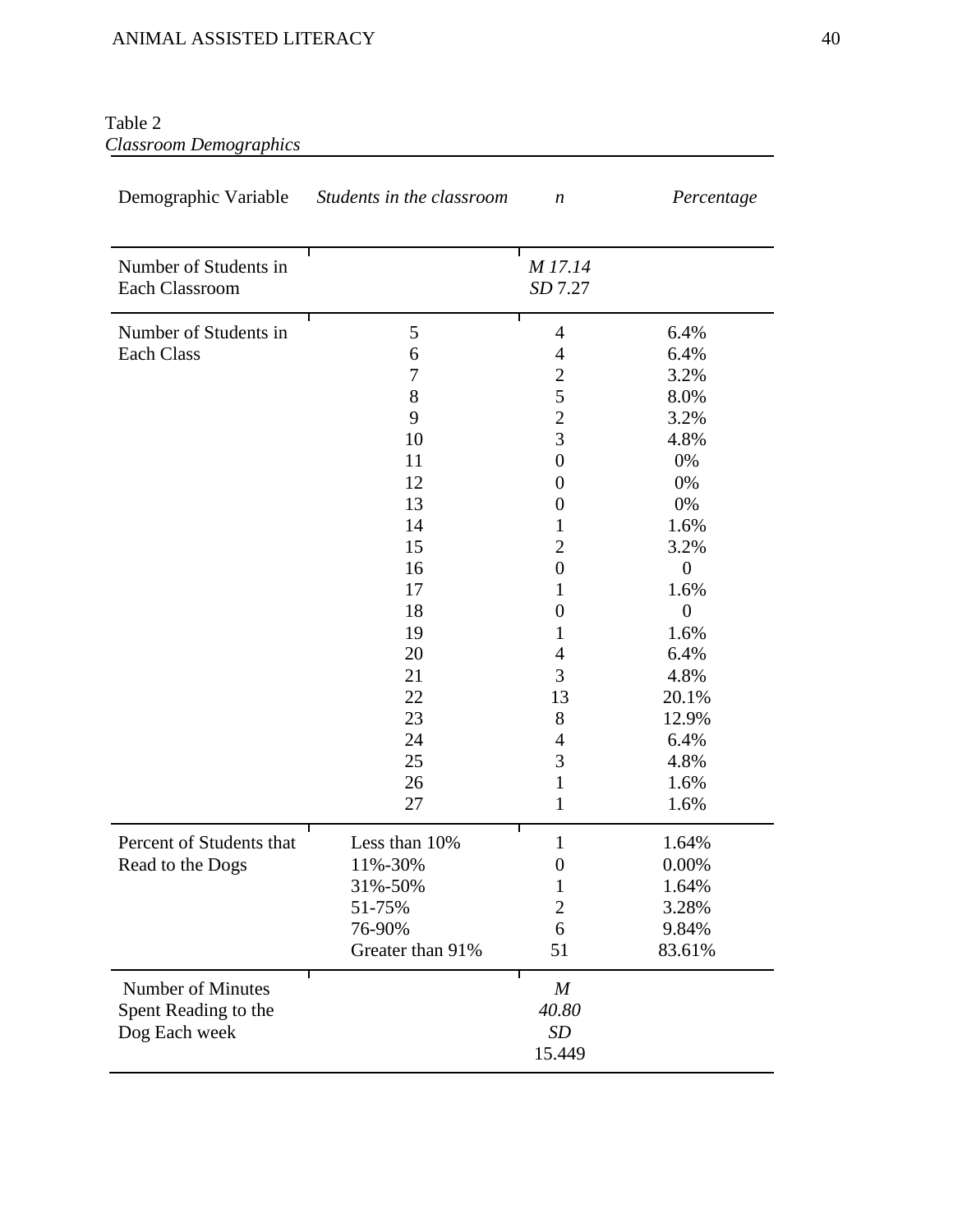#### CHAPTER 4

## RESULTS

The study conducted consisted of survey data obtained from teachers from a school district in Eastern Pennsylvania, whose students participated in the Therapy Dogs Program. Teachers participating in this study taught students in grades ranging from kindergarten to sixth grade, and classrooms were made of both general and special education students. Frequency and descriptive data from the Teacher Perception Survey (Appendix) was utilized to compute and present information regarding teacher perception of the Therapy Dogs Program, and its' impact on the students reading. Results related to each research question and hypothesis are provided in the following section.

Respondents included 63 teachers whose students participated in the Therapy Dogs Program, with the number of students in each classroom ranging from 5 to 27, (*M 17.14*, *SD* 7.27). Teacher respondents taught either General Education (19.35%), Special Education (32.26%), or both General Education and Special Education (48.39%).

## **Confidence and Interest**

The first research question was designed to assess whether teachers perceived changes in students interest and confidence in reading after participating in the Therapy Dogs Program. This research question was answered by analyzing questions 1-3, 6, and 9,10, and 12 on the Teacher Perception Survey using descriptive statistics. Respondents were given a series of statements and were asked to indicate how true they felt each statement was. The options ranged from very true, to mostly true, somewhat true, or not true. Complete results by item are provided in Table 3. Results related to confidence and interest indicated positive results. Specifically, when asked to report on whether students in the class appeared more relaxed during reading when the dog was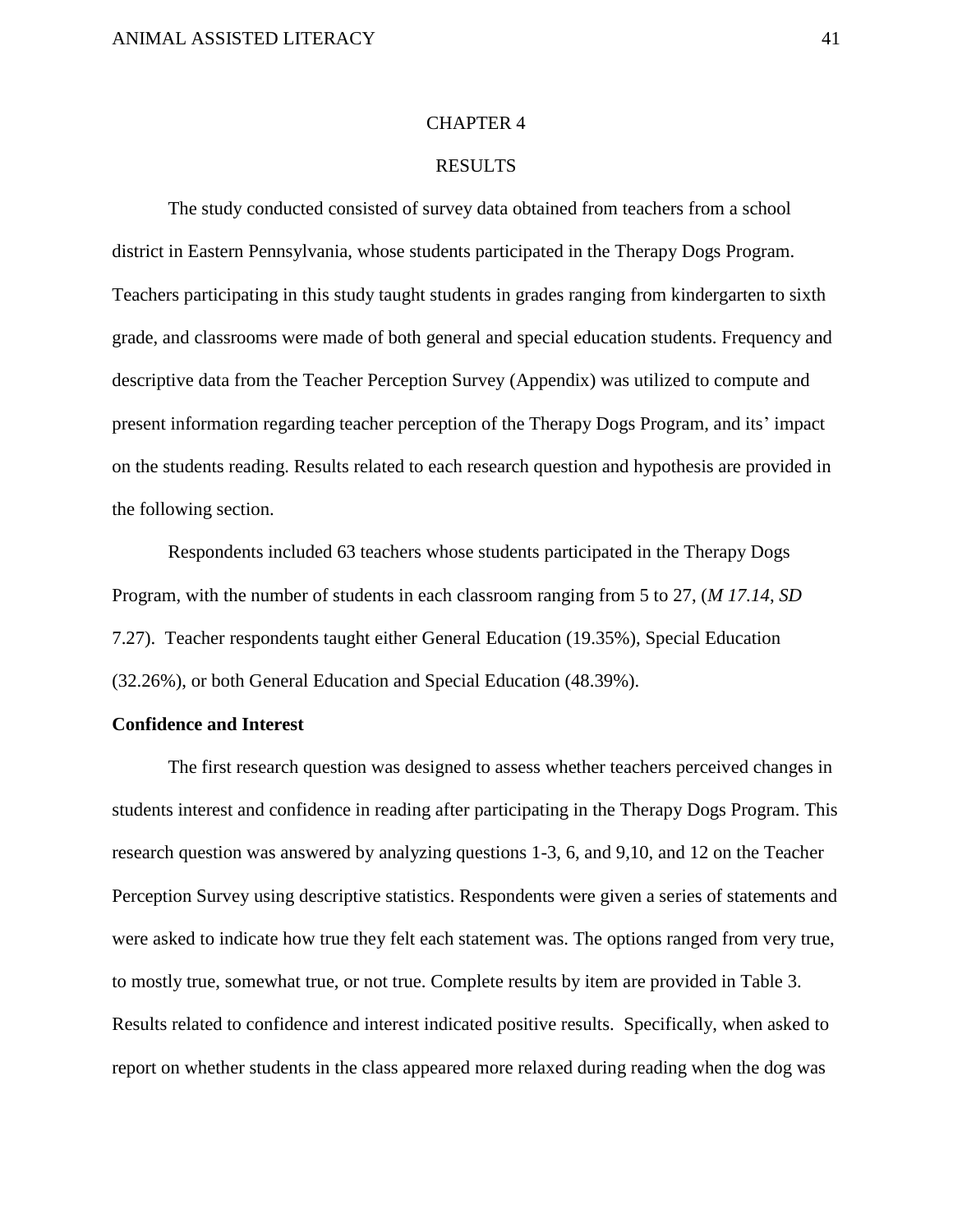present in the classroom, 82.54% of respondents indicated this statement was true or mostly true. When given the statement, "Students in the class express an interest in or ask when the dog will be visiting the room," 100.00% of teachers categorized that statement as very true, or mostly true. Teacher reports on the statement, "Your class appears to enjoy reading more when the dog is present," indicated very true or mostly true 90.32% of the time. When asked to comment on the accuracy of the following statement, "Students in the class ask to sit near or read to the dog," 99.41% indicated very true or mostly true, indicating teachers perceived an increased interest in reading to the dogs compared to reading alone. This reveals that most respondents were able to see improvements in reading enjoyment, improved interest, and attitude in students in the class when the animal-assisted literacy pair are present.

In addition to gauging the interest of students in the classroom, teachers were also asked to provide perceptions specifically on students' who began the school year as reluctant or struggling to read. When asked to report on the changes in interest of reluctant readers, teachers perceived an increased interest in reading 95.24% as very or mostly true. Additionally, students who started the year as struggling readers have shown improved attitudes toward reading in general, even when the dog is not present 76.19% as very true or mostly true. Results indicated that 98.41% of respondents indicated very or mostly true, when asked if reluctant readers showed an increased interest in reading when the dogs are present during reading.

#### **Reading Comprehension and Reading Fluency**

The second research question addressed teacher perceptions of students reading comprehension and reading fluency as influenced by participating in the Therapy Dogs Program. This research question was answered by analyzing questions 7 and 8 on the teacher perception survey using descriptive statistics. The options again ranged from, very true, to mostly true,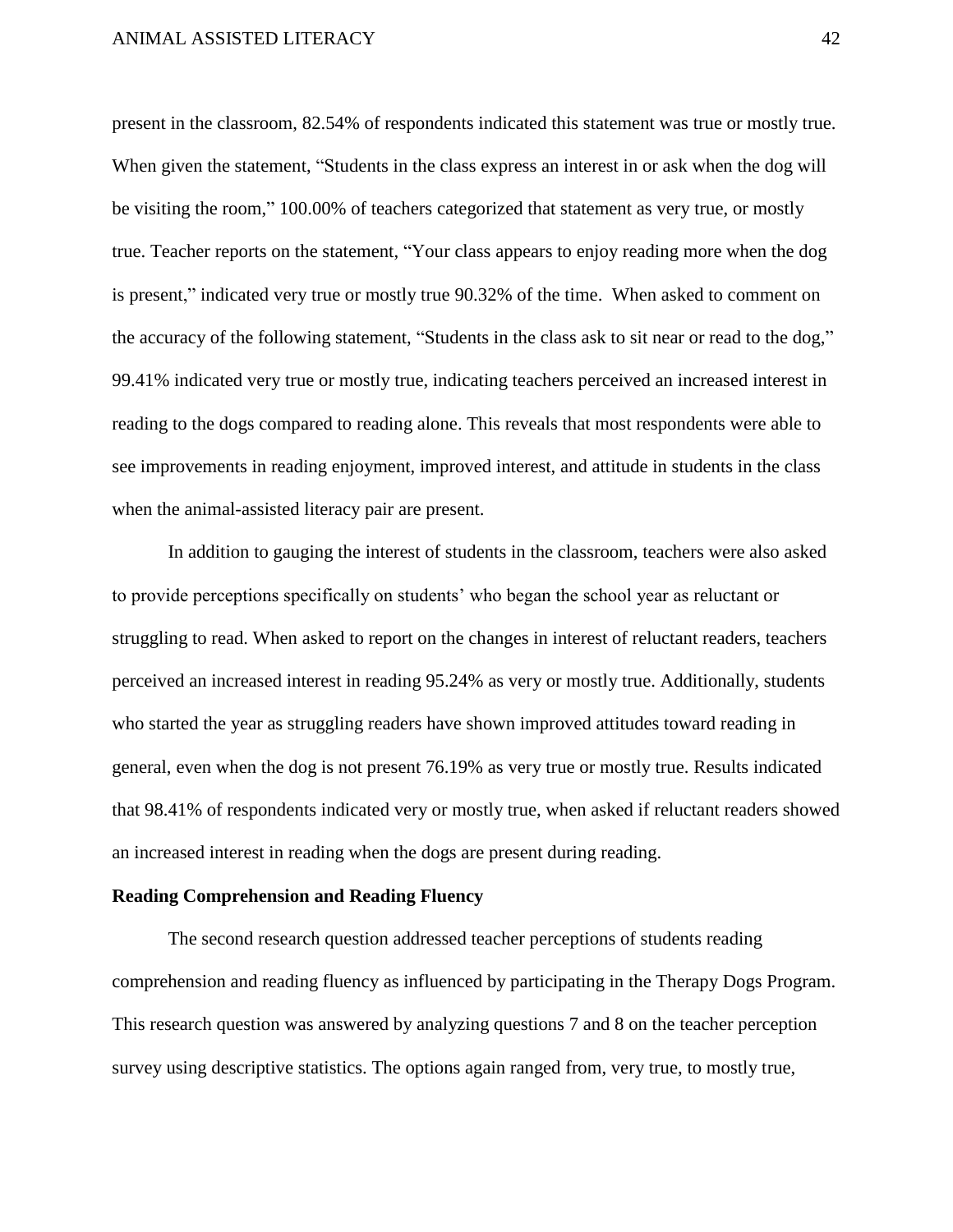somewhat true, or not true. It was hypothesized that students that participate in the animalassisted literacy program will show an improvement in reading comprehension and reading fluency. Results indicated that 65.08% of teachers reported very true, or mostly true when provided the statement, "Students that started the school year as struggling readers have improved in the area of reading comprehension."

In addition to reading comprehension, this study wanted to determine whether teachers perceived a positive impact on reading fluency following the Therapy Dogs Program. Similarly, to reported improvements in comprehension, when asked to indicate the accuracy of the statement, "Students that started the school year as struggling readers have shown an improvement in their reading fluency," 73.02% indicated very true or mostly true. Overall, results indicated that a majority of teachers reported an improvement in reading fluency, and an improvement in reading comprehension. See Table 3 for percentage of respondents indicating each likert category.

#### **Reading Behaviors**

The third research question in the present study targeted teacher's perception changes in student behavior when students participate in the Therapy Dogs program. It was hypothesized that students will show an increase in the number of times they volunteer to read to the class, as well as a decrease in reading avoidance according to teacher report. This research question was answered by analyzing questions 4, 5, and 11 on the teacher perception survey. The options again ranged from, very true, to mostly true, somewhat true, or not true. Table 3 also presents all percentage of responses for these items. Again, respondents were mostly positive when answering items related to reading behaviors. Specifically, when reporting on the accuracy of the following statement, "More students volunteer to read aloud or to the class when the dog is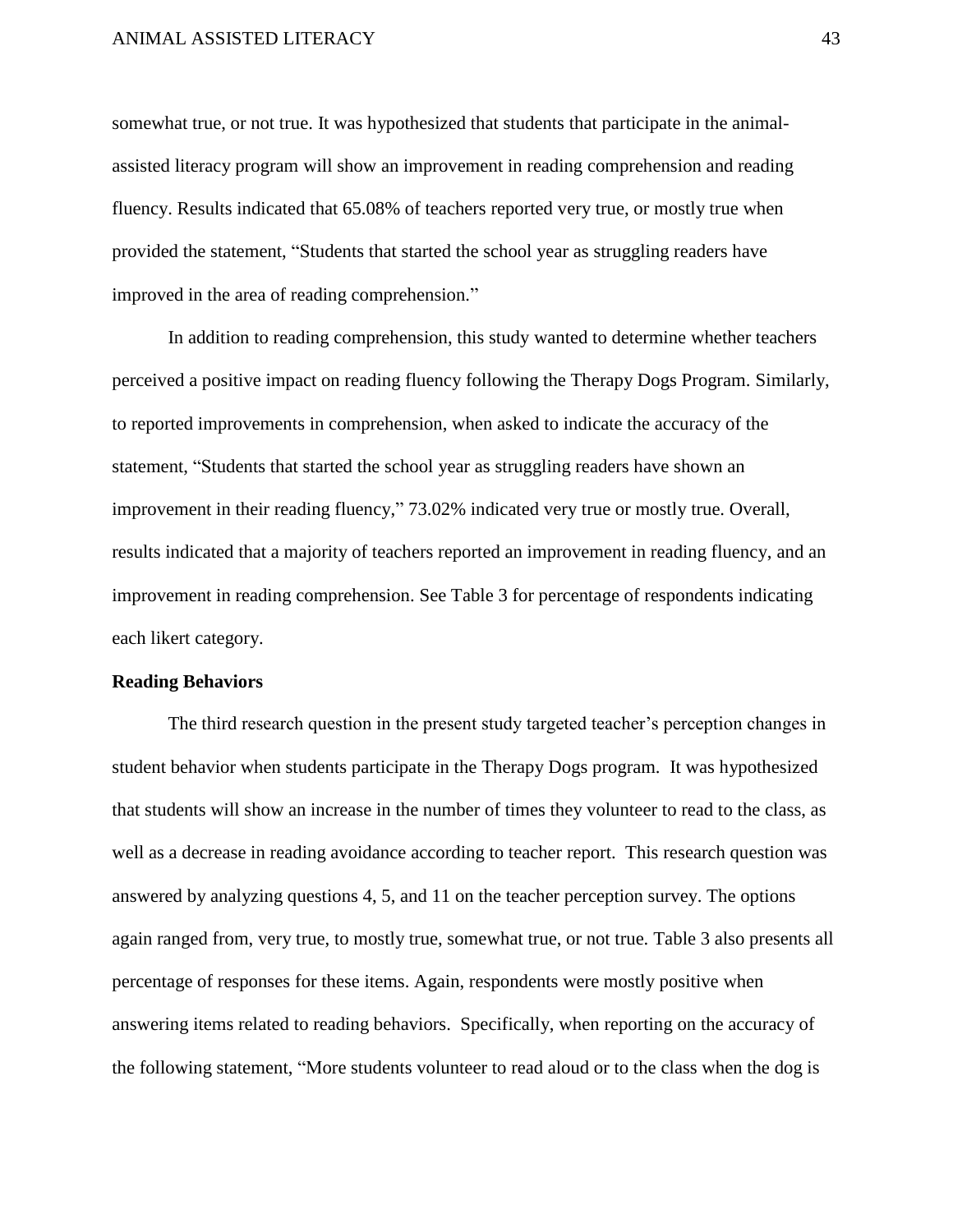present versus not present," 80.64% indicated very true or mostly true. Additionally, when teachers were asked to comment on whether a decrease in avoidance behaviors was apparent during reading (i.e., students were less likely to ask to leave the classroom during reading), 88.89% indicated very true or mostly true. When considering the changes in students that start the year as reluctant to read, teacher perceptions indicated that 95.23% of teachers indicated very true or mostly true, to the statement, "the class appears to enjoy reading more when the dog is present."

### **Open Ended Responses**

After completing the survey, teachers were provided with the option to provide additional information in the form of a narrative. Compiled below are a list of comments provided by survey respondents that provide additional information. It is important to note the narratives included below were in response to the following question, "Any additional comments you wish to make about the animal assisted literacy program."

The positive impact that our Therapy Dog makes on the class is not only measurable in terms of academic reading progress. Our day is vastly improved by the mere presence of our dog in the room! So, in conducting a study of this nature, please make sure to highlight the collateral improvements experienced in these classes as well as those seen in academic assessments.

[The Therapy Dog Program is] Wonderful for anxiety and mindfulness.

I have personally witnessed students who are reluctant to speak in class ask to read to the dog and I was shocked by what a positive presence the dog brings to our classroom!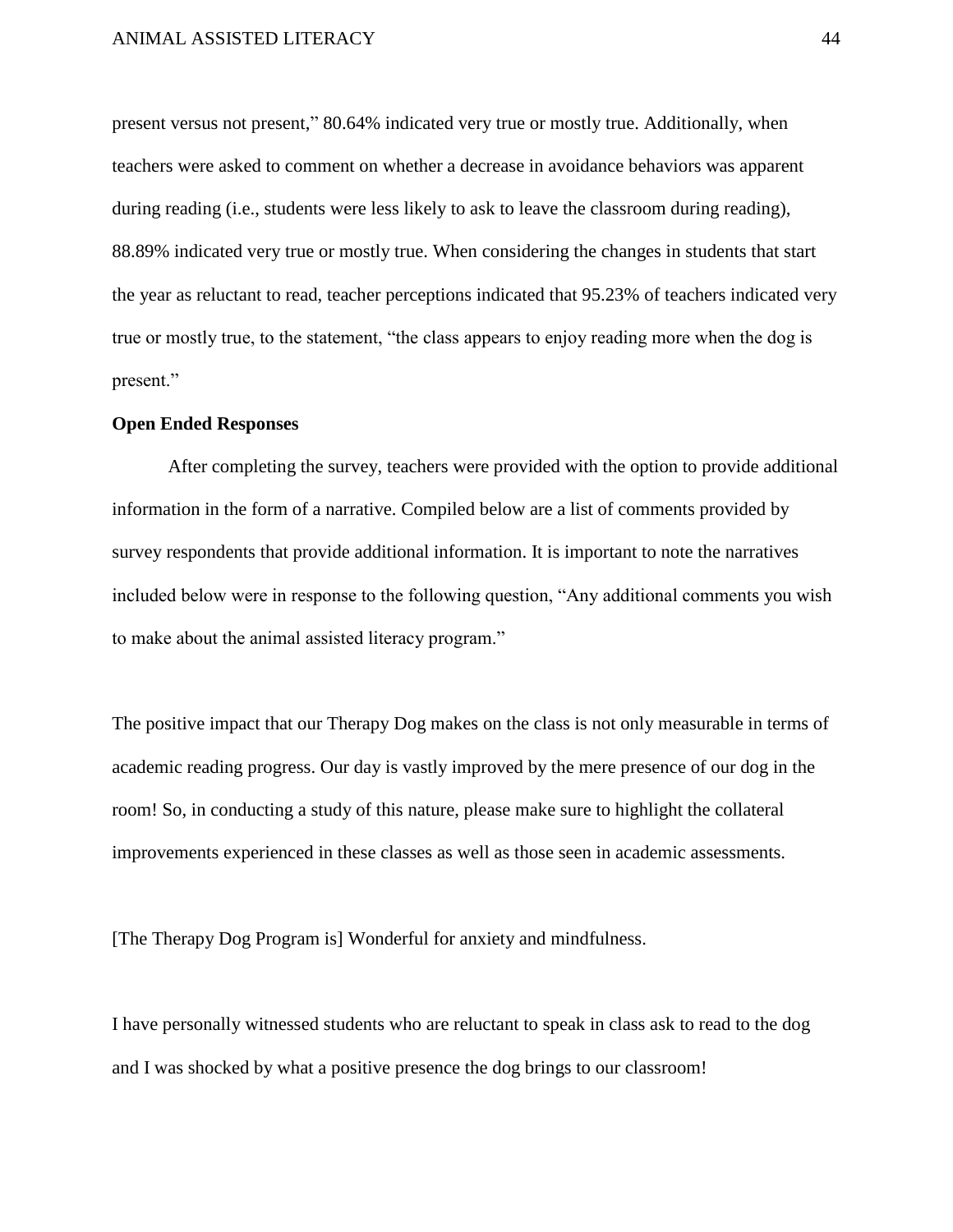It's a wonderful program and we cherish our time with our dog each week! He has become a big part of our class! His visit is very therapeutic for my emotional support student. It is the highlight of their week. We love this program!

We love reading to our therapy dog and while the class tends to be louder and more excited, it is because they are so into the dog's visit.

I feel that the program has been well received by teachers, parents, and students. It is a very special program that my students look forward to participating in. We love [The Dog Therapy Program]. It has made a big difference for my students over the years.

I've been participating in [The Therapy Dog Reading Program] for a few years and it's wonderful! The students love reading to the dogs and spending time with our handler. The students know when our handler and dog are coming, and you can hear them talk about [the program] from the moment they walk in the door on [our] day. The students get very upset when [our session] gets canceled due to a change in schedule. Students have also expressed that they are more relaxed when reading aloud to the dog and how reading to a dog has helped them be better public speakers. Thank you so much for sharing your time and dogs with us!

Wonderful program that builds student's self-confidence/enjoyment in reading and fosters an organic sense of community within the classroom!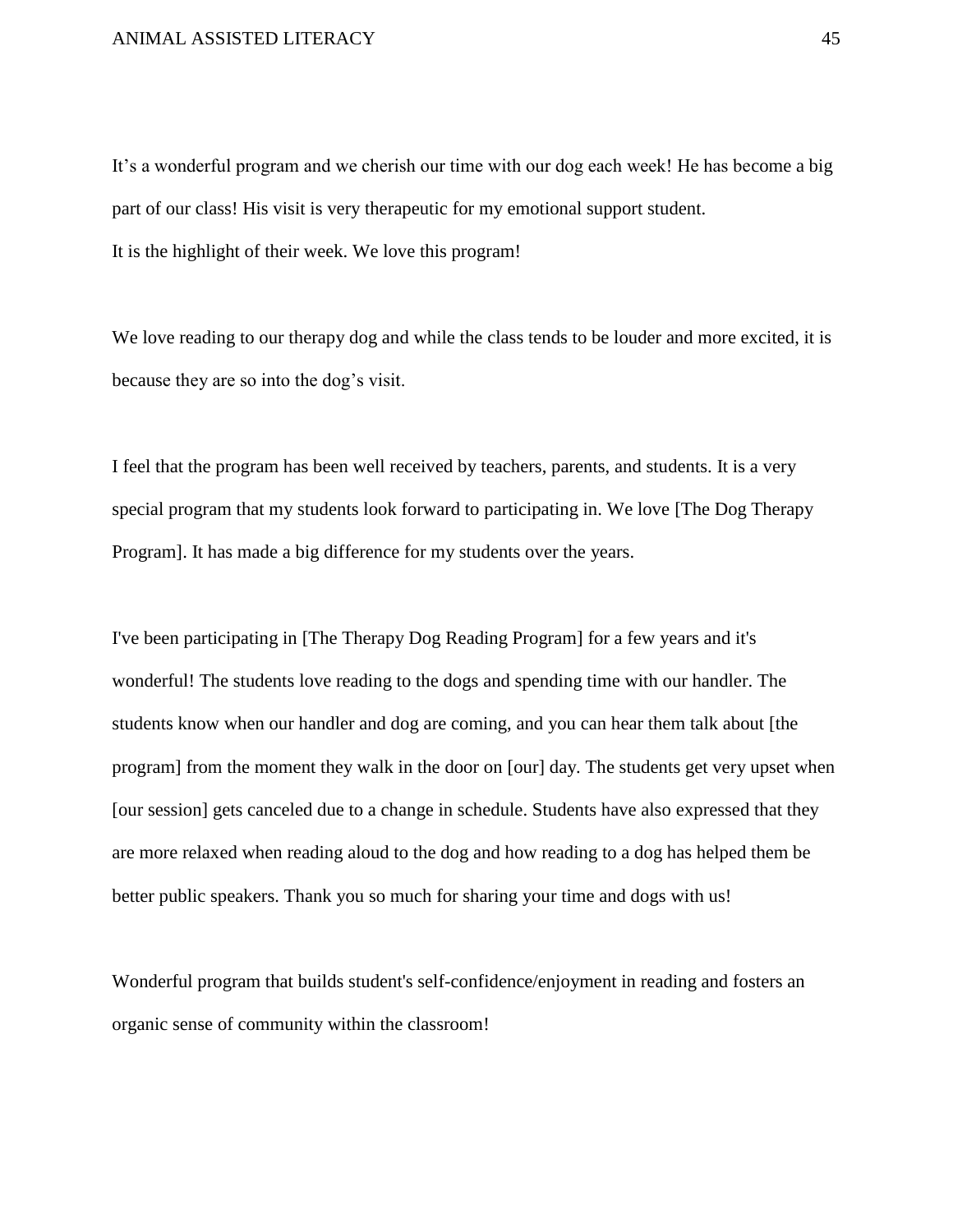My students actually read the Weekend News that they write each Monday to our dog. So, in addition to becoming better readers, they are also becoming better writers. Our reading dog visits are most definitely a weekly highlight for my students

[The Dog Reading Program] is amazing in so many ways. Of course, the students' fluency and interest in reading has improved. Another effect is that students who are shy become more social and communicate more easily when the dog is present. I'm so glad I am involved in this program.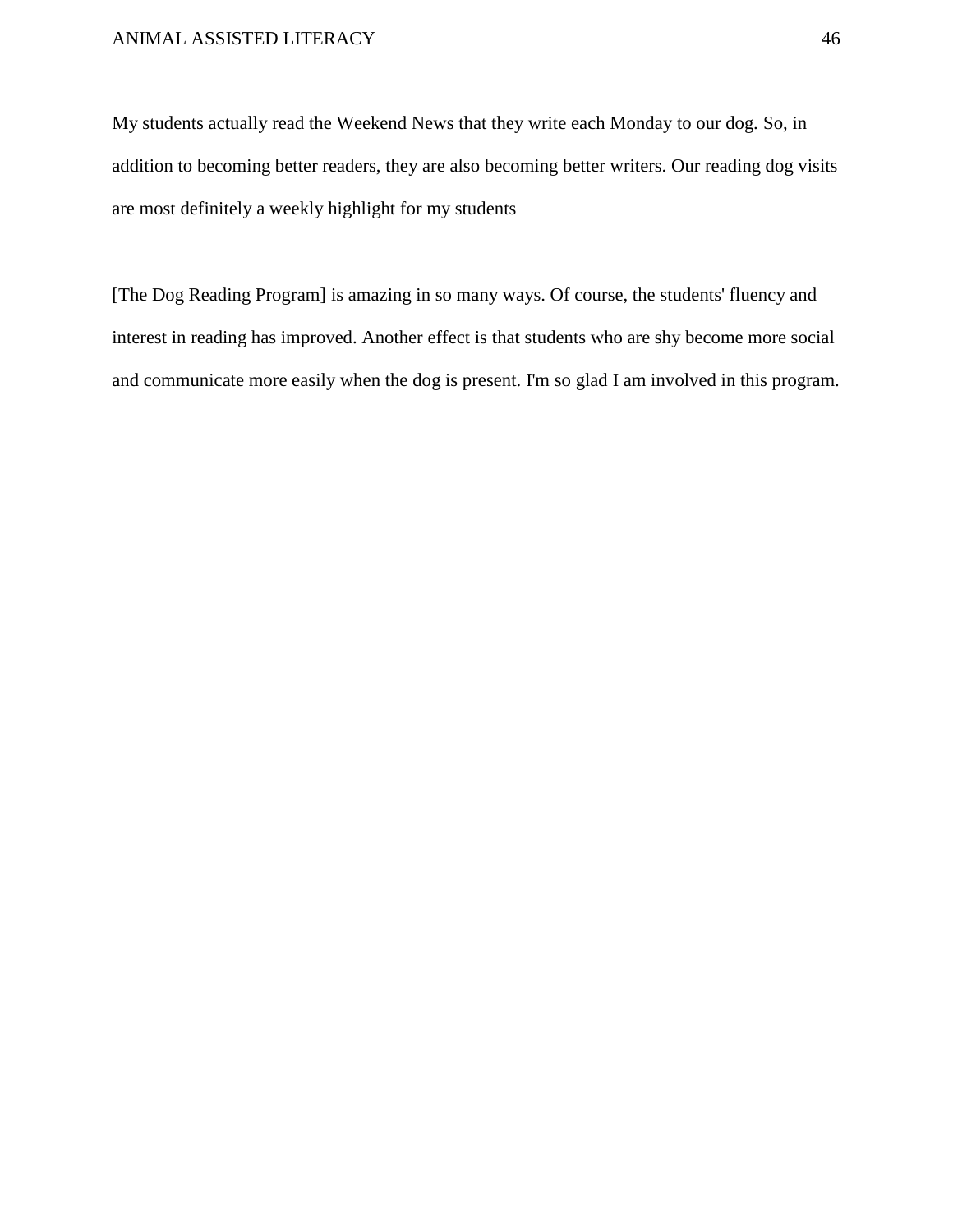# Table 3 *Teachers Perception of the Therapy Dog Program*

| Area                       | Item                                                                                                                                                        | $\overline{N}$ | Very<br>True | Mostly<br>True | Somewhat<br>True | <b>Not</b><br>True |
|----------------------------|-------------------------------------------------------------------------------------------------------------------------------------------------------------|----------------|--------------|----------------|------------------|--------------------|
| Confidence and<br>Interest | Students in the class ask to sit near or read to the dog.                                                                                                   | 63             | 92.06%       | 6.35%          | 0.00%            | 1.59%              |
|                            | Students in the class express an interest in, or ask when, the dog<br>will be visiting the classroom.                                                       | 63             | 90.48%       | 9.52%          | 0.00%            | 0.00%              |
|                            | Struggling readers in the class appear to enjoy reading more while<br>the dog is physically present.                                                        | 63             | 84.13%       | 11.11%         | 4.76%            | 0.00%              |
|                            | The class appears to enjoy reading more when the dog is present.                                                                                            | 62             | 70.90%       | 19.35%         | 9.68%            | $0.00\%$           |
|                            | Students who are reluctant to read appear more willing to<br>participate in reading-related activities when the dog is present.                             | 63             | 68.25%       | 26.98%         | 3.17%            | 1.59%              |
|                            | The class appears more relaxed during reading time when the dog<br>is in the room.                                                                          | 63             | 63.49%       | 19.05%         | 12.70%           | 4.76%              |
|                            | Students who started the school year as struggling readers have<br>shown improved attitudes toward reading in general, even when<br>the dog is not present. | 63             | 33.33%       | 42.86%         | 20.63%           | 3.17%              |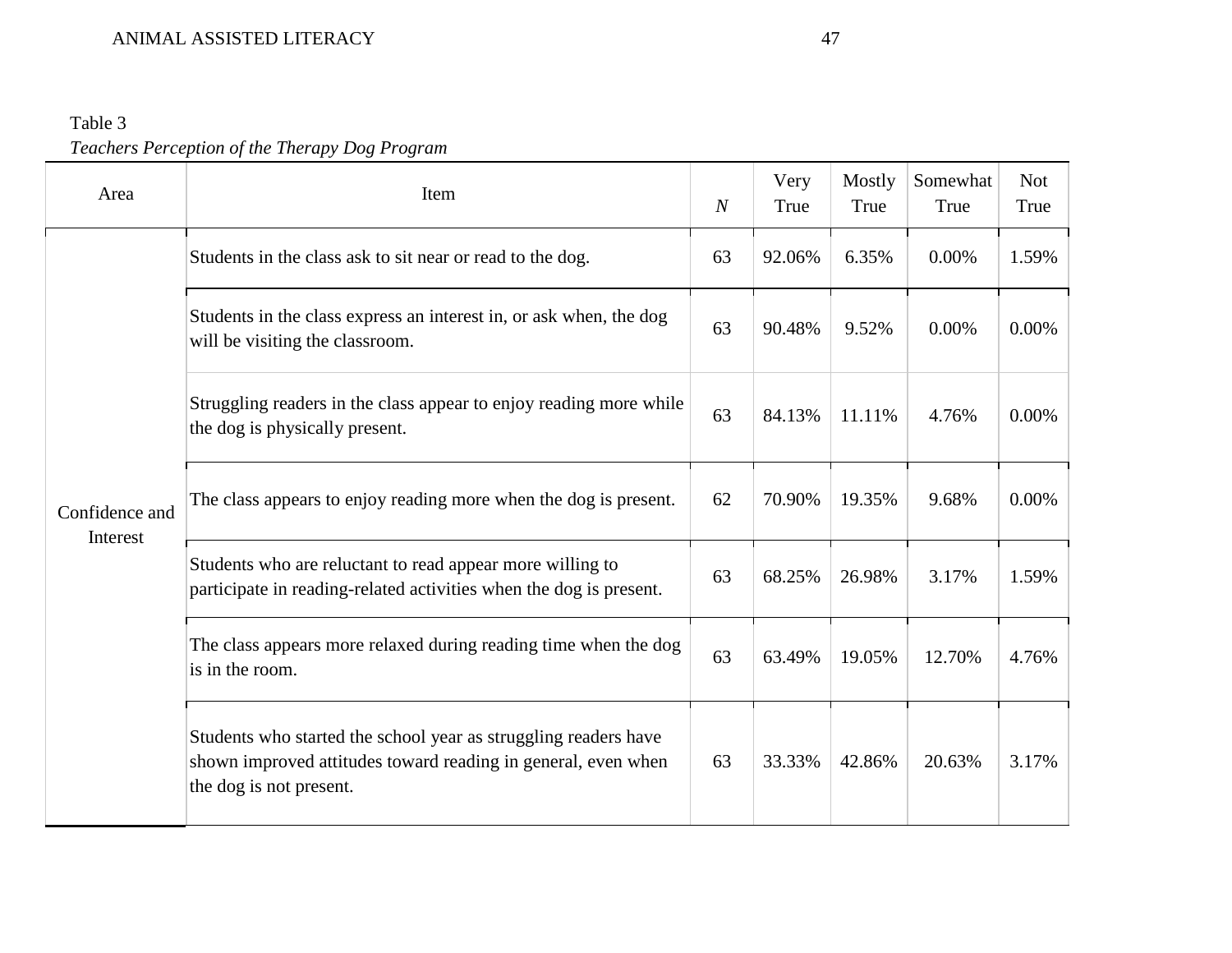| Area                         | Item                                                                                                                                                            | $\overline{N}$ | Very<br>True | Mostly<br>True | Somewhat<br>True | <b>Not</b><br>True |
|------------------------------|-----------------------------------------------------------------------------------------------------------------------------------------------------------------|----------------|--------------|----------------|------------------|--------------------|
| Reading<br><b>Behaviors</b>  | Students are less likely to ask to leave the classroom during<br>reading (e.g. request to visit the bathroom, nurse, office, etc.),<br>when the dog is present. | 63             | 73.02%       | 15.87%         | 9.52%            | 1.59%              |
|                              | Students who are reluctant to read showed an increased interest in<br>reading when the dogs are present during reading.                                         | 63             | 68.25%       | 30.16%         | 1.59%            | $0.00\%$           |
|                              | More students volunteer to read aloud, or to the class, when the<br>dog is present versus not present.                                                          | 62             | 58.06%       | 22.58%         | 14.52%           | 4.84%              |
| Comprehension<br>and Fluency | Students that started the school year as struggling readers, have<br>shown an improvement in their reading fluency.                                             | 63             | 36.51%       | 36.51%         | 26.98%           | $0.00\%$           |
|                              | Students that started the school year as struggling readers, have<br>improved in the area of reading comprehension.                                             | 63             | 31.75%       | 33.33%         | 32.75%           | 3.17%              |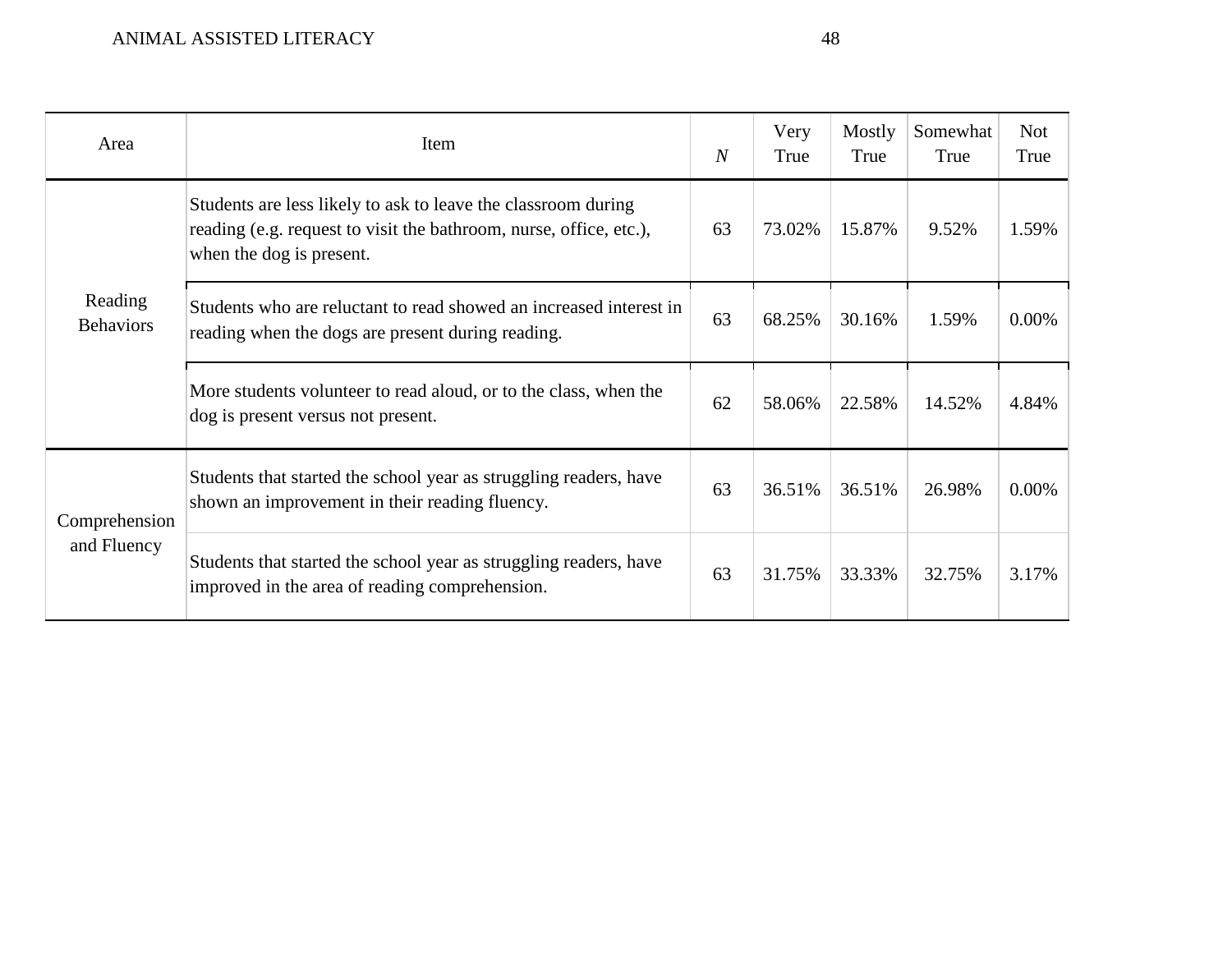#### CHAPTER 5

### **DISCUSSION**

The purpose of this study was to examine teacher perceptions of the Therapy Dogs Program, an animal-assisted literacy program. The study examined teachers' perception of changes in students interest, behaviors, and reading ability after participating in the Therapy Dogs Program for several months. A total of 63 teachers whose students participated in the Therapy Dogs Program responded to the survey and provided demographic information about class structure and student population. Respondents participating in this survey included teachers from kindergarten to sixth grade, who taught either general education students, special education students, or both with class sizes ranging from 5-27 students.

#### **Confidence and Interest**

The first research question addressed potential changes in students' attitudes toward reading (i.e., confidence and interest) after participating in the Therapy Dogs Program. It was hypothesized that teachers would perceive a positive change in students' attitudes toward reading. Prior research into the impact of animal-assisted literacy dogs on student's attitude toward reading revealed an improved attitude toward reading (Kirnan et al., 2016). The current study was consistent with this literature and found that the majority of teachers reported an improvement in reading attitude, including increased interest, and an increase in reading enjoyment, while participating in the Therapy Dogs Program.

When comparing the data for the individual items on the survey, the majority of teachers indicated that the class appeared more relaxed during reading time when the dog was present in the room and that students appear to enjoy reading more when the dog is present. The notable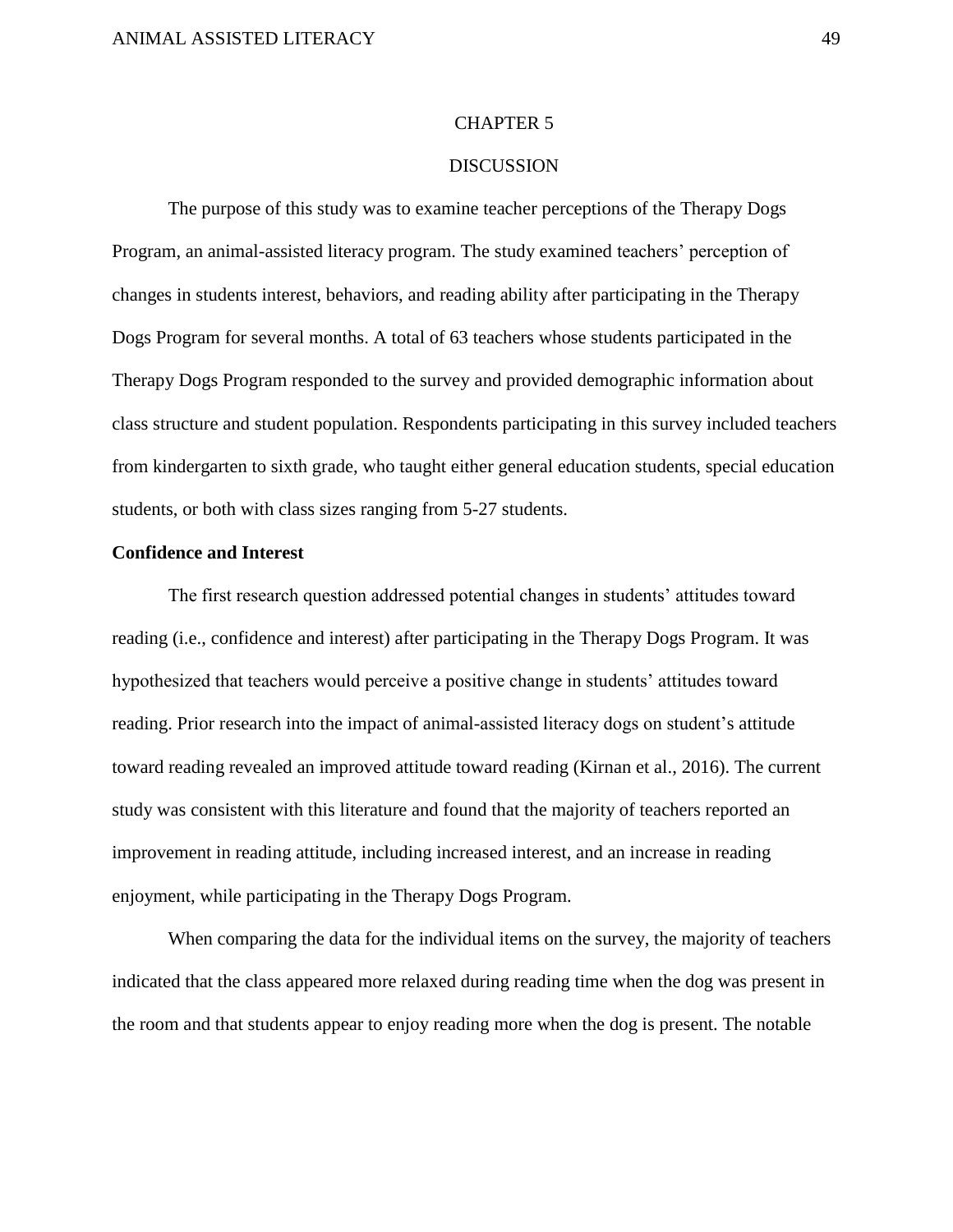increase in relaxation is consistent with previous findings detailing the stress-reducing benefits of animals (Kertes et al., 2017, Giuliani & Jacquemettaz, 2017).

A majority of the teachers surveyed in this study also reported that students appear to enjoy reading more while the dog is physically in the classroom. These reports are consistent with findings from Hall, et al., 2016, who reported people showed increased motivations while interacting with dogs. An overall improvement in student motivation, skill, and confidence, was reported by Kirnan et al.( 2016) following an animal-assisted reading intervention program. Similar information as related to reading interest and attitude was gathered in the current survey. A majority of teachers surveyed reported that students who started the school year as reluctant to read showed improved attitudes toward reading after participating in the Therapy Dogs Program, even when the dog was no longer present. Reports in this study appear consistent with existing animal-assisted literacy noting the increased motivation, confidence and an attitude during reading.

#### **Reading Comprehension and Reading Fluency**

The current study investigated the perceived effects on reading fluency and reading comprehension following the Therapy Dogs Program. Prior research suggested the presence of a dog impacted children's reading ability (Le Roux et al., 2014). Within the current study teachers were asked using the survey, to determine whether they perceived improvements in students reading comprehension and fluency after participating in the Therapy Dogs Program. Based on information provided in the survey, teachers perceived an improvement in reading comprehension skills for subjects that participated in the Therapy Dogs Program, and the majority of teachers reported a perceived improvement in reading fluency as well. Prior research noted reading enjoyment increased fluency and comprehension, (Greany & Hegarty, 1987),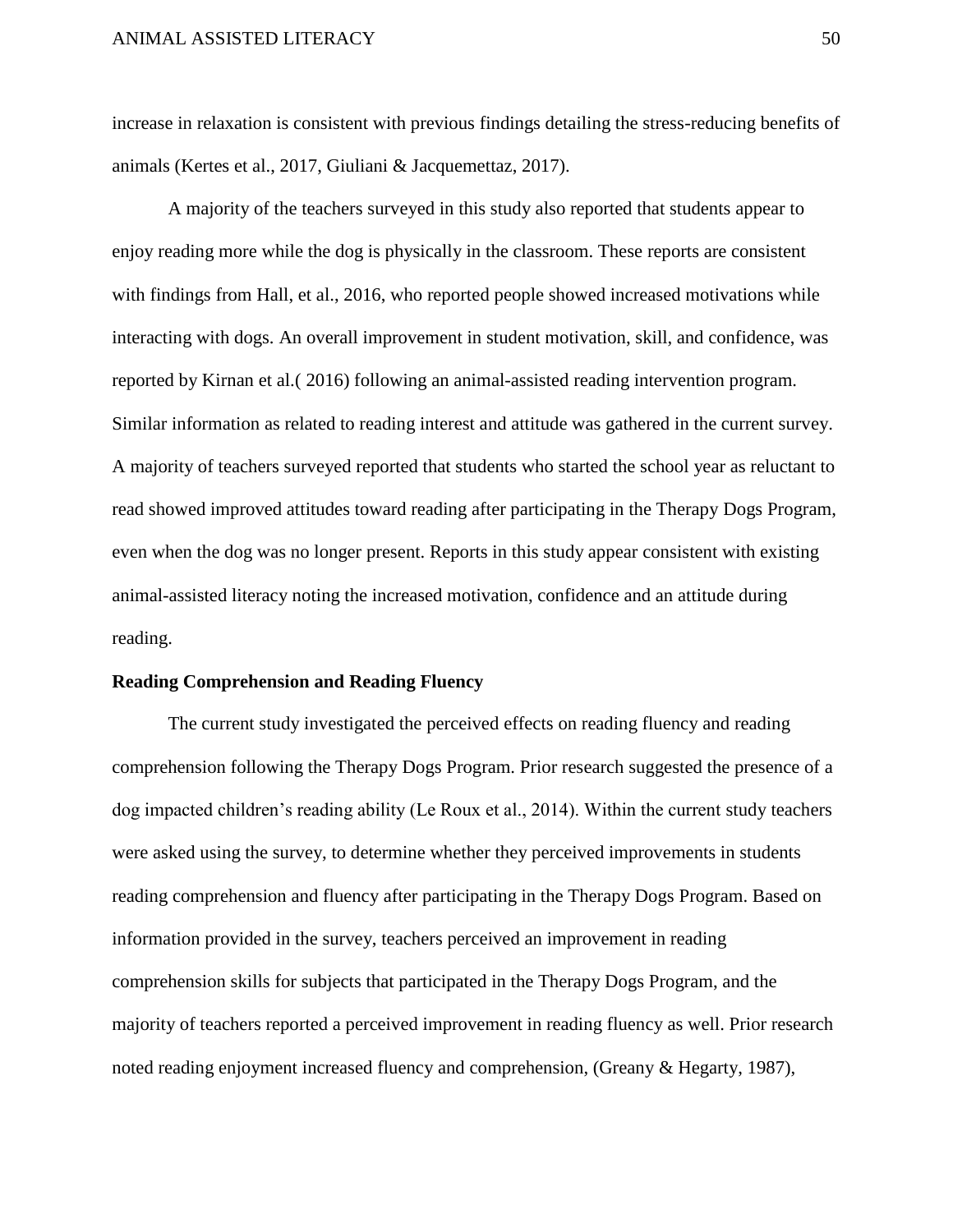which is consistent with teacher reports noted in the present study. Research suggests that student motivation impacts student's ability to read as fluency and comprehension are positively influenced by the time students spend reading (Krashen, 2004), therefore increasing students' motivation to read, likely effects their reading ability.

## **Reading Behaviors**

The third research question addressed behavioral changes in the classroom. Survey questions targeted student behavior in the classroom, comparing reading time when the animalassisted literacy team was present, versus when students were engaged in typical reading instruction. Several reported changes in behavior were noted as outcomes of the survey, including increased student volunteering, increased willingness to participate in reading-related activities, and less students asking to leave the classroom during reading when the dog is present.

In this study, student's reading confidence was measured by analyzing perceived changes in the number of students that volunteer to read when the dog is physically present in the classroom versus reading instruction when the dog is not in the classroom. When teachers were asked to report on increases in student volunteering, more than three-fourths of the teachers surveyed reported an increase in students volunteering to read when the dog was present in the classroom. As previously noted, students that lack confidence in reading are less likely to read aloud in front of the class (Baker & Wigfield, 1999), and this increase shows improvements in areas of confidence as well as social behaviors. These findings support those outlined in Bassette and Taber-Doughty (2013), who noted improvements following an animal-assisted reading intervention program, in both on-task behaviors and reading aloud.

Increasing students time spent reading has positive implications for their reading ability and decreased avoidant behaviors. Children that struggle to learn and read rate higher on both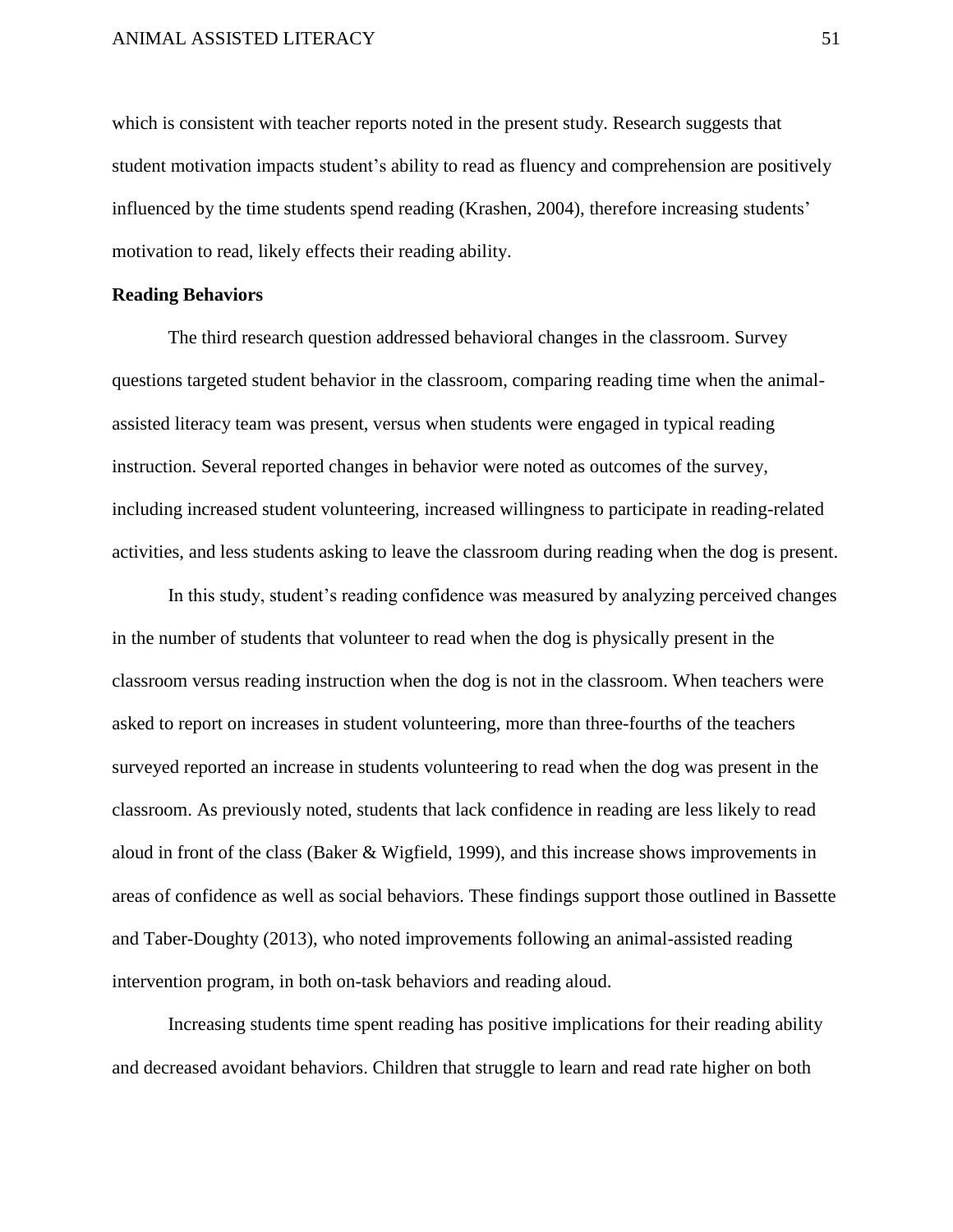teacher and self-reported behavior problems (Heiervang et al. 2001). However, by increasing the time students spend engaged in reading-related activities the more skilled at reading they will become (Gambrell, 1996). Teacher reports from this survey indicate an improvement in behaviors, including students avoiding reading-related activities, indicating that students spend more time in the classroom during reading. By decreasing the time spent away from reading lessons, students are exposing themselves to the more reading-based curriculum. We know that increasing time spent reading, increases reading skill and interest in reading. Effective methods for increasing time spent in the classroom, and exposure to curriculum increase student learning. In order to become more efficient readers, students need to develop the will to read (Gambrell 1996), therefore by implementing the Therapy Dogs Program, students are showing an increase in positive behaviors toward reading.

In addition to analyzing student behavior as a whole, questions in this study were designed to target behavioral changes in students that started the school year as reluctant or struggling readers. More than 90% of teachers reported positive changes in the behavior specific to students that started the school year as reluctant readers. Teacher reports indicated that students who were reluctant to read, now appear more willing to participate in reading-related activities when the dog is present. Teachers in this study perceived an increase in reading motivation for students, which is expected as positive feelings about reading motivate students to read more (Yamashita, 2004).

## **Teacher Comments**

After completing the survey, teachers were provided with the option to provide additional information in the form of a narrative. Compiled below is a summary of the comments, provided by survey respondents that provide additional information. The comments in this section of the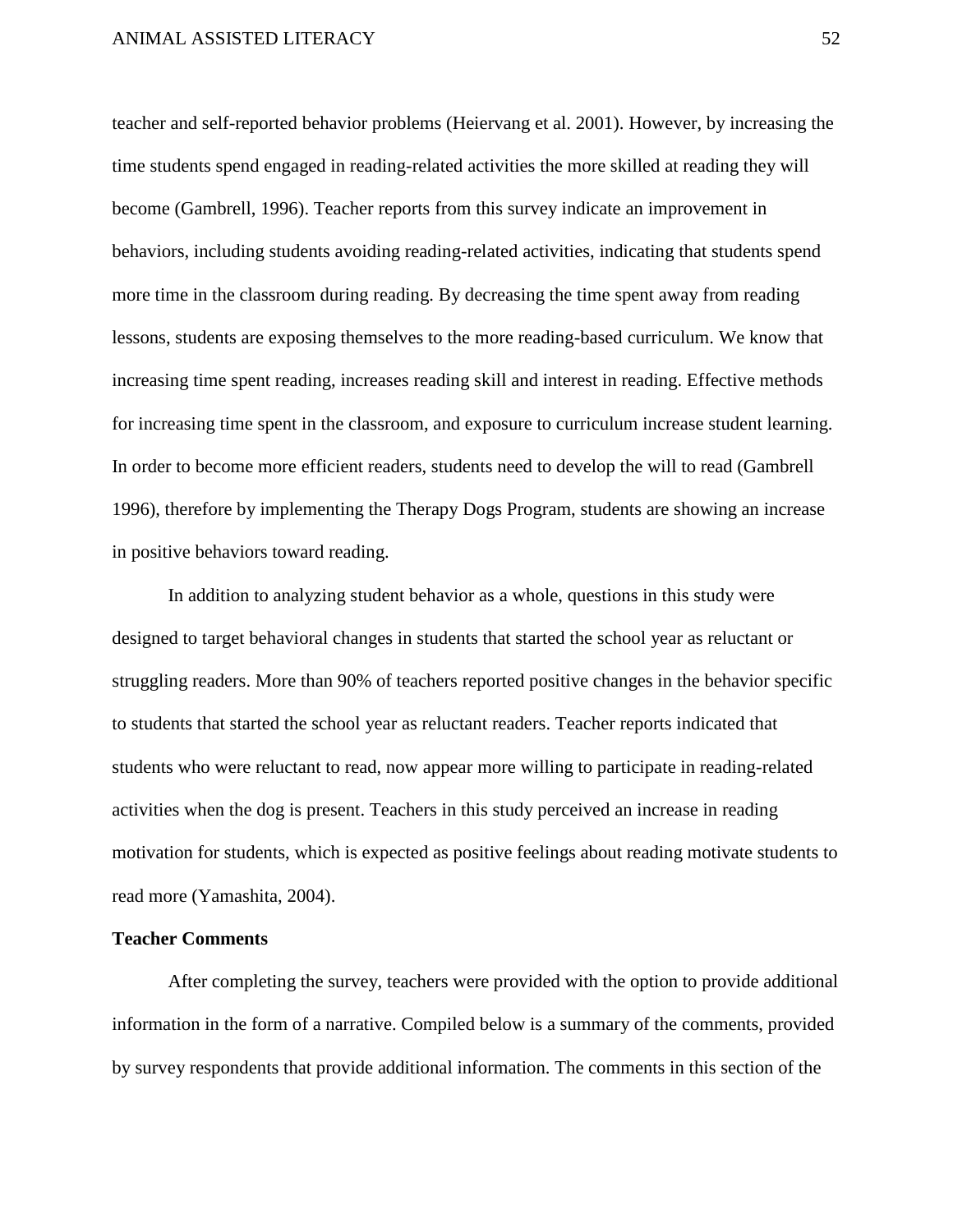survey included positive and specific feedback regarding the effectiveness of the program. Teacher reports noted improved academics reported in areas of writing, reading fluency and reading interest. The improvement in academic areas of reading and writing are likely caused by the increased level of participation in reading related activities, as Fry (2007) noted the importance of reading practice on skill development. Specifically Fry (2007) reports an improvement in reading comprehension following lessons that include an animal assisted therapy dog.

In addition to improvements in academic skills, teachers reported the benefits to their students extended beyond the academic setting and highlighted the collateral improvements to students in their classroom. In this study, respondents noted social-emotional improvements as well. Specific areas of improvement noted by the respondents included student's decreased levels of anxiety and an increase in relaxation when reading aloud, increased mindfulness, an increase in social skills who were previously reluctant to speak in class, as well as improved communication skills, and improved student attitudes toward reading. The positive changes noted in areas of social-emotional growth were consistent with prior research as Beetz (2013) noted increased positive attitudes toward school and learning after introducing animals into the classroom setting, and animal assisted therapy has shown to have a decrease in anxiety (Barker & Dawson, 1998; Bueche, 2003; House, Neal, & Backels, 2018; Kertes et al., 2017). Similarly, (Odendaal 2000) noted decreased levels of anxiety in humans when pairing them with a therapy dog. The impact on dogs, decreasing student anxiety in a classroom setting needs to be further investigated as reading anxiety can negatively impacts reading ability (Tysinger, Tysinger, & Diamanduros, 2010).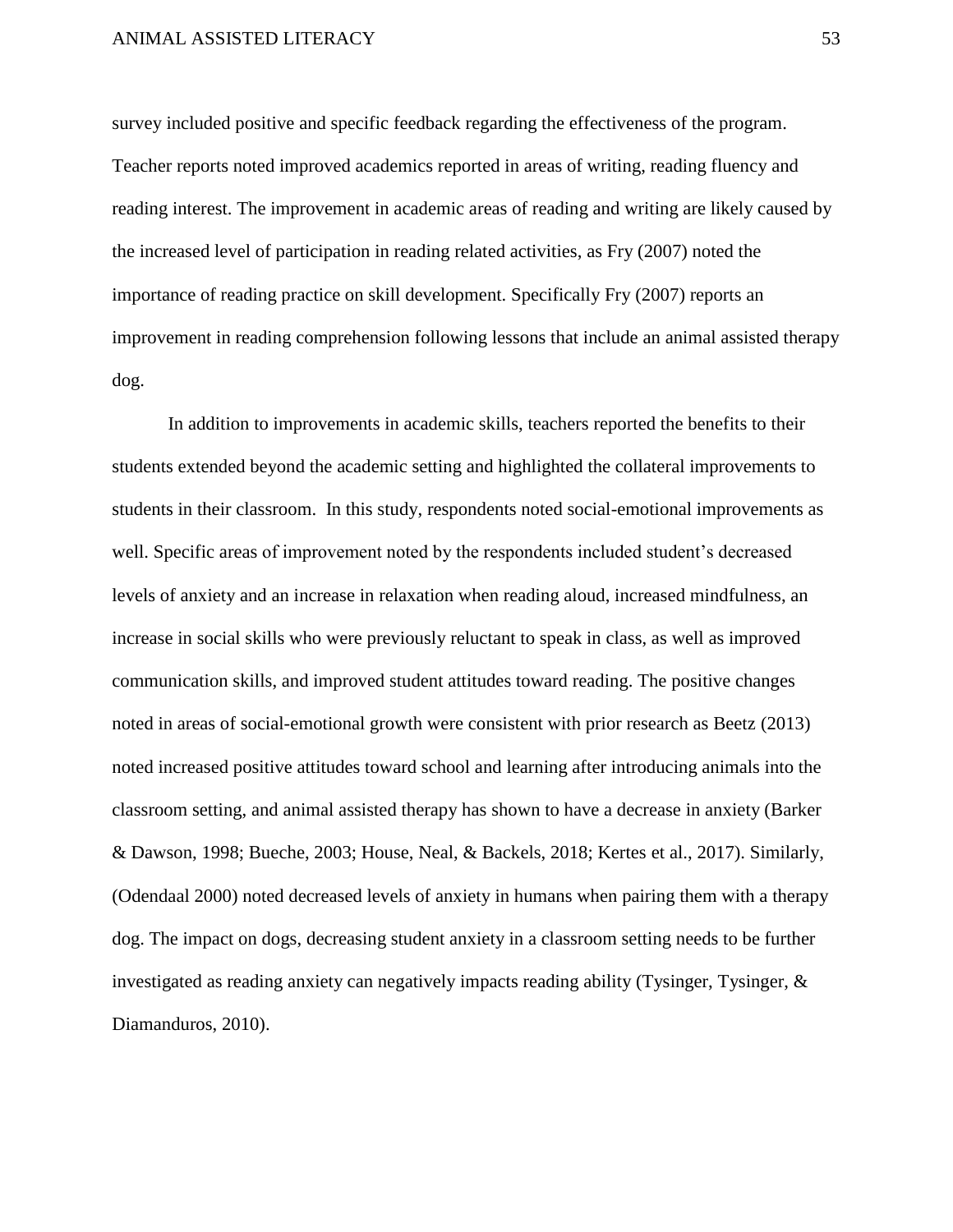Lastly, respondents reported the presence of the dog provides therapeutic support for emotional support students and built student's self-confidence. The comments provided by the respondents are in support of the literature that outlines the benefits of dogs in the therapeutic and medical setting, as Fine (2006) provided evidence to support social, psychological, physical, and behavioral benefits of animals. Prior research has also indicated a decreased in student fears and insecurities in reading reluctant students which is consistent with reports in the current study. Additional research into the emotional benefits of animals in the classroom would be beneficial to help student development in areas of social skills including empathy, compassion, and sharing.

## **Clinical Implications**

Results from the current study indicated that teachers perceived positive effects of the Therapy Dogs Program on students in their class and especially students that began the school year as reading reluctant. With the limited knowledge into the potential benefits of animalassisted literacy programs, programs such as the Therapy Dogs Program may help increase students motivation to read which in turn will help increase the time spent reading. Based on the information provided in the current study, introducing an animal into the classroom improves student attitude, reading fluency, reading comprehension and behavior during reading curriculum. Results from the current study suggest that personnel see improvements in all areas of reading that were measured in this survey, which may lead to effective intervention strategies for readers that lack motivation, confidence or interest.

#### **Limitations**

This study had several limitations as outlined below. The first limitation of the study was the generalizability of the results. Students in this study all attended school in one school district, that has been utilizing the Therapy Dogs Program for almost a decade. The majority of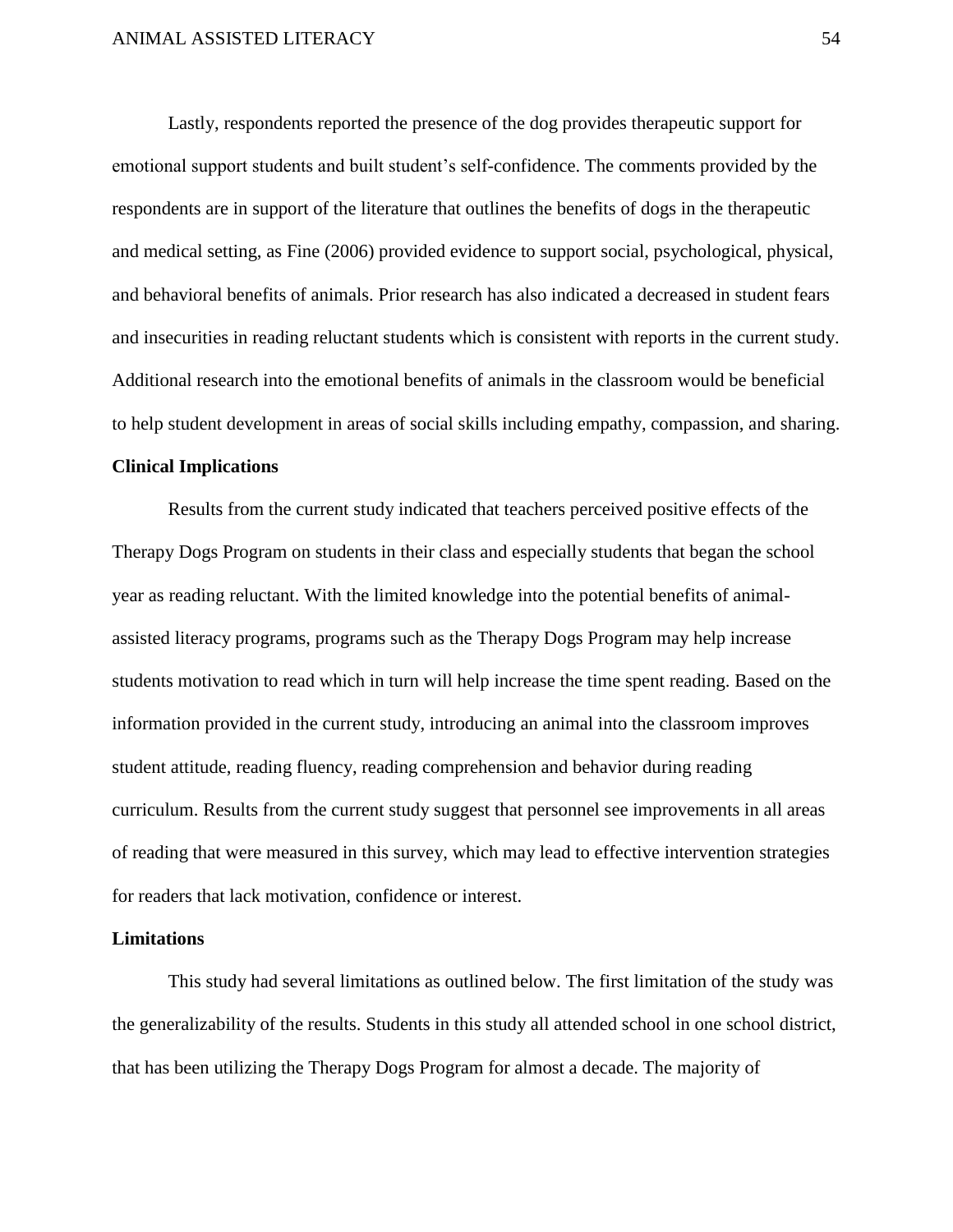respondents were also female, suggesting limitations in male respondents and respondents from different geographical locations.

Another limitation of this study pertains to potential confounding variables. Teacher's that participated in this study may or may not have had prior exposure to animal-assisted literacy in their classroom, but it was unclear as to which respondents had prior exposure to the animalassisted program. Thus, the background exposure to animal-assisted literacy is a potentially confounding factor in this study. It is important to note that teachers requested to participate in this animal assisted reading intervention program, and it is possible they may have been predisposed to perceive the benefits of the program, which would be reflected in their positive scores.

Finally, the last limitation to the study is the study design. This study collected teacher perceptions about the effectiveness of the Therapy Dogs Program. This study was limited in that it did not collect data from student records or include surveying the student's direction. Additionally, this study failed to utilize a comparison group, thus perceived gains in areas of fluency and comprehension could be a result of natural maturation over time and exposure to the curriculum and not necessarily a direct result of the dog therapy program.

#### **Future Directions**

This paper is the beginning of a wonderful research initiative: animal-assisted literacy. As the literature review suggests, very little literature exists on the impact of animals as a reading intervention strategy. This may be due to the lack of existing animal assisting literacy programs in school districts currently. Future research into this area of research should target children participating in animal assisted literacy programs across America. In addition to including people from a wide geographical location, this study should collect student reading data at baseline, and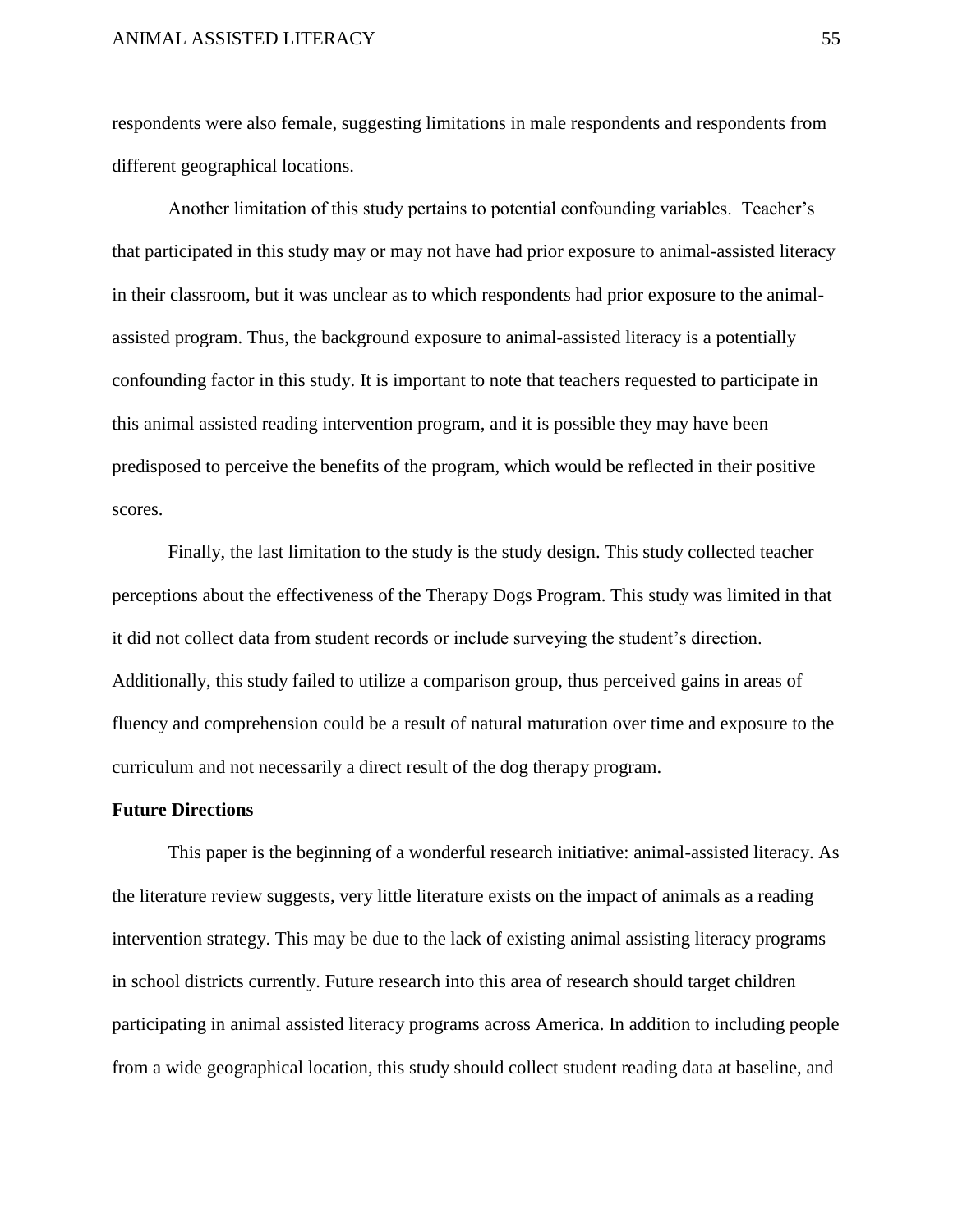following intervention. Future research would benefit from collecting survey data on students directly as well, in order to gauge their perspective on the effectiveness of the intervention program. This area of research would benefit from utilizing a comparison group, and comparing students reading between students exposed to the reading intervention program versus students receiving standard curriculum instruction. Pre- and post-survey data would be effective as well, to better quantify the changes in attitude and reading ability after intervention. Additional areas worth researching include the implications of animals on student attitudes toward school, and behavior in the classroom.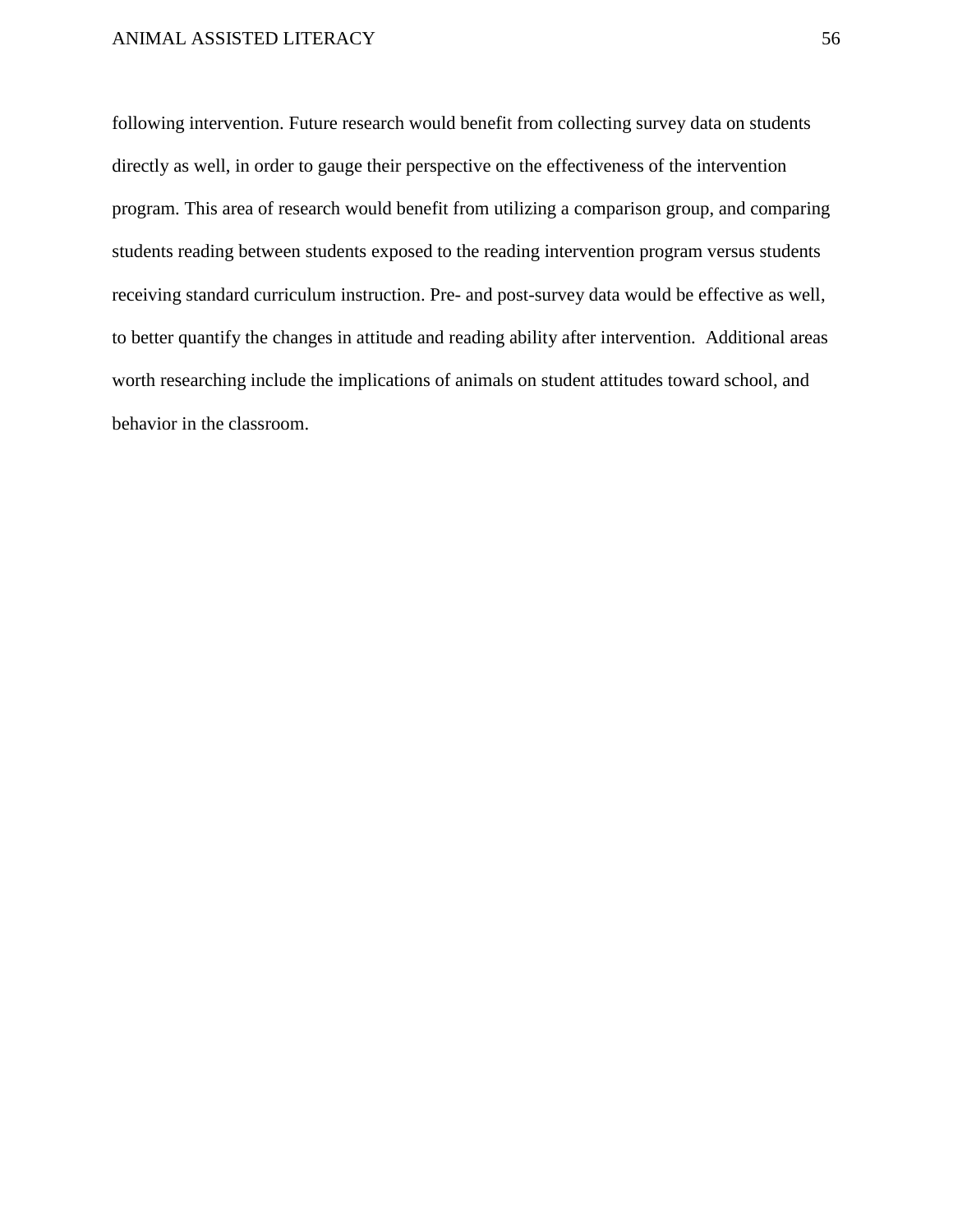#### REFERENCES

- American Psychiatric Association. (2013). *Diagnostic and statistical manual of mental disorders* (5th ed.). Washington, DC: Author.
- Anderson K. L., & Olson, M. R. (2006). The value of a dog in a classroom of children with severe emotional disorders. *Anthrozoös, 19*(1), 35–49.
- Baker, L., & Wigfield, A. (1999). Dimensions of children's motivation for reading and their relations to reading activity and reading achievement. *Reading Research Quarterly, 34*(4), 452-477.
- Barker, S., & Dawson, K. (1998). The effects of animal-assisted therapy on anxiety ratings of hospitalized psychiatric patients. *Psychiatric Services, 49*(6), 797-801.
- Bassette, L. A., & Taber-Doughty, T. (2013).The effects of a dog reading visitation program on academic engagement behavior in three elementary students with emotional and behavioral disabilities: A single case design. *Child Youth Care Forum, 43*(2), 239–256.
- Beetz, A. (2013). Socio-emotional correlates of a schooldog-teacher-team in the classroom. *Frontiers in Psychology, 4*(886), 1-7.
- Beetz, A., Julius, H., Turner, D., & Kotrschal, K. (2012). Effects of social support by a dog on stress modulation in male children with insecure attachment. *Frontiers in Psychology, 3*(352), 1-9.
- Beetz, A., Kotrschal, K., Uvnäs-Moberg, K., Turner, D., & Julius, H. (2011). The effect of a real dog, toy dog and friendly person on insecurely attached children during a stressful task: An exploratory study. *Anthrozoös, 24,* 349-368.

Bojczyk, K. E., Davis, A. E., & Rana, V. (2016). Mother-child interaction quality in shared book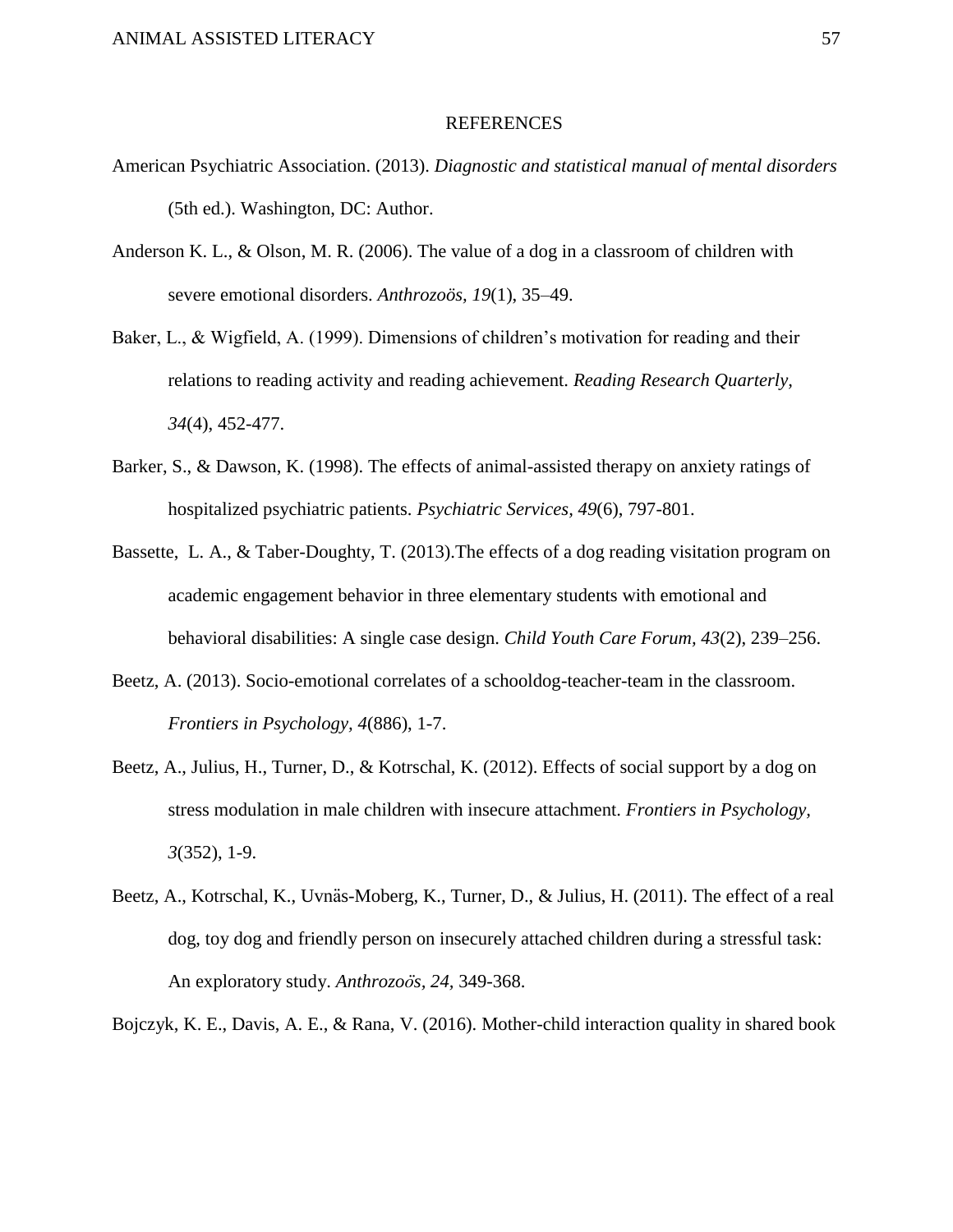reading: Relation to child vocabulary and readiness to read. *Early Childhood Research Quarterly, 36,* 404-414.

- Brelsford, V. L., Meints, K., Gee, N. R., & Pfeffer, K. (2017). Animal-assisted interventions in the classroom: A systematic review. *International Journal of Environmental Research and Public Health, 14*(7), 1-33.
- Brown, M. (2007). Educating all students: Creating culturally responsive teachers, classrooms, and schools. *Intervention in School and Clinic, 43*(1), 57-62.
- Bryant, B. (1985). The neighborhood walk: Sources of support in middle childhood. *Monographs of the Society for Research in Child Development, 50*, 1−114.
- Byford, M., Kun, D., & Richards, M. (2012). Parenting practices and intergenerational associations in cognitive ability. *International Journal of Epidemiology*, *41*, 263-272.
- Capraro, R. M., & Capraro, M. M. (2006). Are you really going to read us a story? Learning geometry through children's mathematics literature. *Reading Psychology*, *27*, 21-36.
- Capraro, R. M., Capraro, M. M., & Rupley, W. H. (2012). Reading-enhanced word problem solving: A theoretical model. *European Journal of Psychology of Education, 27*(1), 91- 114.
- Carroll, J. M., & Iles, J. E. (2006). An assessment of anxiety levels in dyslexic students in higher education. *British Journal of Educational Psychology, 76,* 651-662.
- Caspi, A., Wright, B. E., Moffitt, T. E., & Silvia, P. A. (1998). Early failure in the labor market: Childhood and adolescent predictors of unemployment in the transition to adulthood. *American Sociological Review*, *63*, 424-452.
- Clark, C., & Rumbold, K. (2006). Reading for pleasure: A research overview. *National Literacy Trust, 1-35.*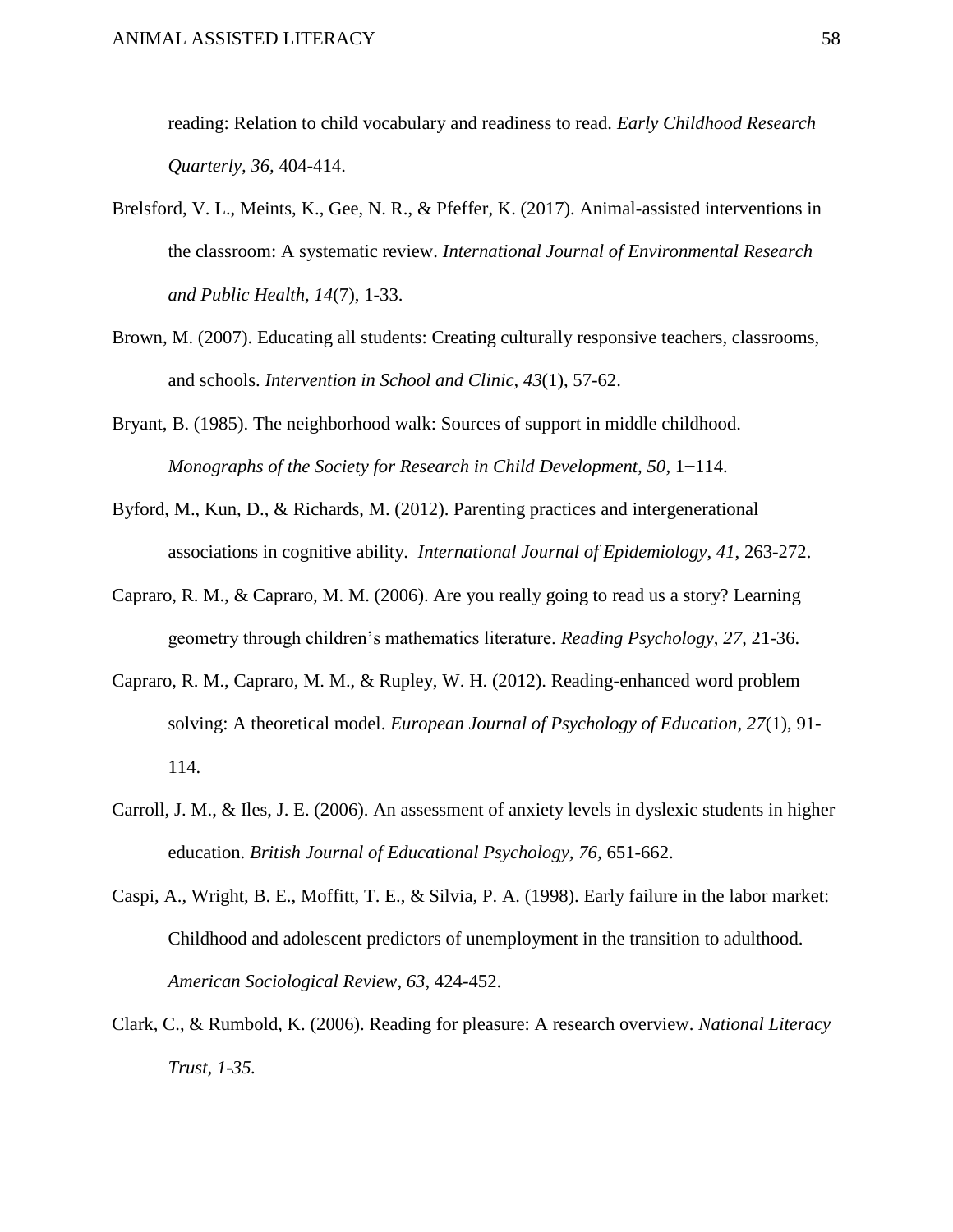- Clark, C., De Zoysa, S., & National Literacy Trust (England). (2011). Mapping the interrelationships of reading enjoyment, attitudes, behavior and attainment: An exploratory investigation. *National Literacy Trust, 1-26.*
- Cobb, S. (1976). Social support as a moderator of life stress. *Psychosomatic Medicine, 38*(5), 300-314.
- Cohen, S. P. (2002). Can pets function as family members? *Western Journal of Nursing Research, 24*(6), 621-638.
- Cole, K. M., Gawlinski, A., Steers, N., & Kotlerman, J. (2007). Animal-assisted therapy in patients hospitalized with heart failure. *American Journal of Critical Care, 16,*(6) 575- 585.
- Collins, C. (1980). Sustained silent reading periods: Effect on teachers' behaviors and students' achievement. *The Elementary School Journal, 81(2),* 108-114.Collis, G. M., & McNicholas, J. (1998). A theoretical basis for health benefits of pet ownership: Attachment versus psychological support. In C. C. Wilson & D. C. Turner (Eds.), *Companion animals in human health* (pp. 105-122). Thousand Oaks, CA: Sage.
- Coltheart, M., Rastle, K., Perry, C., Langdon, R., & Ziegler, J. (2001). DRC: A dual route cascaded model of visual word recognition and reading aloud. *Psychological Review*, *108*(1), 204-256. doi:10.1037/0033-295X.108.1.204
- Constantino, R., Lee, S. Y., & Cho, K. S., & Krashen, S.(1997). Free voluntary reading as a predictor of TOEFL scores. *Applied Language Learning, 8,* 111-118.
- Corson, S. A., Corson, E. O., Gwynne, P. H., & Arnold, L.E. (1975). Pet-facilitated psychotherapy in a hospital setting. *Current Psychiatric Therapy, (15),* 277-286.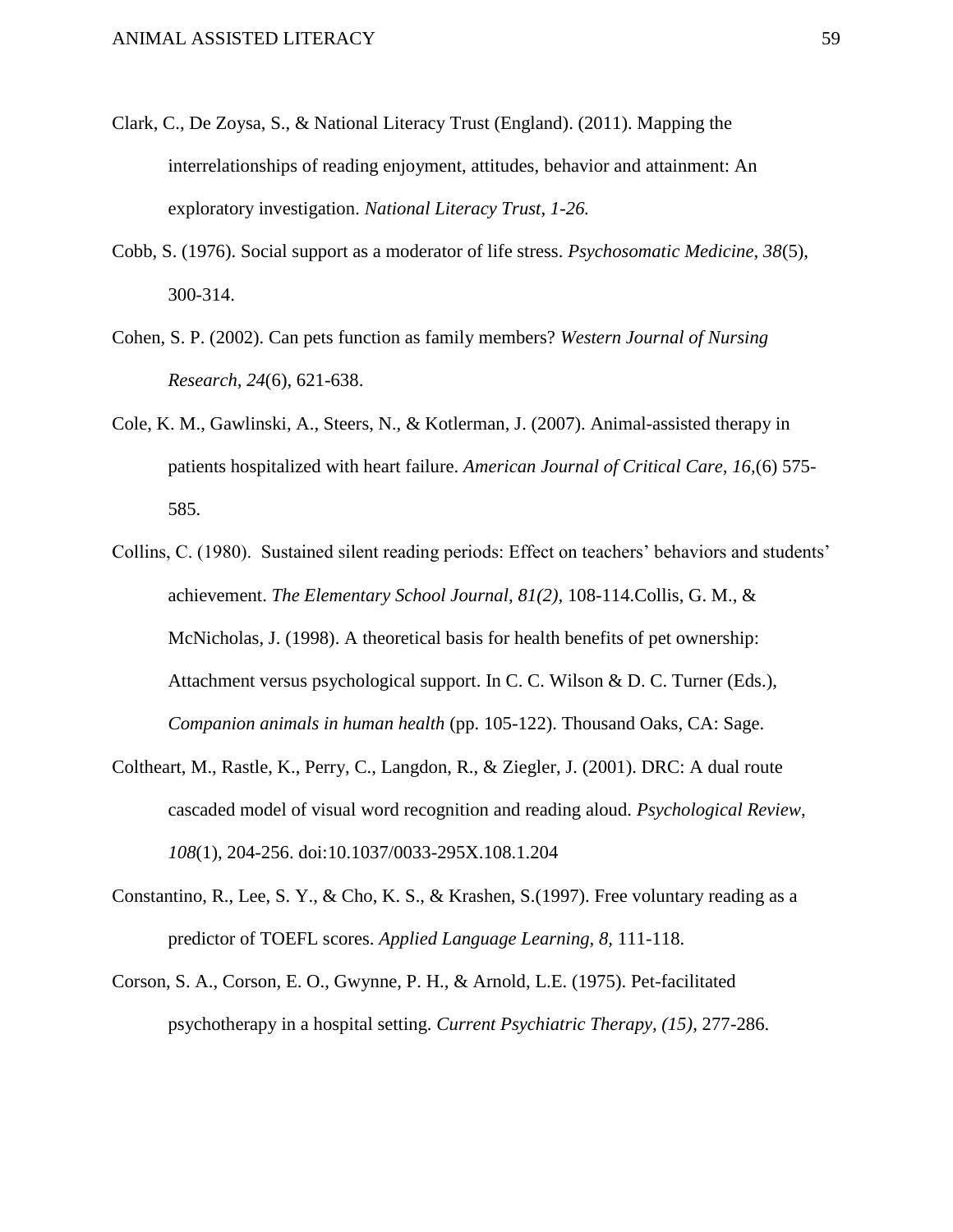- Cox, K. E., & Guthrie, J. T. (2001). Motivational and cognitive contributions of students' amount of reading. *Contemporary Educational Psychology, 26,* 116-131.
- Crain-Thoreson, C., & Dale, P. S. (1999). Enhancing linguistic performance: Parents and teachers as book reading partners for children with language delays. *Topics in Early Childhood Special Education*, *19*(1), 28-39.
- Cullen, L., Titler, M., & Drahozal, R. (2003). Family and pet visitation in the critical care unit. *Critical Care Nurse, 23*(5), 62-66.
- Cullinan, B. E. (2000). Independent reading and school achievement. *School Library Media Research, 3,* 1-24.
- Daly, B., & Suggs, S. (2010). Teachers' experiences with humane education and animals in the elementary classroom: implications for empathy development. *Journal of Moral Education, 39*(1), 101-112.
- Dirks, E., Spyer, G., van Lieshout, & C. D. M., de Sonneville, L. (2008). Prevalence of Combined Reading Arithmetic Disabilities. *Journal of Learning Disabilities, 41(5)* 460- 473.
- Dodell-Feder, D., & Tamir, D. I. (2018). Fiction reading has a small positive impact on social cognition: A meta-analysis. *Journal of Experimental Psychology: General, 147(11),*  1713-1727*.*
- Duursma, E. Pan, B. A., & Raikers, H. (2008). Predictors and outcomes of low-income fathers' reading with their toddlers. *Early Childhood Research Quarterly, 23*(3), 351-365.
- Eyre, G. (2003). Back to basics: The role of reading in preparing young people for the information society. *Reference Services Review, 31*(3), 219-226.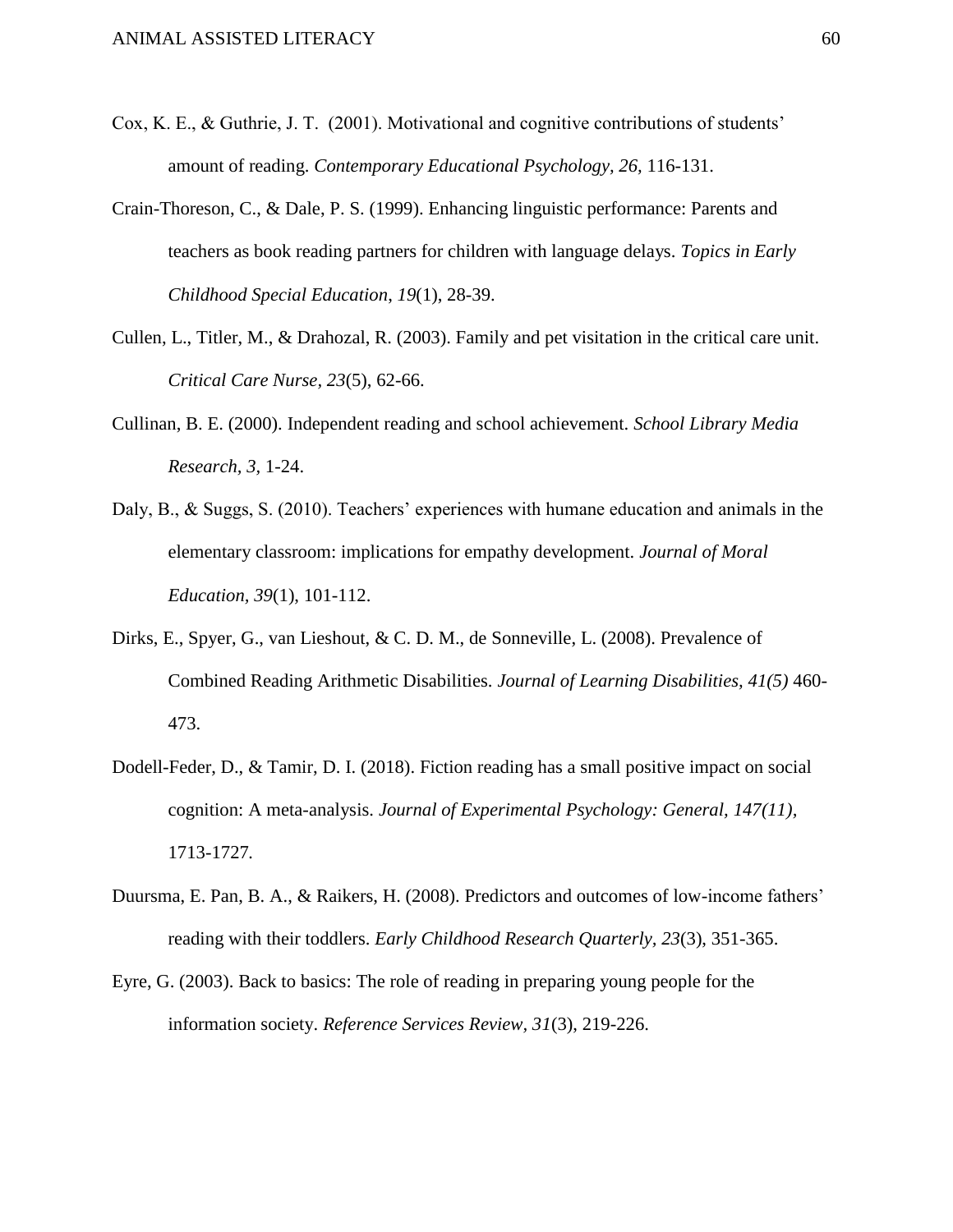- Elkin, J., Train, B., & Denham, D. (2003). Reading and reader development: The pleasure of reading. *London: Facet Publishing.*
- Faulkner, J. D. (2002). The literacies of popular culture: A study of teenage reading practices. Unpublished PhD thesis, Monash University, Australia.
- Fielding, L. G., Wilson, P. T., & Anderson, R. C. (1986). A new focus on free reading: The role of trade books in reading instruction. *In Contexts of school-based literacy*. Edited by Taffy E. Raphael. New York: Random House.
- Fine, A. H. (2006). Handbook on animal-assisted Therapy Second Edition. San Diego, California: Elsevier.
- Friedman, E., Katcher, A. H., Lynch, J. J., & Thomas, S. A. (1980). Animal companions and one-year survival of patients after discharge from a coronary care unit. Public Health Rep. 95, 307-312.
- Friedmann, E., & Thomas, S. A. (1995). Pet Ownership, Social Support, and One-Year Survival After Acute Myocardial Infarction in the Cardiac Arrhythmia Suppression Trial (CAST). *The American Journal of Cardiology, 76*, 1213-1217.
- Fry, E. (2007). How to Teach Reading-Fourth Edition. Huntington Beach, California: Shell Education.
- Gambrell, L. B. (1996). Creating classroom cultures that foster reading motivation. *The Reading Teacher, 50*(1), 14-25.
- Giuliani, F., & Jacquemettaz, M. (2017). Animal-assisted therapy used for anxiety disorders in patients with learning disabilities: An observational study. *European Journal of Integrative Medicine, 14,* 13-19.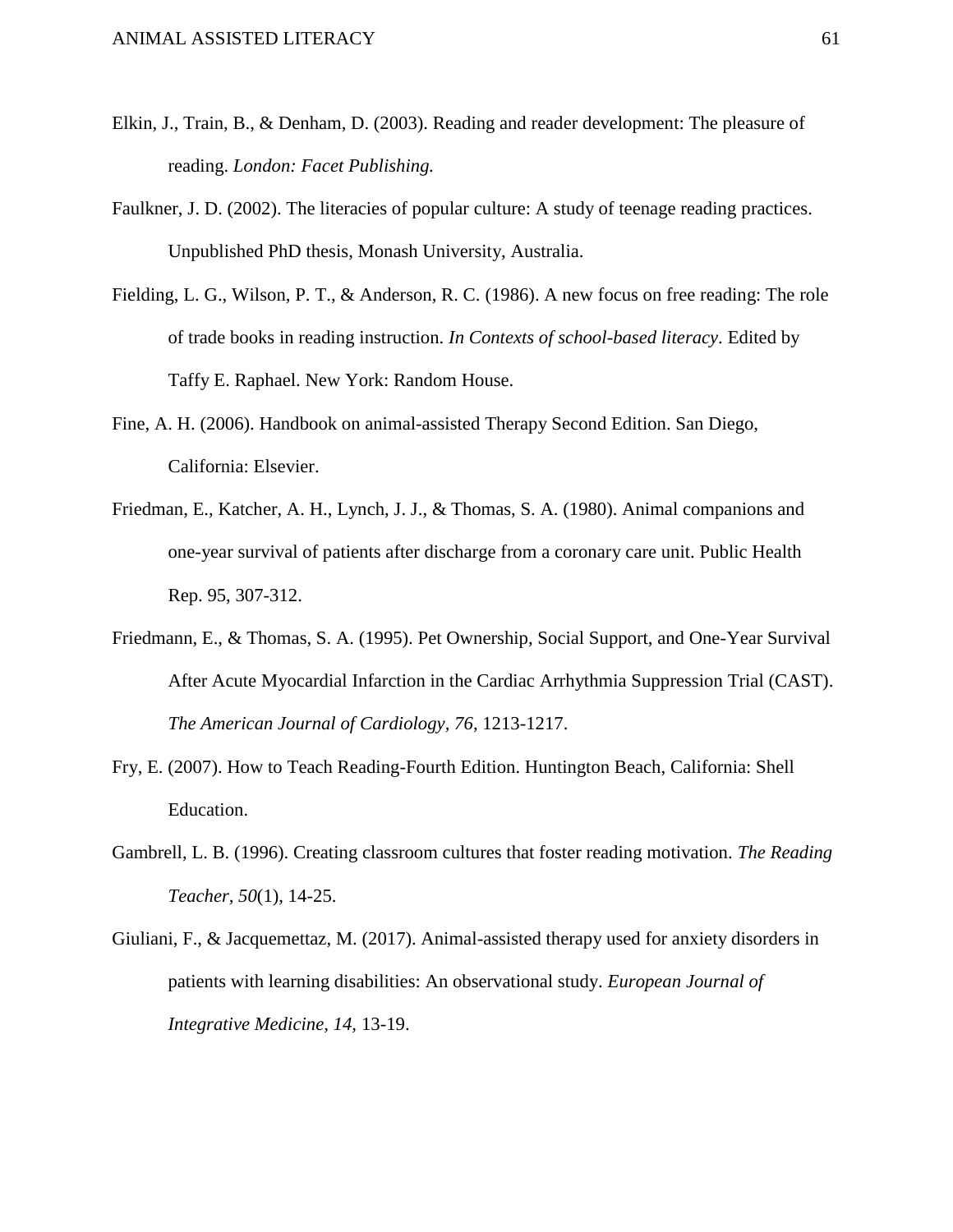- Greany, V., & Heagerty, M. (1987). Correlations of leisure time reading. *Journal of Research in Reading 10*, 3-20.
- Grills, A. E. Fletcher, J. M., Vaughn, S., Barth, A., Denton, C. A., & Stuebing, K. K. (2014). Anxiety and Response to Reading Intervention among First Grade Student*s. Child Youth Care Forum, 43*(4), 417-431.
- Grills-Taquechel, A. E., Fletcher, J. M., Vaughn, S. R., & Stuebing, K. K. (2012). Anxiety and Reading Difficulties in Early Elementary School: Evidence for Unidirectional-or Bidirectional Relations? *Child Psychiatry & Human Development, 43* (1) 35-47.
- Hafiz, F. M., & Tudor, I. (1990). Graded Readers as an input Medium in L2 Learning. *System* 18(1), 31-42.
- Hall, S. S., Gee, N. R., & Mills, D. S. (2016). Children Reading to Dogs: A Systematic Review of the Literature. *Plos ONE*, *11*(2), 1-22. doi:10.1371/journal.pone.0149759

Hall, C. & Coles, M. (1999). *Children's reading choices.* London: Routledge.

- Hall, S. S., Gee, N. R., & Mills, D. S. (2016). Children Reading to Dogs: A Systematic Review of the Literature. *Plos ONE*, *11*(2), 1-22. doi:10.1371/journal.pone.0149759
- Hansen, M., Levesque, E., Valant, J., and Quintero, D. (2018). The Brown Center on Education Policy at Brookings. *The 2018 Brown Center Report on American Education, 1-51.*
- Hargrave, A. C., & Anne E. Casey Foundation. (2011). Double Jeopardy: How Third-Grade Reading Skills and Poverty Influence High School Graduation. *Annie E. Casey Foundation.*
- Harris, M. D., Rinehart, J. M., & Gerstman, J. (1993). Animal-assisted therapy for the homebound elderly. *Holistic Nursing Practice*, *8*(1), 27-37.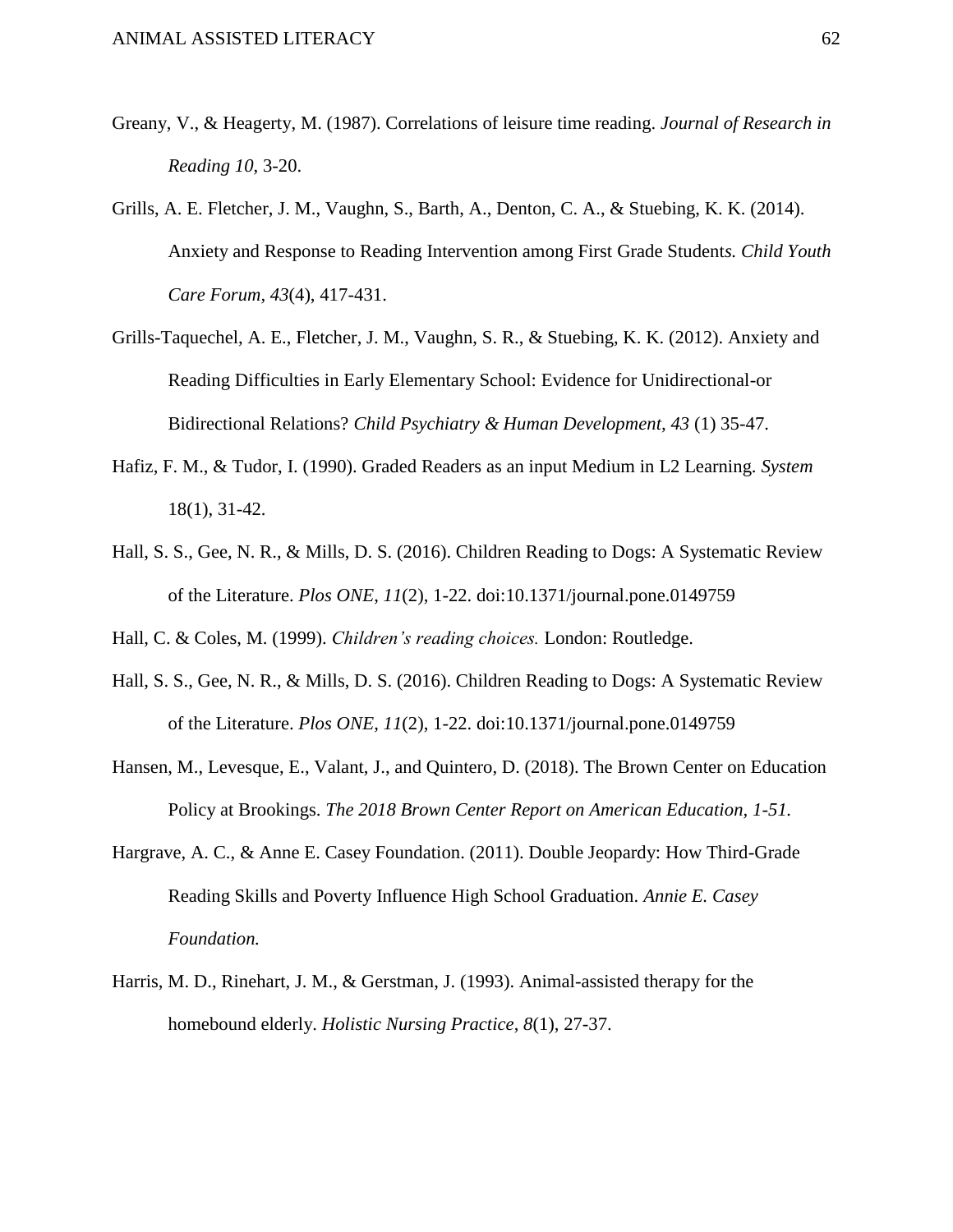- Heiervang, E., Lund, A., Stevenson, J., & Hugdahl, K. (2001). Behavior problems in children with dyslexia. *Nordic Journal of Psychiatry, 55*(4) 251-256.
- Hergovich, A., Monshi, B., Semmler, G., & Zieglmayer, V. (2002). The effects of the presence of a dog in the classroom. *Anthrozoos, 15*, 32-36.
- Hernandez, D. J. (2011). Articles: A book reading intervention with preschool children who have limited vocabularies: The benefits of regular reading and dialogic reading. *Early Childhood Research Quarterly*, *15*, 75-90.
- Howard, V. (2011). The importance of pleasure reading in the lives of young teens: Selfidentification, self-construction and self-awareness. *Journal of Librarianship and Information Science, 43*(1), 46-55.
- Hoffman, P., Lambon Ralph, A., M., Woollams, A. M. (2015). Triangulation of the neurocomputational architecture underpinning reading aloud. *Proceedings of The National Academy of Sciences of The United States of America*, *112*(28), e3719-e3728.
- Hooker, S. D., Freeman, L. H., & Stewart, P. (2002). Pet therapy research: a historical review. *Holistic Nursing Practice*, *16*(5), 17–23.
- House, L. A., Neal, C., & Backels, K. (2018). A doggone way to reduce stress: An animal assisted intervention with college students. *College Student Journal*, *52*(2), 199-204.
- Inklebarger, T. (2014). Dog therapy 101. *American Libraries*, *45*(11/12), 30-33.
- Katcher, A. H., Friedman, E., Beck, A. M., & Lynch, J. J. (1983). Looking, talking, and blood pressure: The physiological consequences of interaction with living Animal Assisted Therapy. *Social interaction and blood pressure: Influence of companion animals. Journal of Nervous and Mental Disease, 171*(8), 461-465.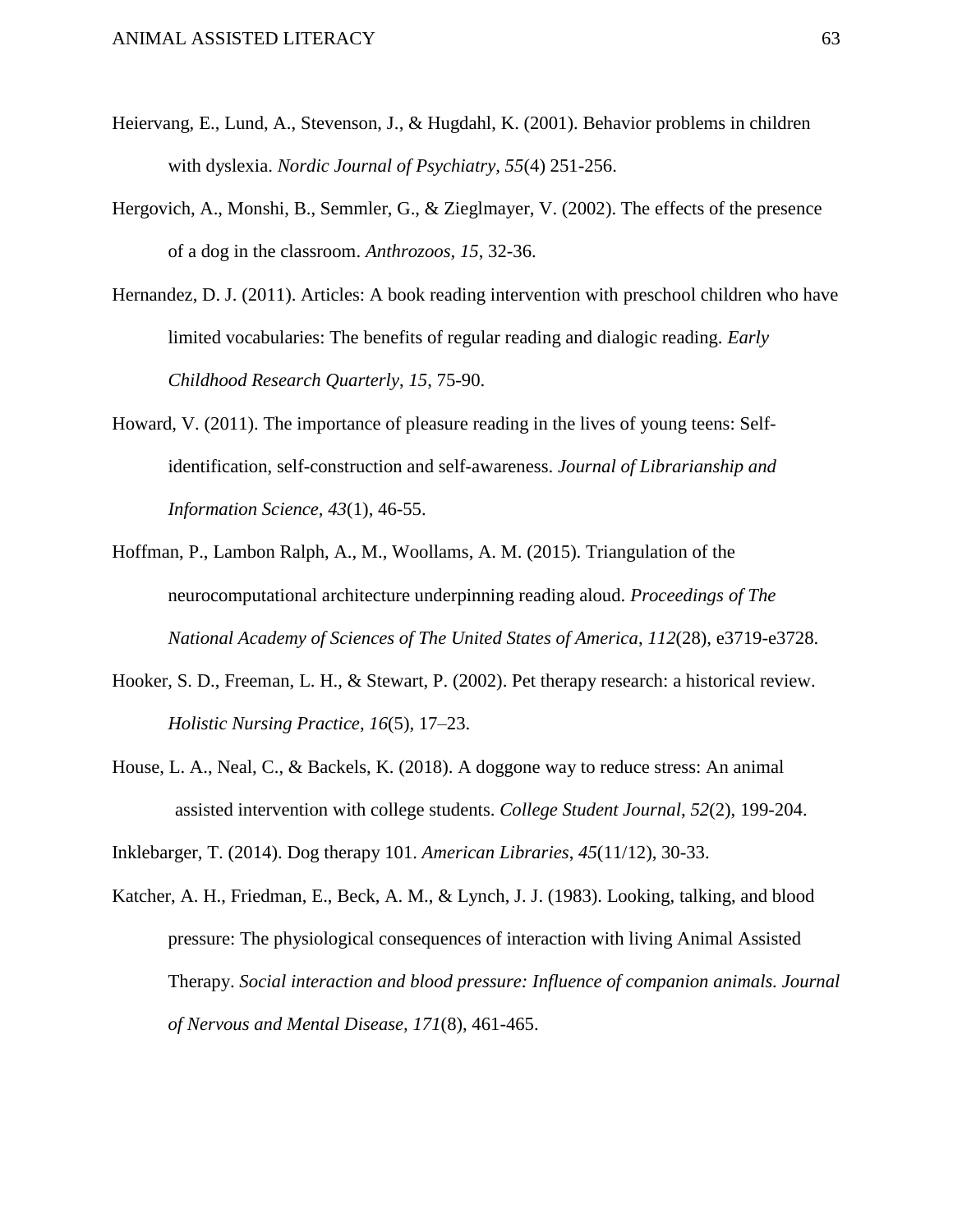- Kertes, D. A., Liu, J., Hall, N. J., Hadad, N. A., Wynne, C. D., & Bhatt, S. S. (2017). Effect of pet dogs on children's perceived stress and cortisol stress response. *Social Development*, *26*(2), 382-401.
- Kintsch, W., & Kintsch, E. (2005). Comprehension. In S.G. Paris & S.A. Stahl (Eds.). Children's reading comprehension and assessment (pp.71-92). Mahway, NJ: Lawrence Erlbaum Associates.
- Kirnan, J., Siminerio, S., & Wong, Z. (2016). The impact of a therapy dog program on children's reading skills and attitudes toward reading. *Early Childhood Education Journal*, *44*(6), 637-651. doi:10.1007/s10643-015-0747-9
- Kotrschal, K., & Ortbauer, B. (2003). Behavioral effects of the presence of a dog in a classroom. *Anthrozoos, 16*, 147-159.
- Kozulin, A. (2004). Vygotsky's theory in the classroom: Introduction. *European Journal of Psychology of Education*, *19*(1), 3-7.
- Krashen, S. (1989). We acquire vocabulary and spelling by reading: Additional evidence for the input hypothesis. *Modern Language Journal, 74*, 440-464.
- Krashen, S. (1997). Free voluntary reading: It works for first language, second language and foreign language acquisition. *The Modern Language Journal, 73*(4), 440-464.
- Krashen, S. (2004). Applying the Comprehension Hypothesis: Some suggestions. *Presented at 13th international Symposium and Book Fair on Language Teaching. English Teachers Association of the Republic of China*.

Layne, S. L. (2009). Igniting a passion for reading. Portsmouth, NH. Stenhouse publishing.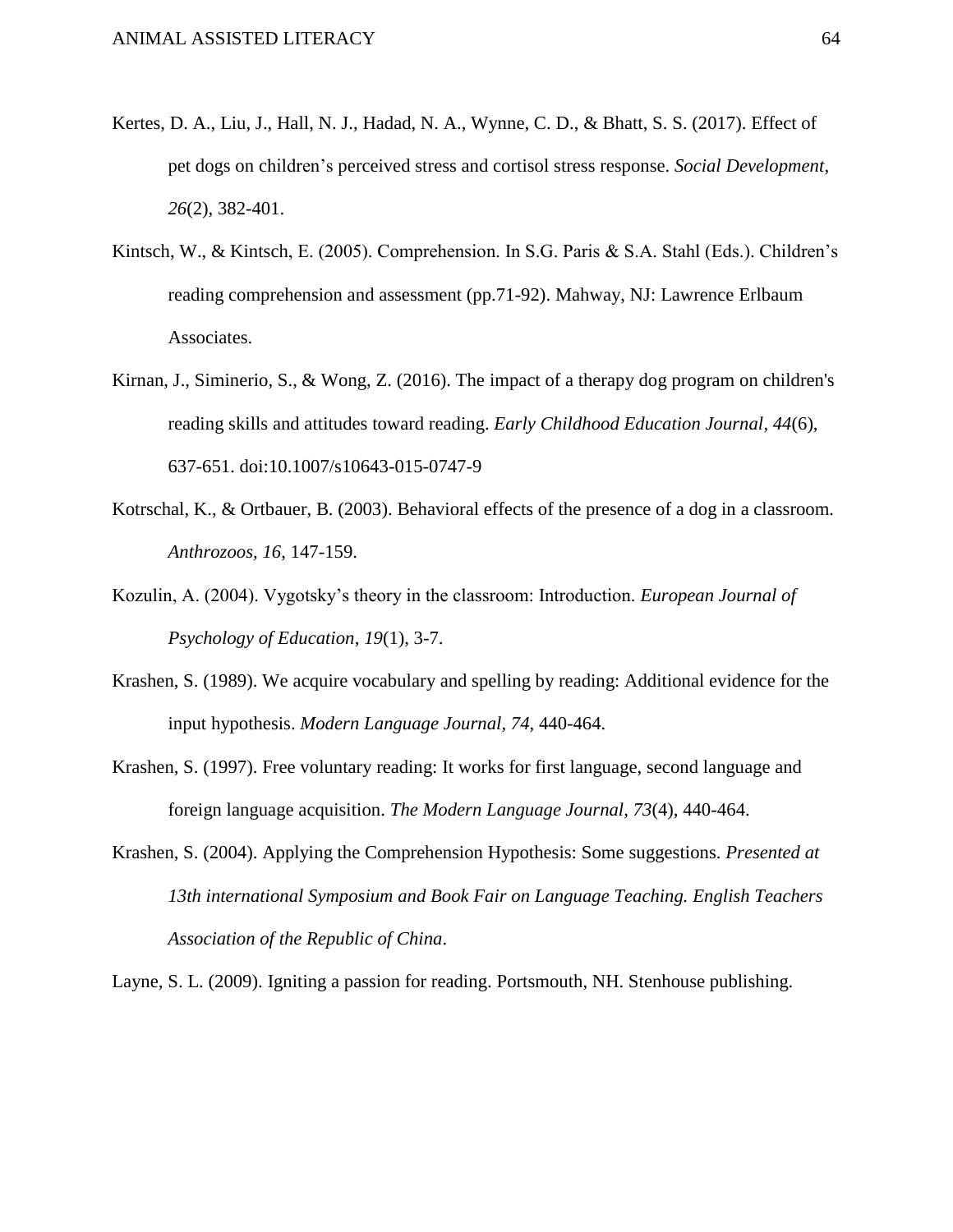- Lee, S. Y., & Krashen, S. (2002). Predictors of success in writing in English as a foreign language: reading, revision behavior, apprehension, and writing. *The College Student Journal, 36*(4), 532-543.
- Le Roux, M., Swartz, L., & Swart, E. (2014). The effect of an animal-assisted reading program on the reading rate, accuracy and comprehension of grade 3 students: A randomized control study. *Child & Youth Care Forum*, *43*(6), 655-673. doi:10.1007/s10566-014- 9262-1
- Limond, J. A., Bradshaw, J. W. S., & Cormack, M., K. F., (1997). Behavior of children with learning disabilities interacting with a therapy dog. *Anthrozoös, 10*(2), 84-89.
- Lyon, G. R. (2003). Reading disabilities: Why do some children have difficulty learning to read? What can be done about it? *Perspectives*, *29*(2), 17–19.
- Magno, C. (2010). The effect of scaffolding on children's reading speed, reading anxiety, and reading proficiency. *TESOL Journal, 3,* 92-98.
- Mason, B., & Krashen, S. (1997). Extensive reading in English as a foreign language. *System*, *25(1),* 91-102.
- McKenna, M.C., Kear, D.J., & Ellsworth R. A. (1995). Children's Attitudes toward Reading: A National Survey. *Reading Research Quarterly, 30*(4), 934-956.
- McNeil, E. (1976). Hooked on Research. In D. Fader (Ed). The new hooked on books. New York: Berkley Publishing, 148-202.
- McNicholas, J., & Collis, G. M. (2001). Children's representations of pets in their social networks. *Child: Care, Health & Development, 27*(3), 279-294.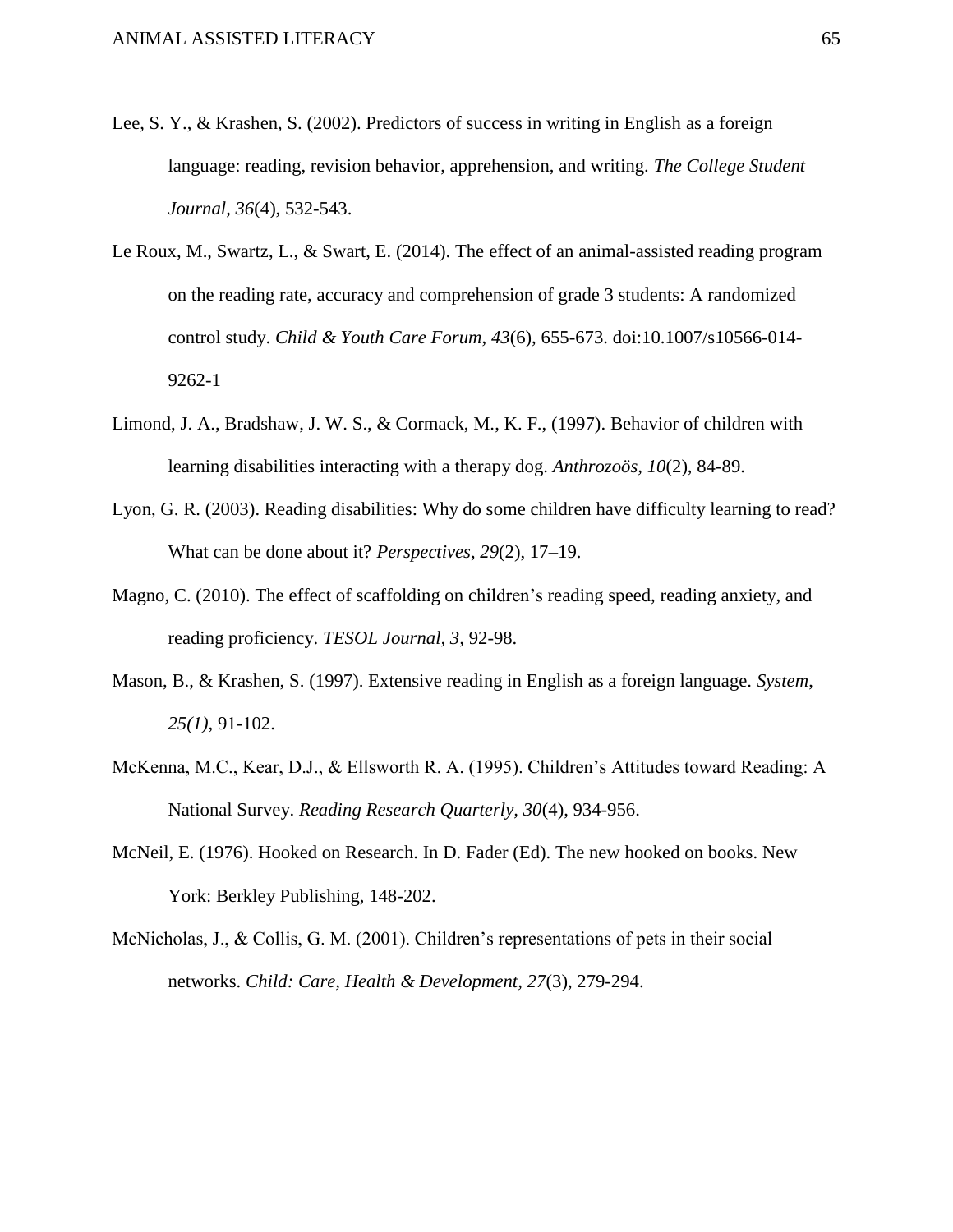- Meer, Y., Breznitz, Z., & Katzir, T. (2016). Calibration of self-reports of anxiety and physiological measures of anxiety while reading in adults with and without reading disability. *Dyslexia 22*, 267-284.
- Nagengast, S., L. Baun, M. M., & Leibowitz, J. M. (1997). The effects of the presence of a companion animal on physiological arousal and behavioral distress in children during a physical examination. *Journal of Pediatric Nursing*, *12*(6), 323-330.
- Nathan, R. G., & Stanovich, K. E. (1991). The causes and consequences of differences in reading rluency. *Theory Into Practice*, *30*(3), 176.

Nestlé Family Monitor (2003). *Young people's attitudes towards reading*. Croydon: Nestle.

Nightingale, F., & Nightingale, F. (1982). *Notes on nursing: What it is, and what it is not*. Birmingham, Alabama. : Classics of Medicine Library, c1982. Retrieved from [https://ezproxy.pcom.edu/login?url=https://search.ebscohost.com/login.aspx?direct=true](https://ezproxy.pcom.edu/login?url=https://search.ebscohost.com/login.aspx?direct=true&db=cat00201a&AN=pcom.2814&site=eds-live&scope=site) [&db=cat00201a&AN=pcom.2814&site=eds-live&scope=site](https://ezproxy.pcom.edu/login?url=https://search.ebscohost.com/login.aspx?direct=true&db=cat00201a&AN=pcom.2814&site=eds-live&scope=site)

- Odendaal, J. S. J. (2000). Animal-assisted therapy-magic or medicine? *Journal of Psychosomatic Research, 49*, 275-280.
- Odendaal, J. S. J., & Meintjes, R. A. (2003). Neurophysiological correlates of affiliative behaviour between humans and dogs. *The Veterinary Journal, 165*(3), 296-301.
- OECD (2010). PISA 2009 Results: Learning to Learn-Student Engagement, Strategies and Practices. *Programme for International Student Assessment, 3,* 1-270.
- O'Haire, M. E. (2013). Animal-assisted intervention for Autism Spectrum Disorder: A systematic literature review. *Journal Autism Developmental Disorder, 43*, 1606-1622.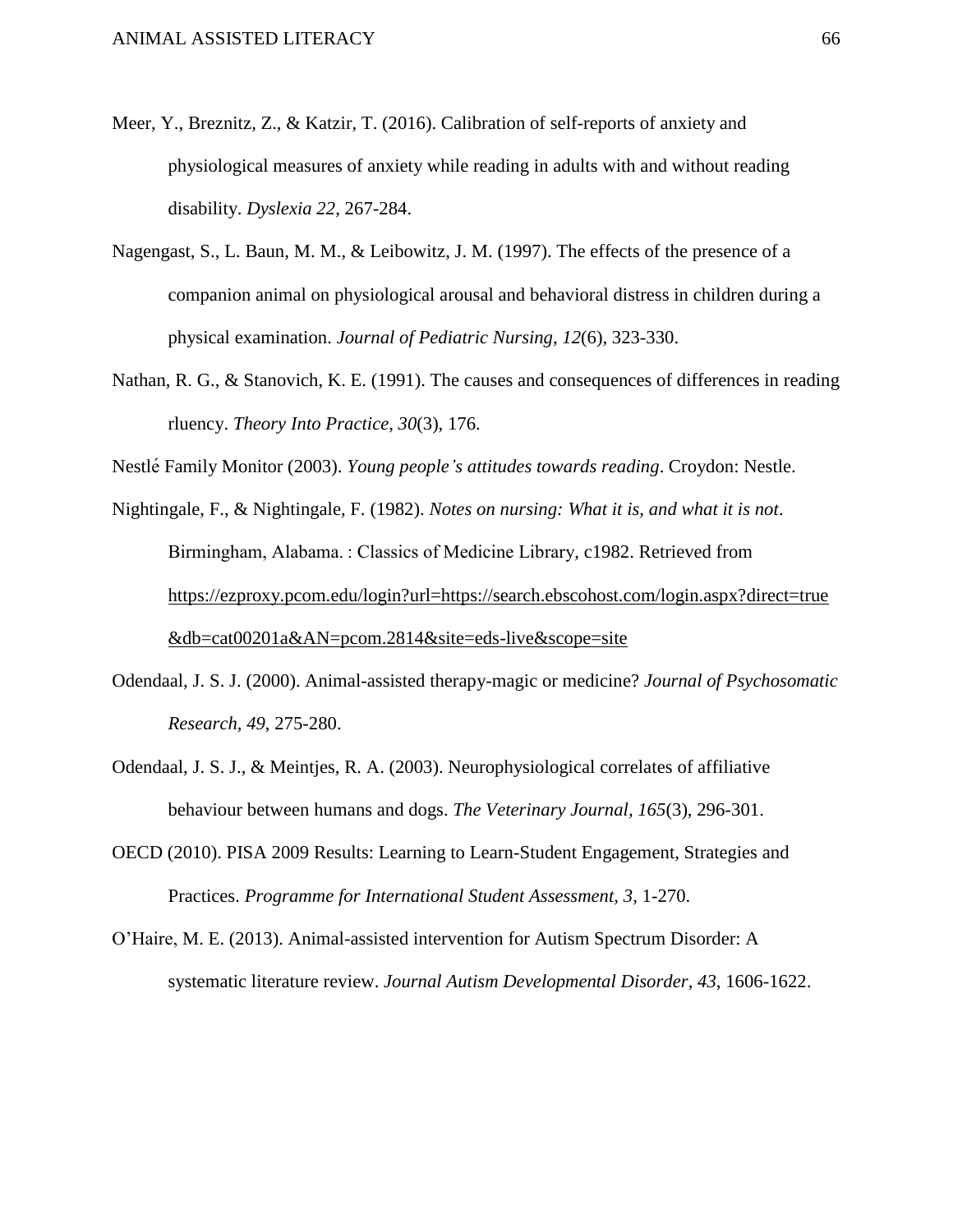- Piccolo, L. R., Giacomoni, C. H., Julio-Costa, A., Oliveira, S., Zbornik, J., & Haase, V. G. (2017). Reading anxiety in L1: Reviewing the concept. *Early Childhood Education Journal, 45*(4), 537-543.
- Pikulski, J. J., & Chard, D. J. (2005). Fluency: Bridge between decoding and reading comprehension. *Reading Teacher*, *58*(6), 510-519.
- Pillow-Price, K., Yonts, N., & Stinson, L. (2014). Sit, stay, read: Improving literacy skills using dogs. *Dimensions of Early Childhood*, *42*, 5-14.
- Plaut, D. C., McClelland, J. L., Seidenberg, M. S., & Patterson, K. (1996). Understanding normal and impaired word reading: Computational principles in quasi-regular domains. *Psychological Review, 103*(1), 56-115.
- Quirmbach, L. M., Lincoln, A. J., Feinberg-Gizzo, M. J., Ingersoll, B. R., & Andrews, S. M. (2009). Social Stories: Mechanism of effectiveness in increasing game play skills in children diagnosed with Autism Spectrum Disorder using a pretest posttest repeated measures randomized control group design. *Journal of Autism Developmental Disorders, 39,* 299-321*.*
- Quach, J., Sarkadi, A., Napiza, N., Wake, M., Loughman, A., & Goldfeld, S. (2018). Do fathers' home reading practices at age 2 predict child language and literacy at age 4? *Academic Pediatrics*, *18*(2), 179-187.
- Ritchie, S. J., Bates, T. C., & Plomin, R. (2015). Does learning to read improve intelligence? A longitudinal multivariate analysis in identical twins from age 7 to 16. *Child Development, 86*(1), 23-36.
- Shaw, D. M. (2013). Man's best friend as a reading facilitator. *Reading Teacher, 66*(5), 365-371.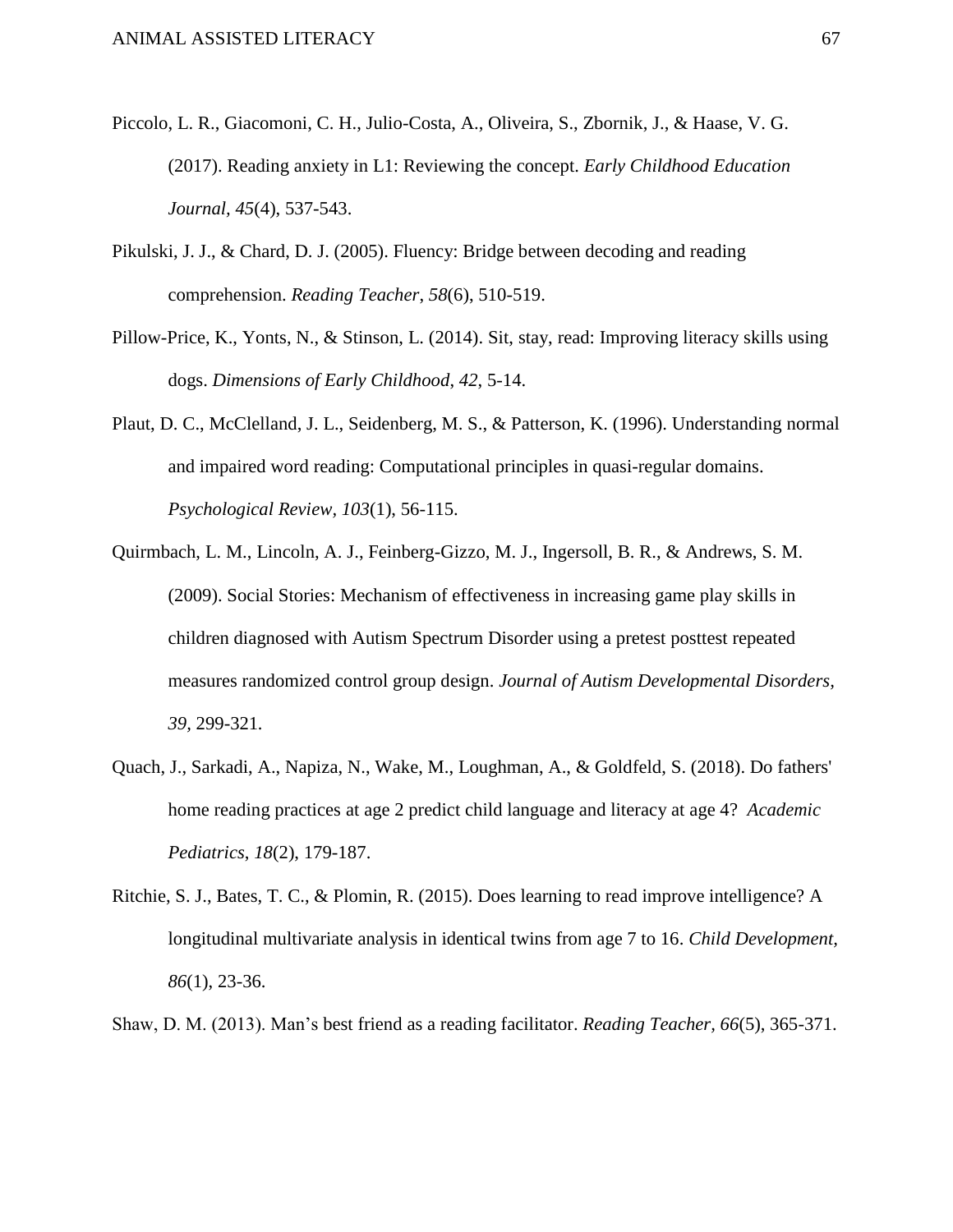- Siegel, J. M. (1990). Stressful life events and use of physician services among the elderly: The moderating role of pet ownership. *Journal of Personality and Social Psychology, 58*(6), 1081-1086.
- Sorge, C. (2008). The relationship between bonding with nonhuman animals and students' attitudes toward science. *Society & Animals, 16*(2), 171-184.
- Spielberger, C. D., Gorsuch, R. L. & Luschene, R. E. (1970). The State-Trait Anxiety Inventory (Test Manual). Palo Alto, California: Consulting Psychologists Press.
- Stallones, L., Marx. M. B., Garrity, T. F., & Johnson, T, P. (1990). Pet ownership and attachment in relation to the health of U.S. adults, 21 to 64 years of age. *Anthrozoos: A Multidisciplinary Journal of The Interactions of People & Animals, 4,* 100-112.
- Stanovich, K. E. (2000). Progress in understanding reading. *Scientific foundations and new frontiers.* New York, NY: Guilford Press.
- Stevens, R. J., Lu, X., Baker, D. P., Ray, M. N., Eckert, S. A., & Gamson, D. A. (2015). Assessing the cognitive demands of a century of reading curricula: An analysis of reading text and comprehension tasks from 1910 to 2000. *American Educational Research Journal, 52*(3), 582-617.
- Sullivan, A., & Brown, M. (2015). Reading for pleasure and progress in vocabulary and mathematics. *British Educational Research Journal*, *41*(6), 971-991.
- Tang, C., Lin, C., & Hsu, Y. (2008). Exploratory research on reading cognition and escape-route planning used in building evacuation plan diagrams. *Applied Ergonomics, 39*(2), 209- 217.
- Tissen, I., Hergovich, A., & Spinel, C. (2007). School-based social training with and without dogs: Evaluation of their effectiveness. *Anthrozoos, 20*(4), 365-373.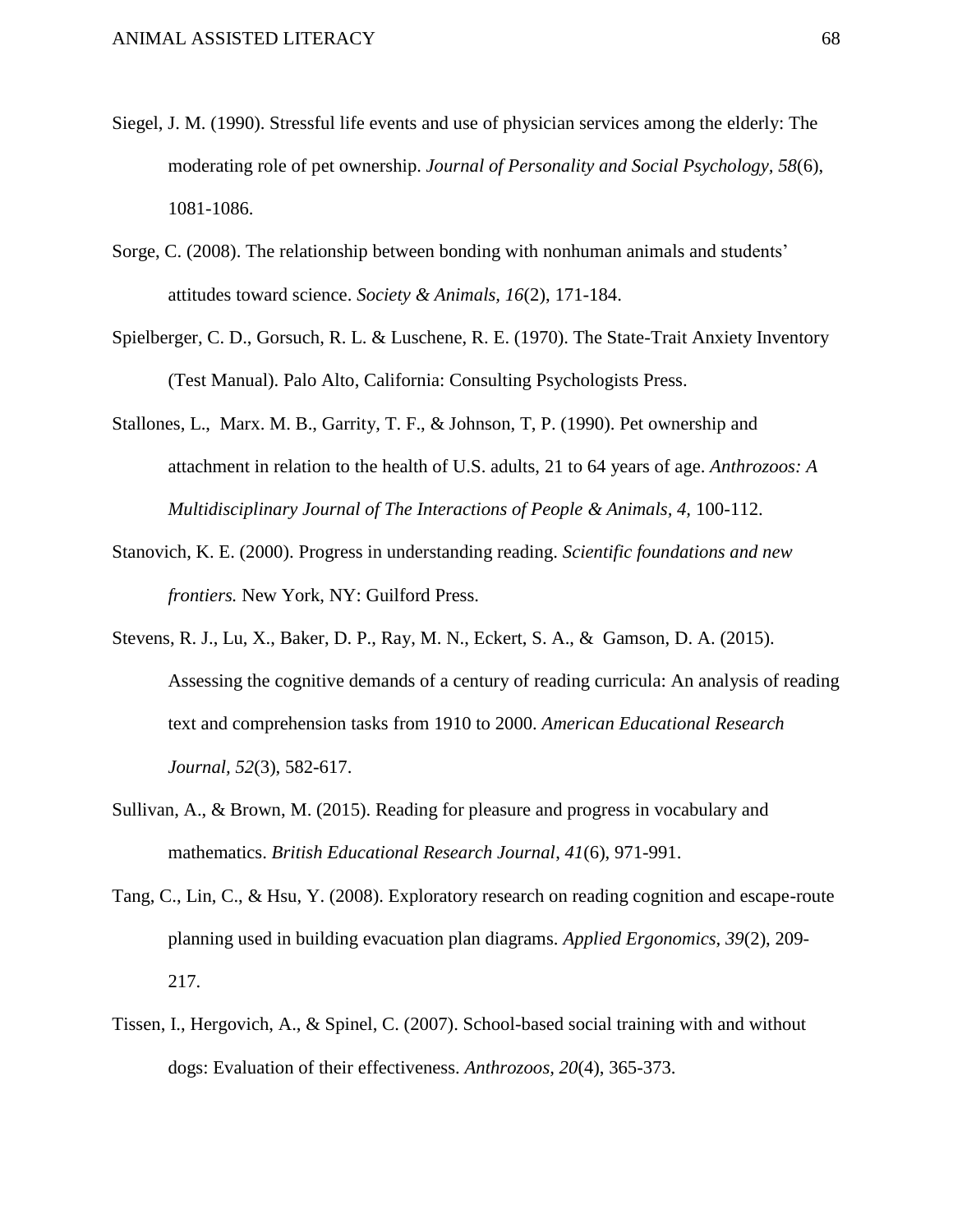- Triplett, C. F. (2004). Looking for a struggle: Exploring the emotions of a middle school reader. *Journal of Adolescent & Adult Literacy, 48*(3), 214-222.
- Triplett, C. F. (2007). The social construction of "struggle": Influences of school literacy contexts, curriculum, and relationships. *Journal of Literacy Research, 39*(1), 95-126.
- Tsovili, T. D. (2004). The relationship between language teachers' attitudes and the state-trait anxiety of adolescents with dyslexia. *Journal of Research in Reading*, *27*(1), 69–86.
- Tysinger, J. A., Tysinger, P. D., & Diamanduros, T. (2010). The effect of anxiety on the measurement of reading fluency and comprehension. *Georgia Educational Researcher, 8*(1), 1-13.
- Vellutino, F. R., Fletcher, J. M., Snowling, M. J., & Scanlon, D. M. (2004). Specific reading disability (dyslexia): What have we learned in the past four decades? *Journal Of Child Psychology And Psychiatry And Allied Disciplines*, *45*(1), 2-40.
- Vellutino, F. R., Scanlon, D. M., & Tanzman, M.cS. (1994). Components of reading ability: Issues and problems in operationalizing word identification, phonological coding, and orthographic coding. In G. R. Lyon (Ed.), Frames of reference for the assessment of learning disabilities: *New views on measurement issues* (pp. 279–332). Baltimore, MD: Brookes.
- Viau, R., Arsenault-Lapierre, G., Fecteau, S., Champagne, N., Walker, C. D., & Lupien, S. (2010). Effects of service dogs on salivary cortisol secretion in autistic children. *Psychoneuroendocrinology, 35*(8), 1187-1193.
- Wallbrown, F. H., Brown, D. H., & Engin, A. W. (1978). A factor analysis of reading attitudes along with measures of reading achievement and scholastic aptitude. *Psychology in the Schools, 15*(2), 160-165.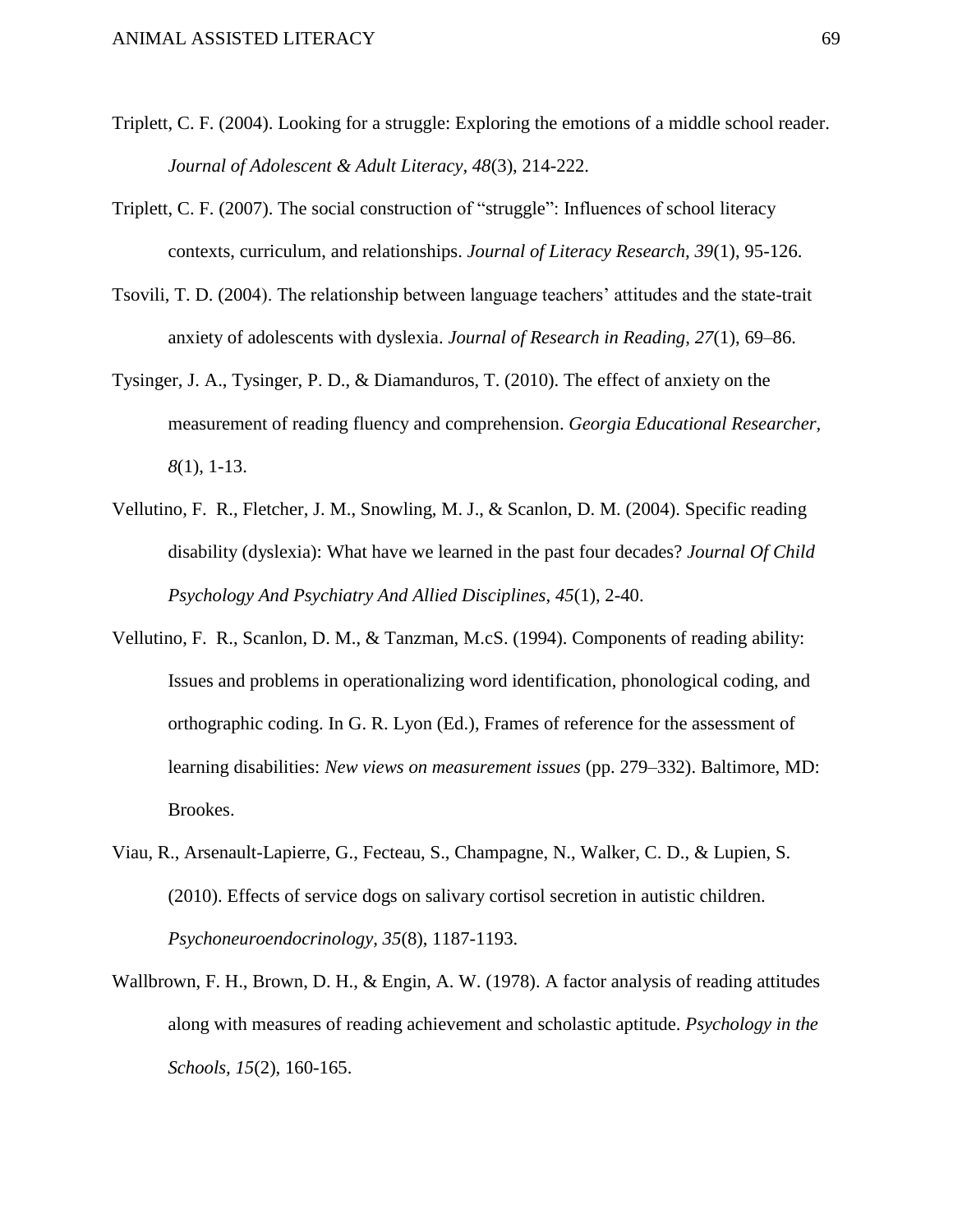- Watkins, M., & Edwards, V. (1992). Extracurricular reading and reading achievement: The rich get richer and the poor don't read. *Reading Improvemen*t, *52*, 236-242.
- Whitehead, F., Capey, A. C., Maddren, W., & Wellings, A. (1977). *Children and their books*. School's Council Research Studies. London. Macmillan.
- Whitten, C., Labby, S., & Sullivan, S. L. (2016). The impact of pleasure reading on academic success. *The Journal of Multidisciplinary Graduate Research, 2*(4)*,* 48-64*.*
- Willcutt, E. G., & Pennington, B. F. (2000). Psychiatric comorbidity in children and adolescents with reading disability. *Journal of Child Psychology and Psychiatry, 41*, 1039–1048.
- Wilson, R. S., Mendes de Leon, C. F., Barnes, L. L., Schneider, J. A., Bienias, J. L., Evans, D., & Bennett, D. A. (2002). Participation in cognitively stimulating activities and risk of incident Alzheimer disease. *JAMA, 287*(6), 724-748.
- Yamashita, J. (2004). Reading attitudes in L1 and L2, and their influence on L2 extensive reading. *Reading in a Foreign Language, 1*6(1), 1-18.
- Zbornik, J. (2001). Reading anxiety manifests itself emotionally, intellectually. Lakewood, Ohio: LRP Pub.
- Zhou, Q., Hofer, C., Eisenberg, N., Reiser, M., Spinrad, T. L., & Fabes, R. A. (2007). The developmental trajectories of attention focusing, attentional and behavioral persistence, and externalizing problems during school-age years. *Developmental Psychology, 43*(2), 369-385.
- Zou, Y. M., Tan, J. P., Li, N., Yang, J. S., Yu, B. C., Yu, J. M., Zhao, Y. M., & Wang, L. N. (2015). Do physical exercise and reading reduce the risk of Parkinson's disease? A crosssectional study on factors associated with Parkinson's disease in elderly Chinese veterans. *Neuropsychiatric Disease and Treatment, 11,* 695-700.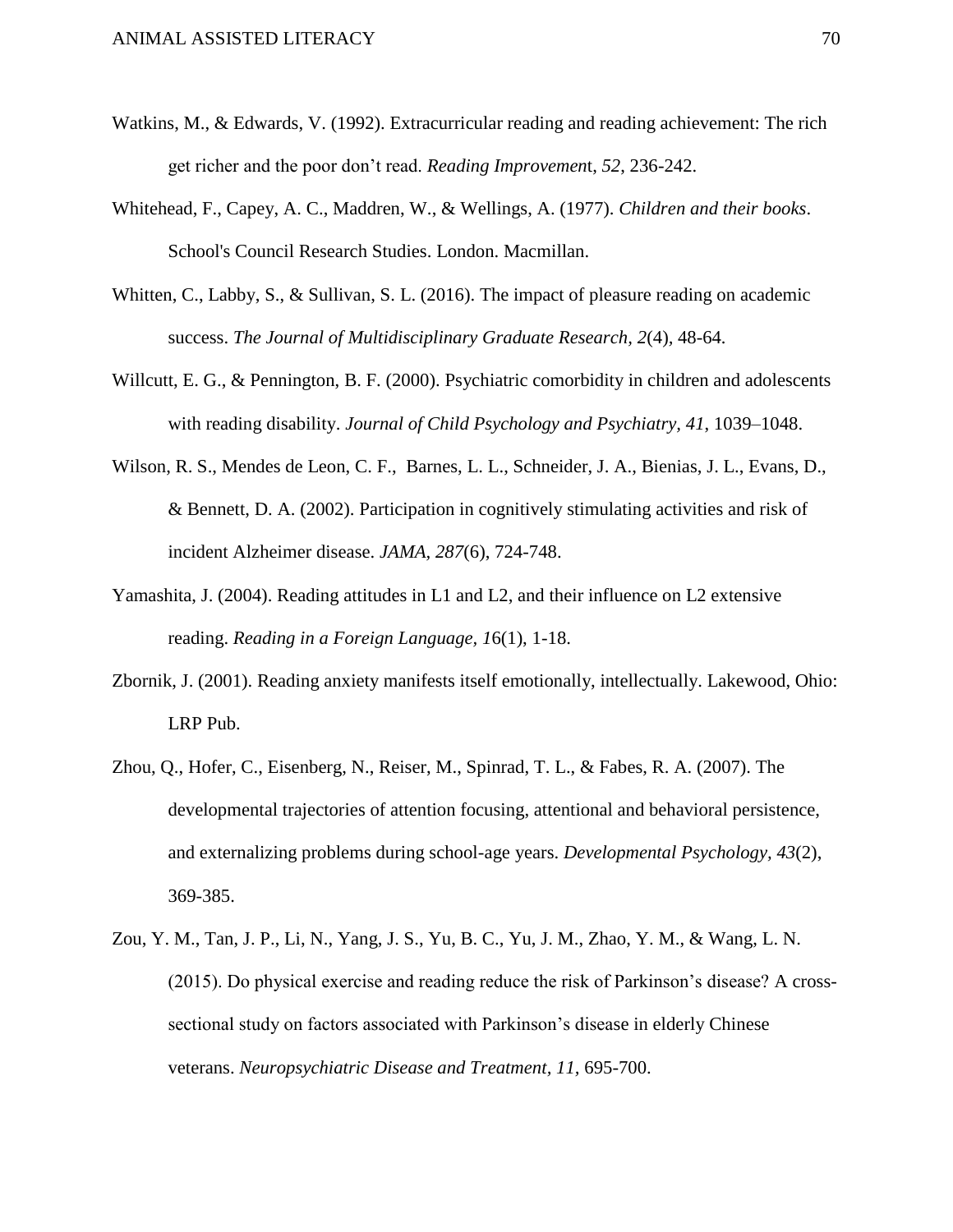Zucker, T. A., Cabell, S. Q., Justice, L. M., Pentimonti, J. M., & Kaderavek, J. N. (2013). The role of frequent, interactive prekindergarten shared reading in the longitudinal development of language and literacy skills. *Developmental Psychology*, *49*(8), 1425- 1439.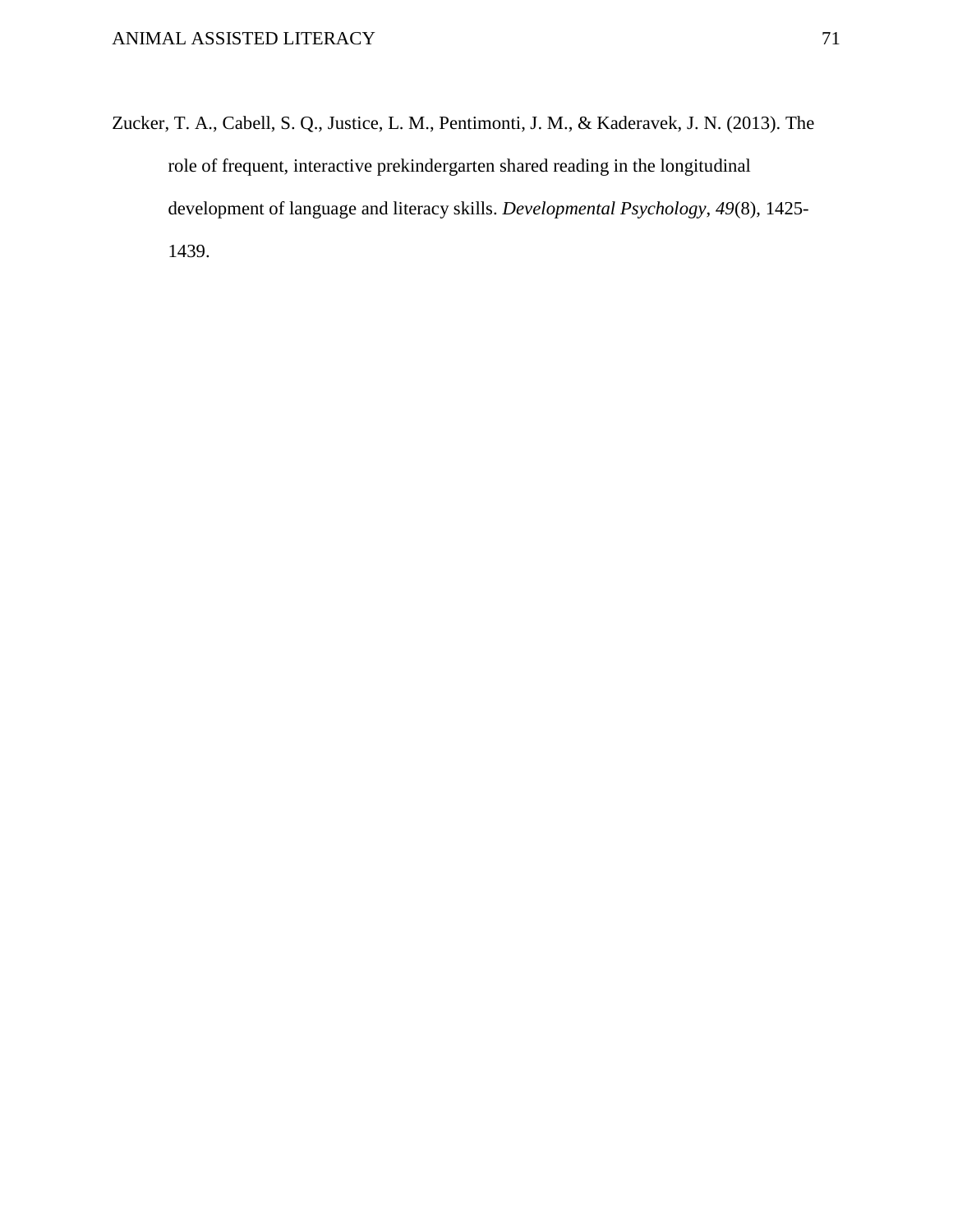## APPENDIX

## *Rating Scale:*

(1) The class appears more relaxed during reading time when the dog is in the room.

| VERY TRUE MOSTLY TRUE | <b>SOMEWHAT TRUE</b> | <b>NOT TRUE</b> |
|-----------------------|----------------------|-----------------|
|                       |                      |                 |

(2) Students in class express an interest in, or ask when, the dog will be visiting the

classroom?

|  | VERY TRUE MOSTLY TRUE | <b>SOMEWHAT TRUE</b> | <b>NOT TRUE</b> |
|--|-----------------------|----------------------|-----------------|
|  |                       |                      |                 |

(3) Your class appears to enjoy reading more when the dog is present.

| VERY TRUE MOSTLY TRUE | <b>SOMEWHAT TRUE</b> | <b>NOT TRUE</b> |
|-----------------------|----------------------|-----------------|
|                       |                      |                 |

(4) More students volunteer to read aloud, or to the class, when the dog is present versus not

present.

| VERY TRUE MOSTLY TRUE | <b>SOMEWHAT TRUE</b> | NOT TRUE |
|-----------------------|----------------------|----------|
|                       |                      |          |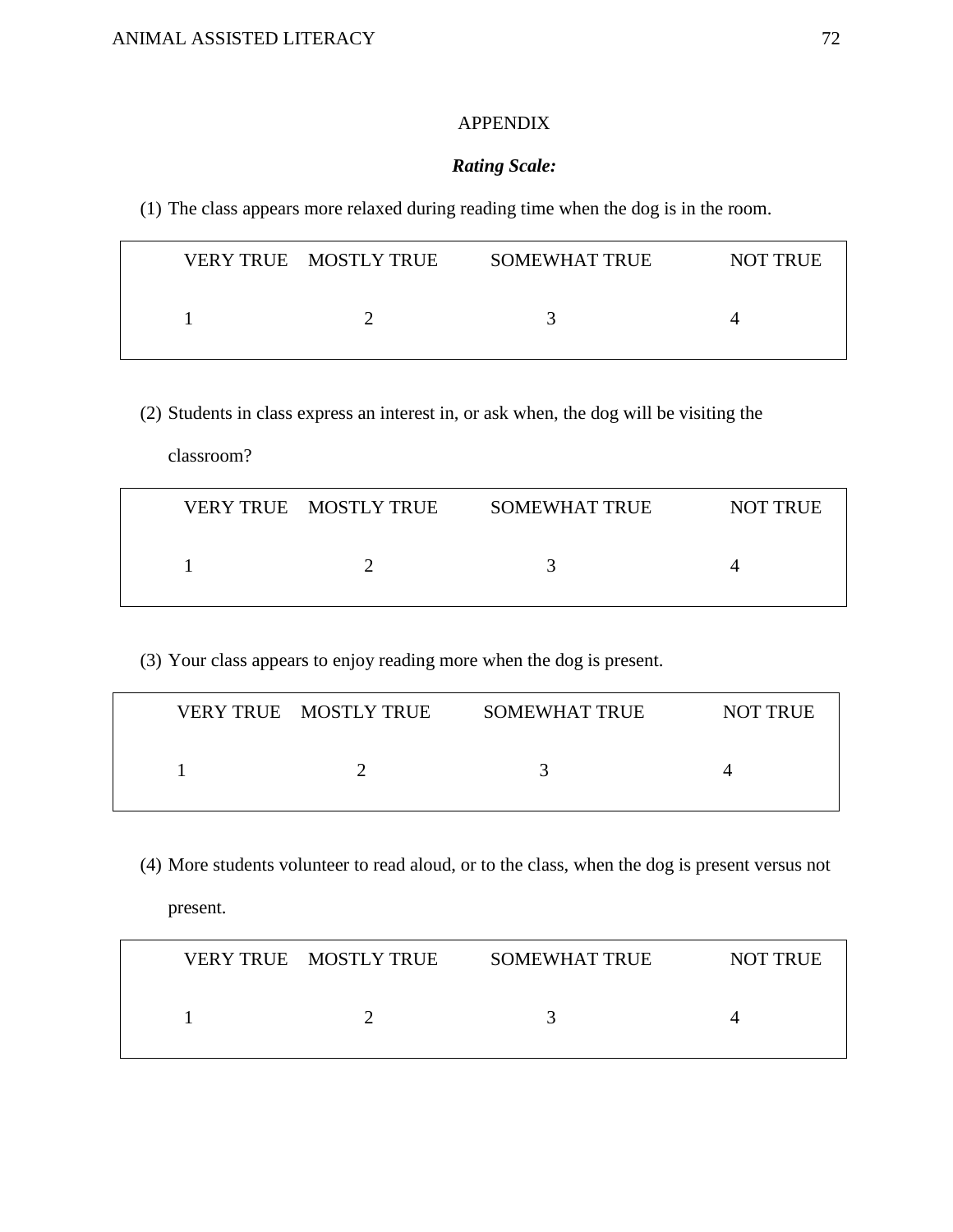(5) Students are less likely to ask to leave the classroom during reading (e.g., requests to visit bathroom, nurse, office, etc), when the dog is present.

| VERY TRUE MOSTLY TRUE | <b>SOMEWHAT TRUE</b> | <b>NOT TRUE</b> |
|-----------------------|----------------------|-----------------|
|                       |                      |                 |

(6) Students in the class ask to sit near or read to the dog.

| VERY TRUE MOSTLY TRUE | <b>SOMEWHAT TRUE</b> | <b>NOT TRUE</b> |
|-----------------------|----------------------|-----------------|
|                       |                      |                 |

(7) Students that started the school year as struggling readers, have improved in the area of reading comprehension.

| VERY TRUE MOSTLY TRUE | <b>SOMEWHAT TRUE</b> | <b>NOT TRUE</b> |
|-----------------------|----------------------|-----------------|
|                       |                      |                 |

(8) Students that started the school year as struggling readers, have shown an improvement in their reading fluency.

| VERY TRUE MOSTLY TRUE | <b>SOMEWHAT TRUE</b> | <b>NOT TRUE</b> |
|-----------------------|----------------------|-----------------|
|                       |                      |                 |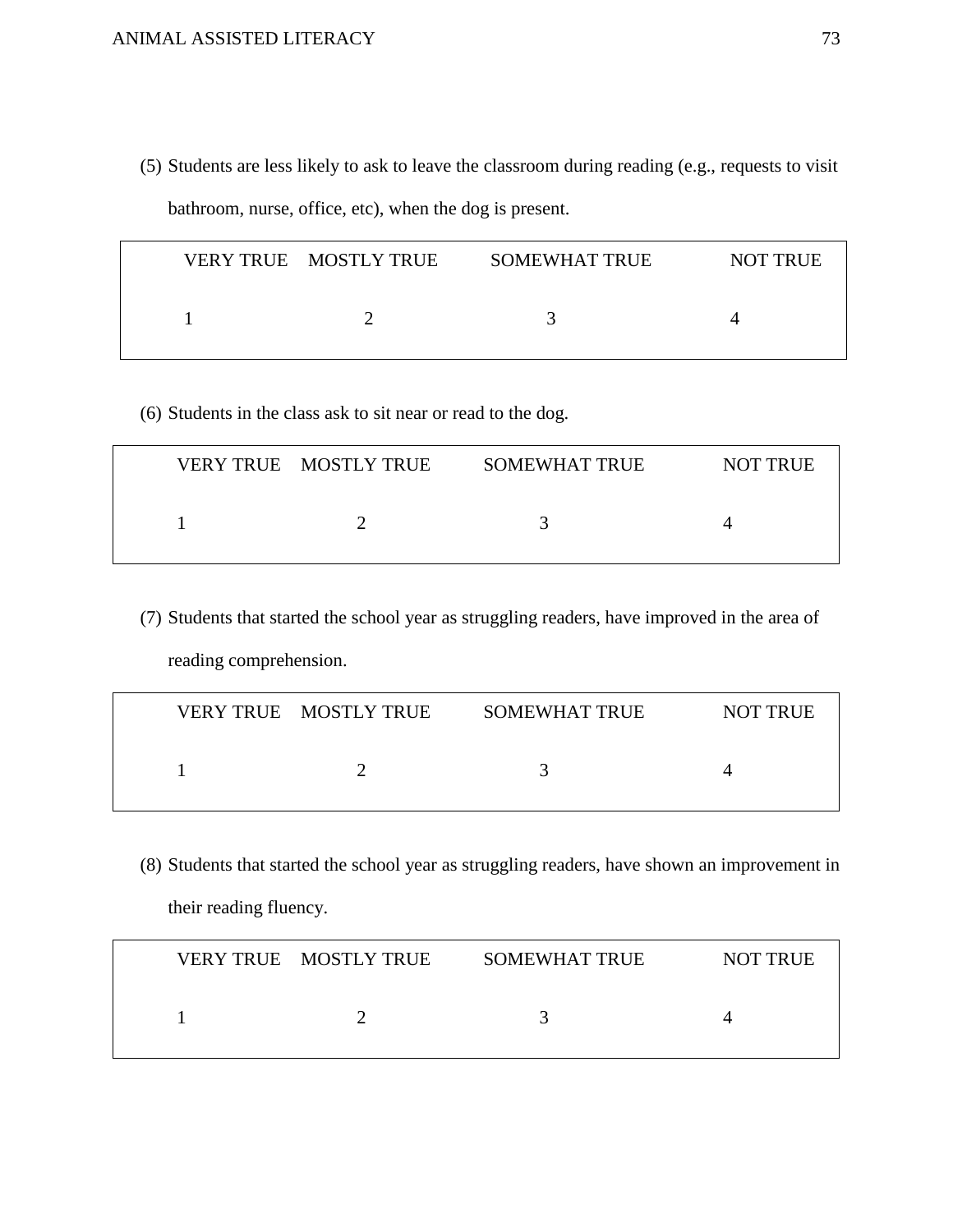(9) Struggling readers in the class appear to enjoy reading more while the dog was physically present.

| VERY TRUE MOSTLY TRUE | SOMEWHAT TRUE | <b>NOT TRUE</b> |
|-----------------------|---------------|-----------------|
|                       |               |                 |

(10) Students who started the school year as struggling readers have shown improved attitudes toward reading in general, even when the dog is not present.

| VERY TRUE MOSTLY TRUE | SOMEWHAT TRUE | <b>NOT TRUE</b> |
|-----------------------|---------------|-----------------|
|                       |               |                 |

(11) Students who are reluctant to read appear more willing to participate in reading related activities when the dog is present.

| <b>VERY TRUE</b> | <b>MOSTLY TRUE</b> | <b>SOMEWHAT TRUE</b> | <b>NOT TRUE</b> |
|------------------|--------------------|----------------------|-----------------|
|                  |                    |                      |                 |

(12) Students who are reluctant to read showed an increased interest in reading when the dogs were present during reading.

| l VERY TRUE | <b>MOSTLY TRUE</b> | <b>SOMEWHAT TRUE</b> | <b>NOT TRUE</b> |
|-------------|--------------------|----------------------|-----------------|
|             |                    |                      |                 |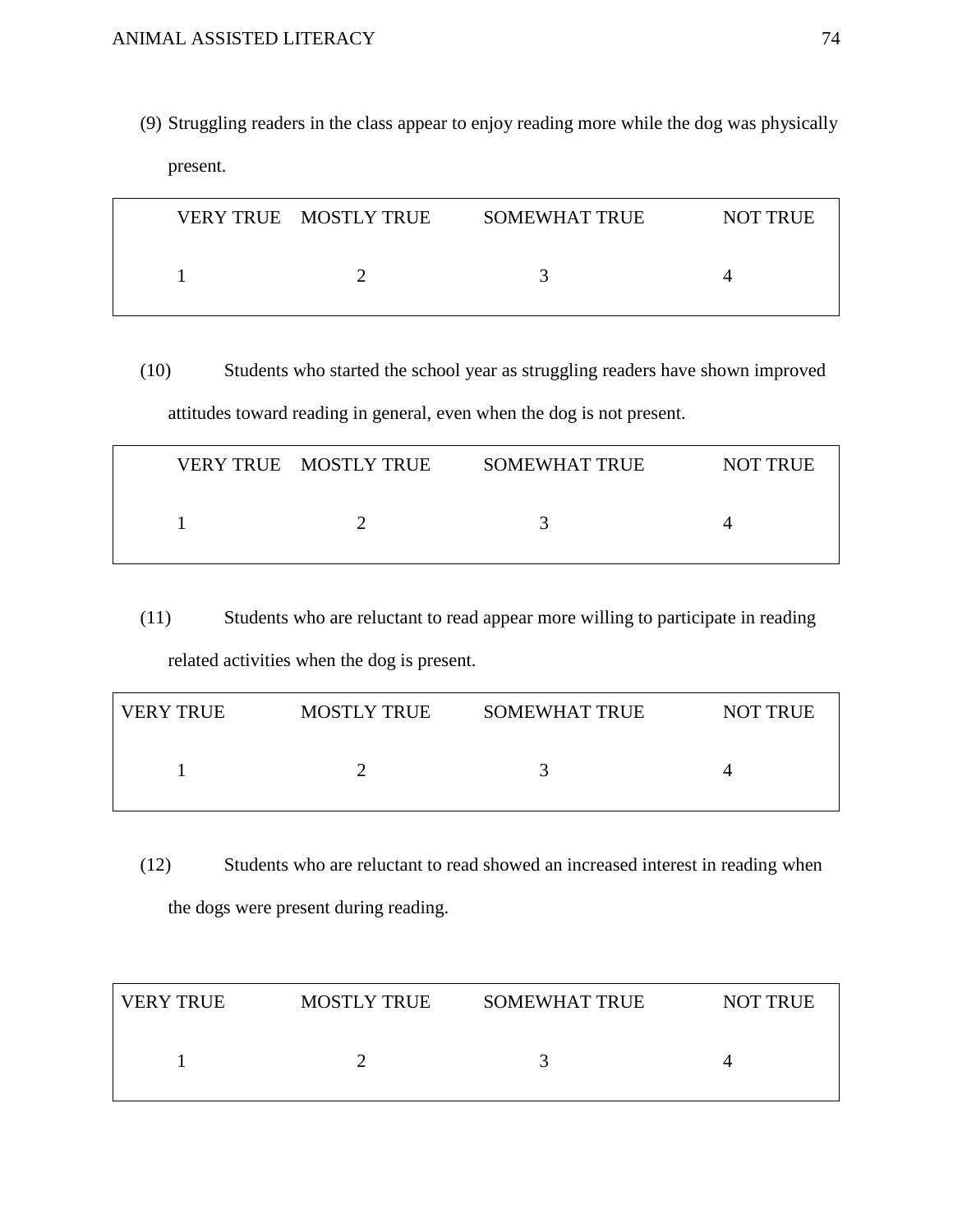## *Demographics:*

(1) What grade do you teach? Choose one:  $K = 123445$ 

(2) What is your gender?  $\frac{1}{2}$ 

(3) How many students are in your class?

(4) What percent of your students read to the dogs?

| Less than $10\%$ |               |          |                |               | 10%-30% 30%-50% 50%-75% 75%-90% Greater than 90% |
|------------------|---------------|----------|----------------|---------------|--------------------------------------------------|
|                  | $\mathcal{D}$ | $\sim$ 4 | $\overline{4}$ | $\sim$ $\sim$ |                                                  |

(5) On average, how many minutes each week does the animal/handler team spend in your classroom?

(6) What percent of your students were reading on grade level prior to the intervention?

|  |                                                                     | Less than 10% 10%-30% 30%-50% 50%-75% 75%-90% Greater than 90% |
|--|---------------------------------------------------------------------|----------------------------------------------------------------|
|  | $1 \qquad \qquad 2 \qquad \qquad 3 \qquad \qquad 4 \qquad \qquad 5$ | - 6                                                            |

(7) Are the students in your reading class general education/special education or both?

Choose one: General Special Education Both (8) Do students in the class have to leave because of a dog allergy? Choose one: Yes No (9) Any additional comments you wish to make about the animal assisted literacy program?

\_\_\_\_\_\_\_\_\_\_\_\_\_\_\_\_\_\_\_\_\_\_\_\_\_\_\_\_\_\_\_\_\_\_\_\_\_\_\_\_\_\_